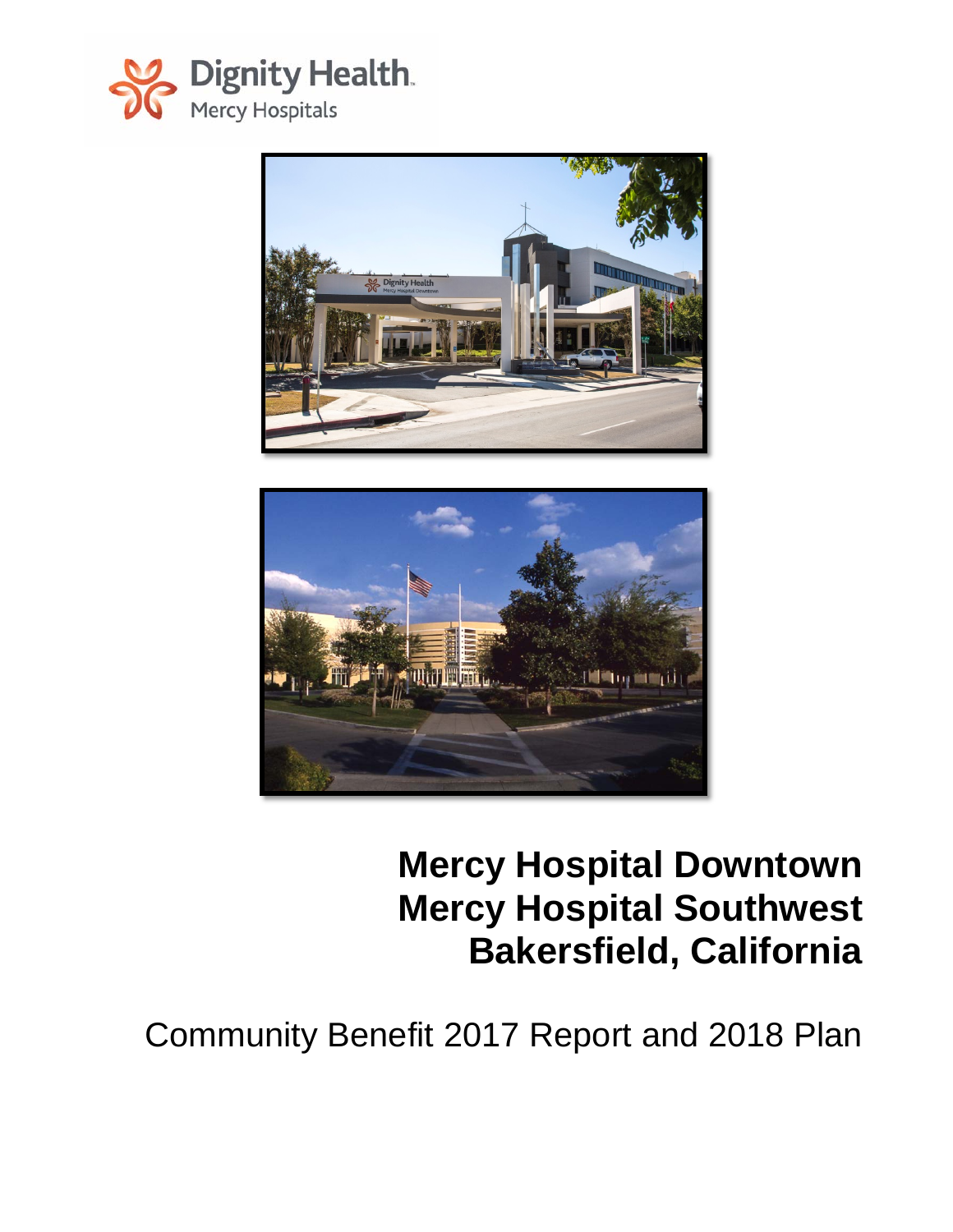

### A message from

Bruce Peters, President and CEO of Mercy Hospitals, and Morgan Clayton, Chair of the Dignity Health Mercy Hospitals Community Board.

Dignity Health's comprehensive approach to community health improvement aims to address significant health needs identified in the Community Health Needs Assessments that we conduct with community input, including the local public health department. Our multi-pronged initiatives to improve community health include financial assistance for those unable to afford medically necessary care, a range of prevention and health improvement programs conducted by the hospitals with community partners, and investing in efforts that address social determinants of health.

Mercy Hospitals share a commitment to improve the health of our community, and delivers programs and services to achieve that goal. The Community Benefit 2017 Report and 2018 Plan describe much of this work. This report meets requirements in California state law (Senate Bill 697) that not-for-profit hospitals produce an annual community benefit report and plan. Dignity Health produces these reports and plans for all of its hospitals, including those in Arizona and Nevada. We are proud of the outstanding programs, services and other community benefits our hospital delivers, and are pleased to report to our community.

In fiscal year 2017 (FY17), Mercy Hospitals provided \$44,773,660 in patient financial assistance, unreimbursed costs of Medicaid, community health improvement services, and other community benefits. The hospital also incurred \$20,814,428 in unreimbursed costs of caring for patients covered by Medicare.

Dignity Health's Mercy Hospitals Community Board reviewed, approved and adopted the Community Benefit 2017 Report and 2018 Plan at its October 25, 2017 meeting.

Thank you for taking the time to review our report and plan. If you have any questions, please contact us at (661) 632-5467.

**Bruce Peters** President/CEO

Morgan Clayton Chairperson, Community Board

Mercy Hospital Downtown/Mercy Hospital Southwest Community Benefit FY 2017 Report and FY 2018 Plan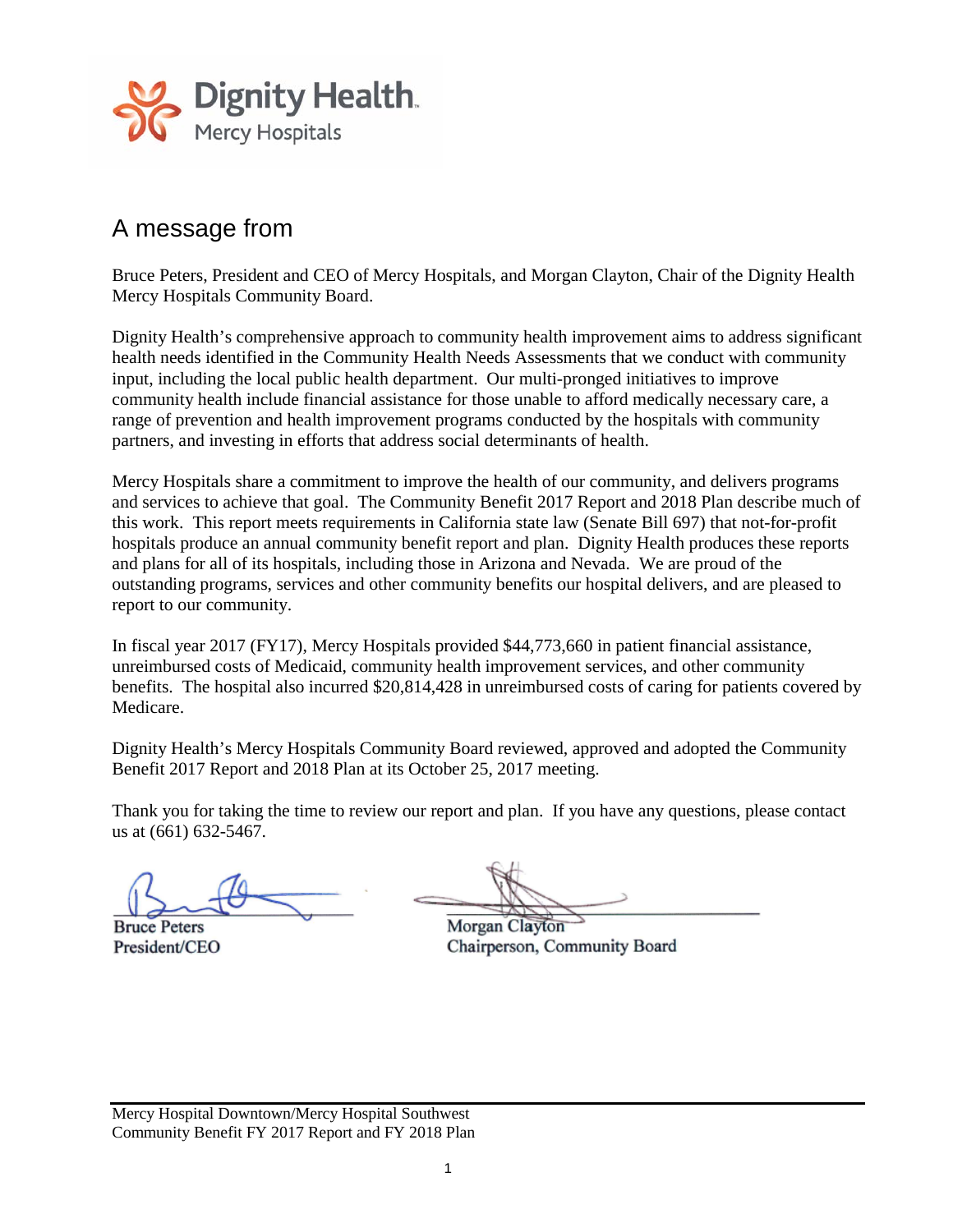## **TABLE OF CONTENTS**

| <b>Executive Summary</b>                                                                                                                                                                                  | 3                          |
|-----------------------------------------------------------------------------------------------------------------------------------------------------------------------------------------------------------|----------------------------|
| <b>Mission, Vision, and Values</b>                                                                                                                                                                        | 5                          |
| <b>Our Hospitals and Our Commitment</b>                                                                                                                                                                   | 6                          |
| <b>Description of the Community Served</b>                                                                                                                                                                | $\overline{7}$             |
| <b>Community Benefit Planning Process</b><br><b>Community Health Needs Assessment Process</b><br><b>CHNA Significant Health Needs</b><br>Creating the Community Benefit Plan<br>2017 Report and 2018 Plan | 9<br>9<br>12               |
| Strategy and Program Plan Summary<br>Anticipated Impact<br><b>Planned Collaboration</b><br><b>Financial Assistance for Medically Necessary Care</b><br><b>Program Digests</b>                             | 13<br>15<br>15<br>16<br>16 |
| <b>Economic Value of Community Benefit</b>                                                                                                                                                                | 31                         |
| <b>Appendices</b>                                                                                                                                                                                         |                            |
| Appendix A: Community Board and Committee Rosters                                                                                                                                                         | 32                         |
| Appendix B: Other Programs and Non-Quantifiable Benefits                                                                                                                                                  | 34                         |
| Appendix C: Financial Assistance Policy Summary                                                                                                                                                           | 37                         |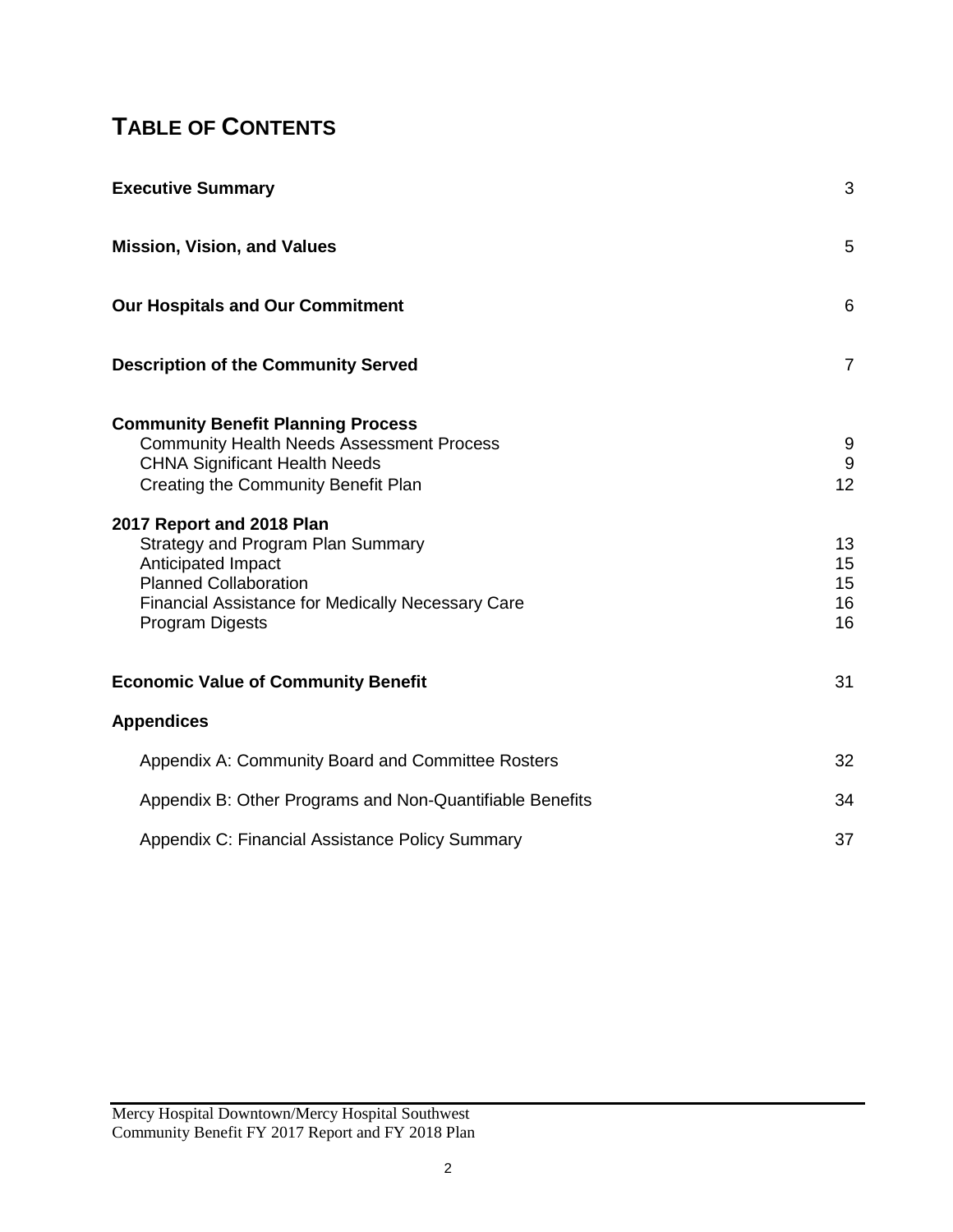### **EXECUTIVE SUMMARY**

Dignity Health Mercy Hospitals serves all of Kern County, including Bakersfield and outlying rural communities. The population of Kern County is 896,142. In the county, 29.1% of the population is children, ages 0-17. 60.3% of the population is adults and 10.6% are seniors. Poverty rates in the county (22.9%) are higher than for California (15.9%). Of the population aged 25 and over, 26.08% do not have a high school diploma. On a positive note, rates of health insurance coverage are increasing. Health insurance coverage for children has increased from 90.6% in 2011 to 97.6% in 2016. *(Source: U.S. Census Bureau, American Community Survey accessed from www.healthykern.org.)*

The significant community health needs that form the basis of this document were identified in the hospitals' most recent Community Health Needs Assessment (CHNA), which is publicly available at [http://www.dignityhealth.org/mercy-bakersfield/dignity-health-in-kern-county/community](http://www.dignityhealth.org/mercy-bakersfield/dignity-health-in-kern-county/community-programs/community-benefit-report)[programs/community-benefit-report.](http://www.dignityhealth.org/mercy-bakersfield/dignity-health-in-kern-county/community-programs/community-benefit-report) Additional details about identified needs, data collected, community input obtained, and prioritization methods used can be found in the CHNA report. As well, a description of program impact during the three years since the last Implementation Strategy can be found in the 2016 CHNA.

As part of the CHNA process, the significant community health needs were prioritized with input from the community, which yielded this prioritized list of significant health needs:

- 1. Overweight and obesity
- 2. Mental health
- 3. Access to care
- 4. Diabetes
- 5. Cardiovascular disease
- 6. Substance abuse
- 7. Asthma
- 8. Maternal and infant health
- 9. Cancer
- 10. HIV/AIDS/STD
- 11. Oral health
- 12. Environmental health

Mercy Hospitals took numerous actions to help address identified needs throughout FY17. These included:

- Community Wellness Program
- Chronic Disease Self-Management Programs
- Community Health Initiative
- Homemaker Care Program
- Learning and Outreach Centers
- Art and Spirituality Center

In FY17, Mercy and Memorial Hospitals contributed \$319,343 in grant funds to community organizations that worked to increase access to health care, improve chronic disease management, and provide services for the poor.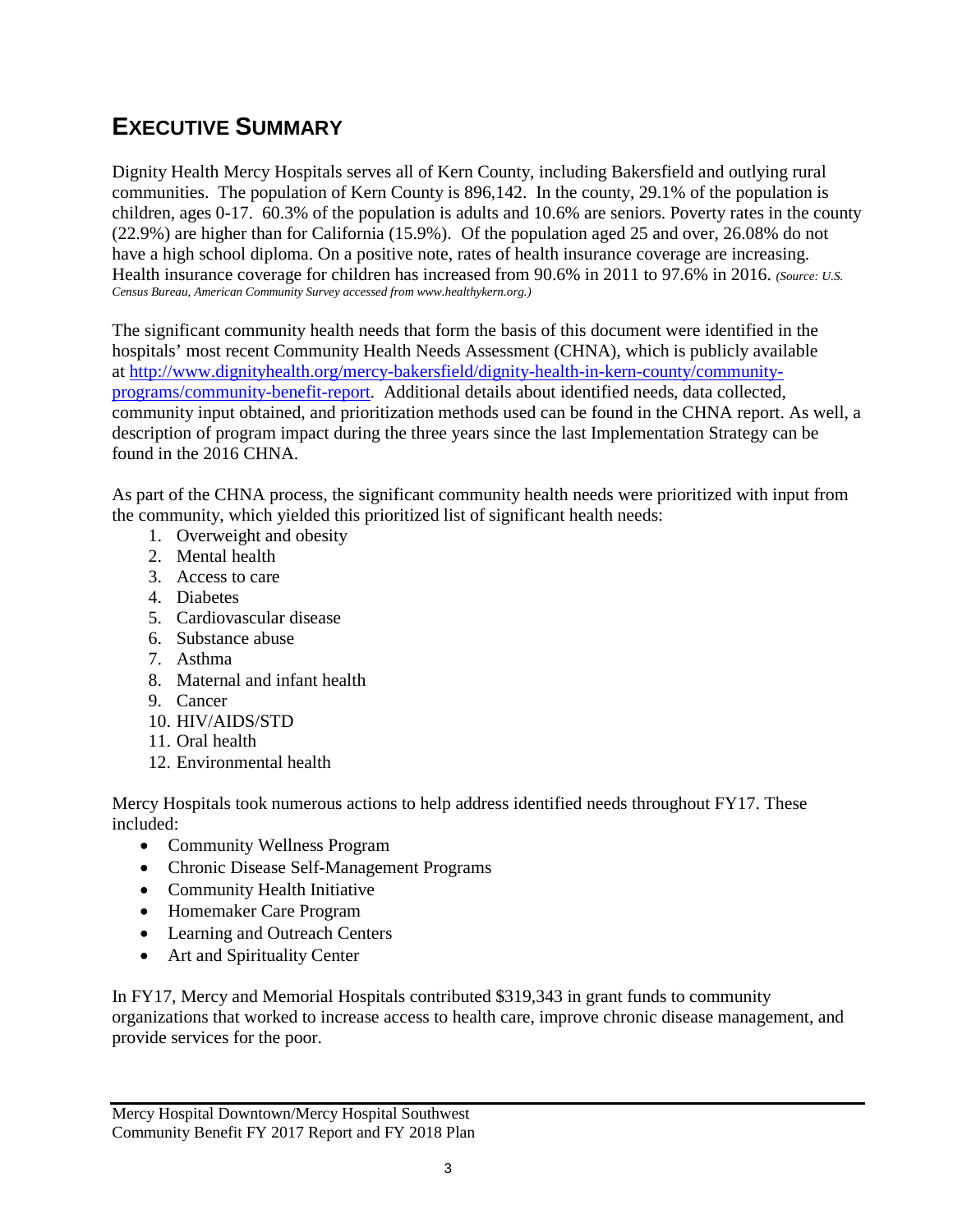For FY18, the hospitals plan to:

- Establish a youth program for highly motivated low-income students  $(7<sup>th</sup> 12<sup>th</sup>$  grade) whose goals are to attend a university or college in the future.
- Establish a rapid response team "Hospital to Home Stat" within the existing Homemaker Care Program to essentially eliminate the current expense to external resources for like-services.

A full listing of the programs and activities to meet the selected health needs is outlined in the following report.

The economic value of community benefit provided by Mercy Hospitals in FY17 was \$44,773,660, excluding unpaid costs of Medicare in the amount of \$20,814,428.

The report is available to the public on the hospitals' website at: [https://www.dignityhealth.org/central](https://www.dignityhealth.org/central-california/locations/mercy-bakersfield/about-us/community-benefit-report-health-needs-assessment)[california/locations/mercy-bakersfield/about-us/community-benefit-report-health-needs-assessment.](https://www.dignityhealth.org/central-california/locations/mercy-bakersfield/about-us/community-benefit-report-health-needs-assessment) A paper copy is available for inspection upon request at the Mercy Hospital Downtown Administrative Office. Written comments on this report can be submitted to the Mercy Hospital Downtown Administration Office at 2215 Truxtun Avenue, Bakersfield, California, 93301 or by e-mail to [Felicia.Corona@DignityHealth.org.](mailto:Felicia.Corona@DignityHealth.org)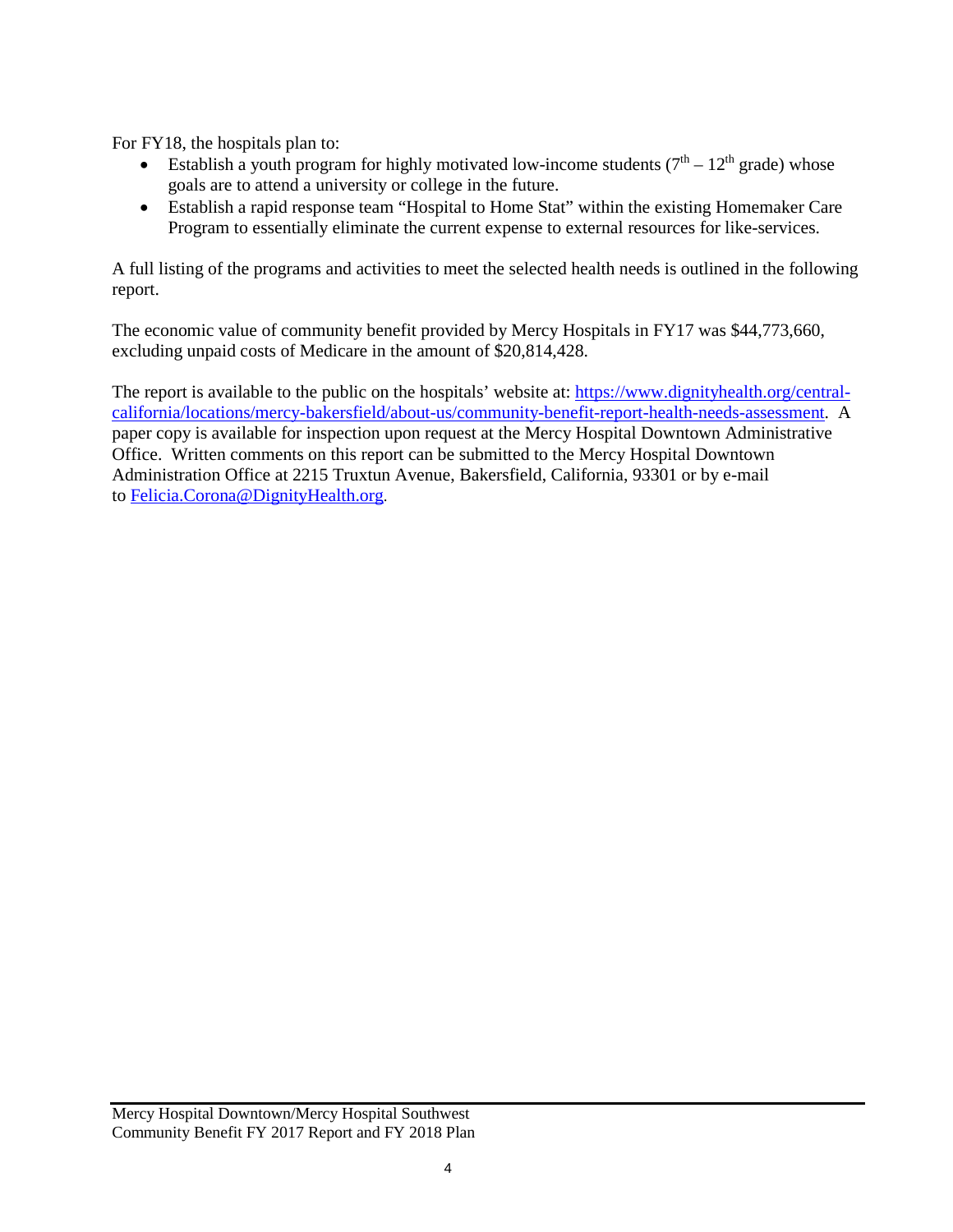### **MISSION, VISION AND VALUES**

Mercy Hospitals is a part of Dignity Health, a non-profit health care system made up of more than 60,000 caregivers and staff who deliver excellent care to diverse communities in 21 states. Headquartered in San Francisco, Dignity Health is the fifth largest health system in the nation. At Dignity Health, we unleash the healing power of humanity through the work we do every day, in hospitals, in other care sites and the community.

#### **Our Mission**

We are committed to furthering the healing ministry of Jesus. We dedicate our resources to:

- Delivering compassionate, high-quality, affordable health services;
- Serving and advocating for our sisters and brothers who are poor and disenfranchised; and
- Partnering with others in the community to improve the quality of life.

#### **Our Vision**

A vibrant, national health care system known for service, chosen for clinical excellence, standing in partnership with patients, employees, and physicians to improve the health of all communities served.

#### **Our Values**

Dignity Health is committed to providing high-quality, affordable healthcare to the communities we serve. Above all else we value:

*Dignity* - Respecting the inherent value and worth of each person.

*Collaboration* - Working together with people who support common values and vision to achieve shared goals.

*Justice* - Advocating for social change and acting in ways that promote respect for all persons.

*Stewardship* - Cultivating the resources entrusted to us to promote healing and wholeness.

*Excellence* - Exceeding expectations through teamwork and innovation.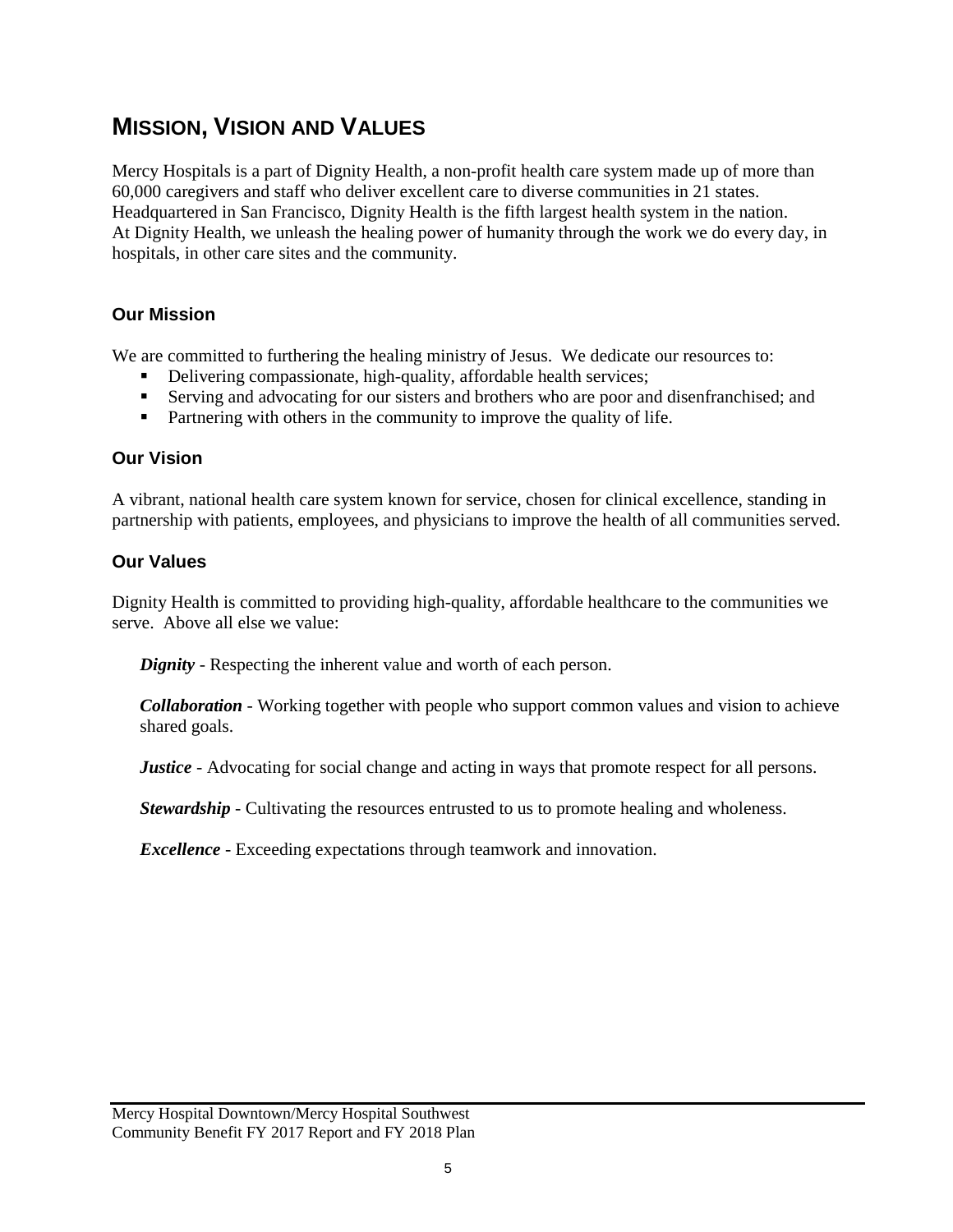### **OUR HOSPITALS AND OUR COMMITMENT**

Mercy Hospitals reflect the values of the Sisters of Mercy. That compassionate and comprehensive care still continues to this day, with "the Spirit of Mercy" nurtured by our family of employees. Mercy Hospitals has two acute care facilities in Bakersfield, Mercy Hospital Downtown and Mercy Hospital Southwest. These hospital facilities operate under one license and employ 1,582 people. The three Dignity Health hospitals in Bakersfield (Mercy Hospital Downtown, Mercy Hospital Southwest, and Memorial Hospital) are the largest providers of health services in the Southern San Joaquin Valley serving a diverse population of urban and rural residents.

Mercy Hospital Downtown is located at 2215 Truxtun Avenue, Bakersfield, California, 93301. Founded in 1910 by the Sisters of Mercy and situated in downtown Bakersfield, Mercy Hospital Downtown is licensed for 144 acute care beds. The full range of medical and surgical services includes a 14-station, Level II Base-Station Emergency Department; six surgical suites; post anesthesia care unit; ambulatory and prep units; outpatient surgery and outpatient GI laboratory. Mercy Hospital Downtown is also home to the area's only inpatient oncology unit.

Mercy Hospital Southwest is located at 400 Old River Road, Bakersfield, California, 93311. Mercy Hospital Southwest has established a similar reputation for superior health care, since opening in 1992. This 78-bed facility is adjacent to California State University Bakersfield and is the only acute care hospital west of Hwy 99. The hospital includes our respected Family Birth Center, which features an 18-bed labor delivery recovery postpartum unit (LDRP), an 11-bed postpartum unit, and a 9-bed NICU. Mercy Hospital Southwest also has an Emergency Department, ICU and Operating Room.

Rooted in Dignity Health's mission, vision and values, Mercy Hospitals are dedicated to improving community health and delivering community benefit with the engagement of its management team, Community Board and Community Benefit Committee. The committee, hospital executive leadership, Community Board, and Dignity Health review community benefit plans and program updates. The board and committee are composed of community members who provide stewardship and direction for the hospital as a community resource.

The Community Benefit Committee of the Board assists the Department of Special Needs and Community Outreach in prioritizing programs that are in line with the hospitals' strategic plan. The Department of Special Needs and Community Outreach was founded in 1991 to respond to identified unmet health-related needs in the community. The Committee provides input, advice, and approval for the Community Health Needs Assessment, Implementation Strategy, Community Benefit Plan, and program monitoring. A roster of current Community Benefit Committee members and hospital Community Board can be found in Appendix A.

Mercy Hospitals' community benefit contributions include financial assistance provided to those who are unable to pay the cost of medically necessary care, unreimbursed costs of Medicaid (Medi-Cal), subsidized health services that meet a community need, and community health improvement services. Our community benefit also includes monetary grants we provide to not-for-profit organizations that work together to improve health on significant needs identified in our Community Health Needs Assessment. Many of these programs and initiatives are described in this report.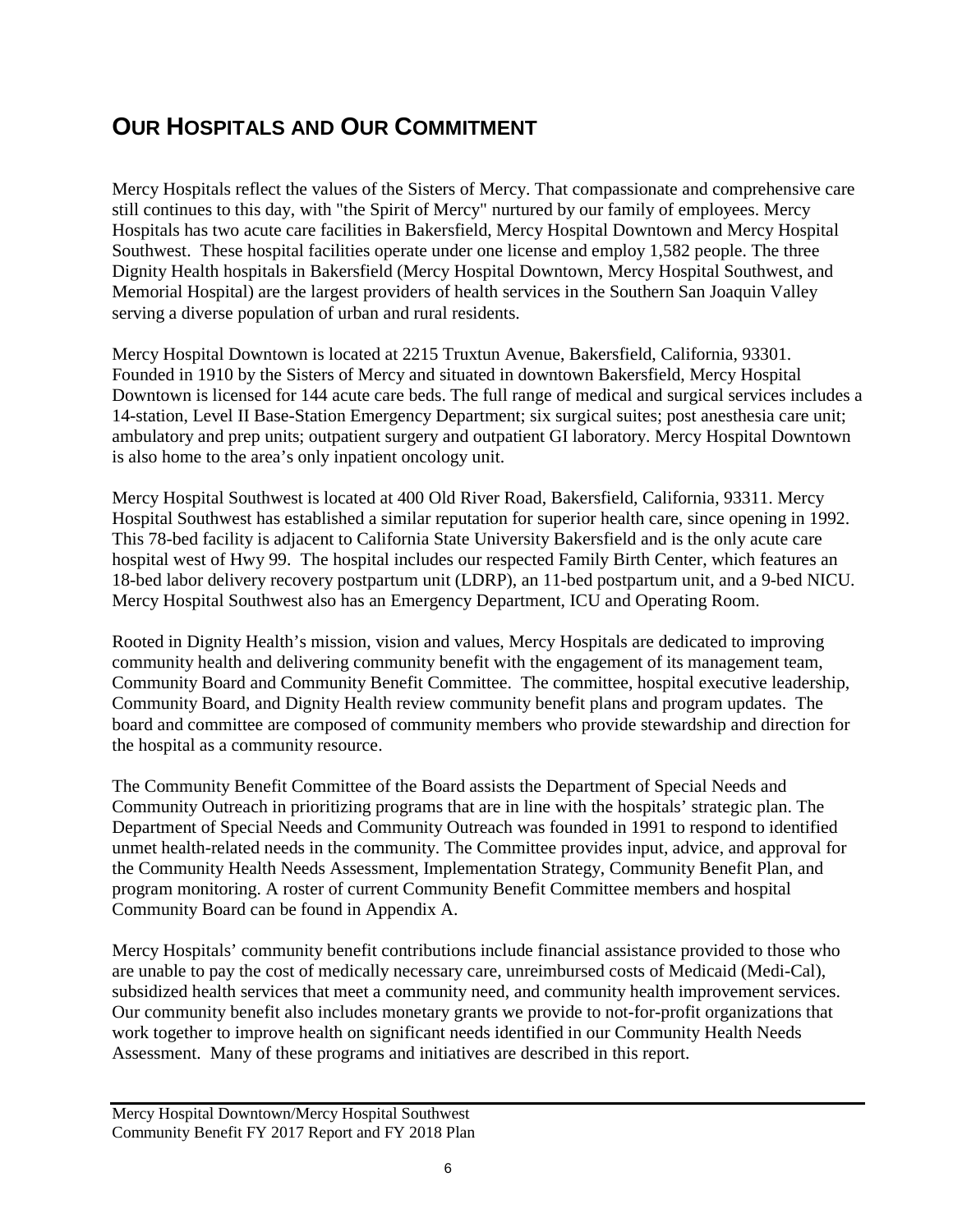### **DESCRIPTION OF THE COMMUNITY SERVED**

Mercy Hospitals serve all of Kern County, including Bakersfield and outlying rural communities. Mercy determines the Primary Service Area based on the top zip codes that constitute 70 percent of the patient discharges from the hospitals.

The county covers more than 8,100 square miles, geographically making it the third largest county in the state. The landscape is diverse, ranging from high desert to mountains to vast expanses of rich agricultural flatlands. Kern County consistently ranks among the top five most productive agricultural counties in the United States and is one of the nation's leading petroleum-producing counties. Agriculture is the third largest industry in the county and accounts for 24% of private sector jobs. Seasonal and cyclical fluctuations in employment in the agriculture and petroleum industries drive Kern County's unemployment rate consistently well above the state average. A summary description of the community is below, and additional community facts and details can be found in the CHNA report online.

The following data is from the Claritas Company and Truven Health Analytics:

Total Service Area Population: 592,122 Race: 31.9% White – Non-Hispanic, 5.4% Black/African American, 55.2% Hispanic or Latino, 4.8% Asian/Pacific Islander, 2.7 % All Others Median Income: \$54,262 Unemployment: 7.5% No HS Diploma: 25.1% CNI Score: 4.8 Medicaid Population\*: 32.6% Uninsured: 9.4% Other Area Hospitals: 8 Medically Underserved Areas or Populations: Yes

\*Does not include individuals dually-eligible for Medicaid and Medicare.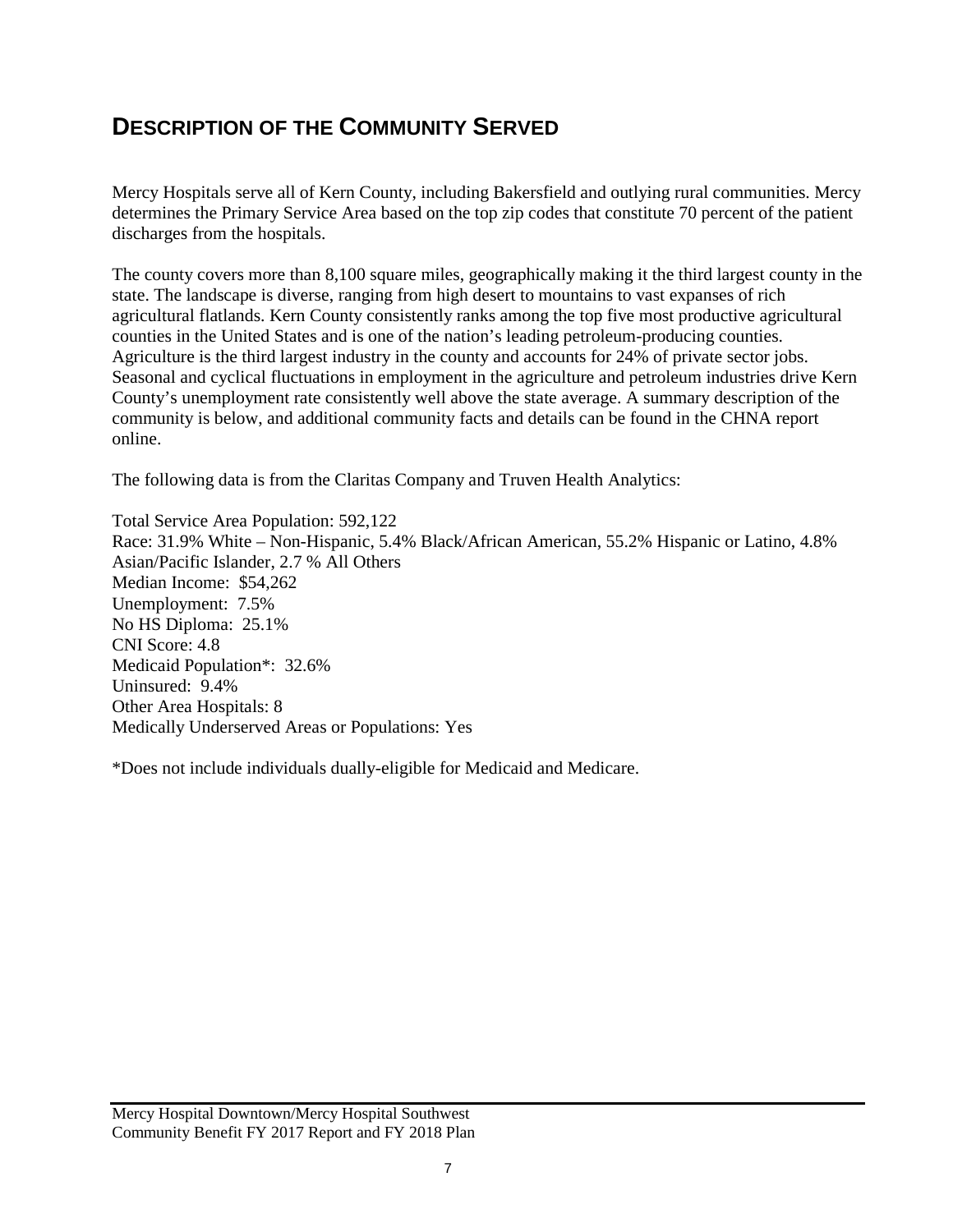#### **Community Needs Index (CNI) Map**



One tool used to assess health need is the Community Need Index (CNI) created and made publicly available by Dignity Health and Truven Health Analytics. The CNI analyzes data at the zip code level on five factors known to contribute or be barriers to health care access: income, culture/language, education, housing status, and insurance coverage. Scores from 1.0 (lowest barriers) to 5.0 (highest barriers) for each factor are averaged to calculate a CNI score for each zip code in the community. Research has shown that communities with the highest CNI scores experience twice the rate of hospital admissions for ambulatory care sensitive conditions as those with the lowest scores.

**Bakersfield** 

**Bakersfield** 

**Bakersfield** 

**Bakersfield** 

**Bakersfield** 

Kern

Kern

Kern

Kern

Kern

California

California

California

California

California

55886

58411

47715

62222

49673

93308

93309

93311

93312

93313

 $4.2$ 

 $4.4$ 

 $3.2$ 

 $2.6$ 

 $\overline{4}$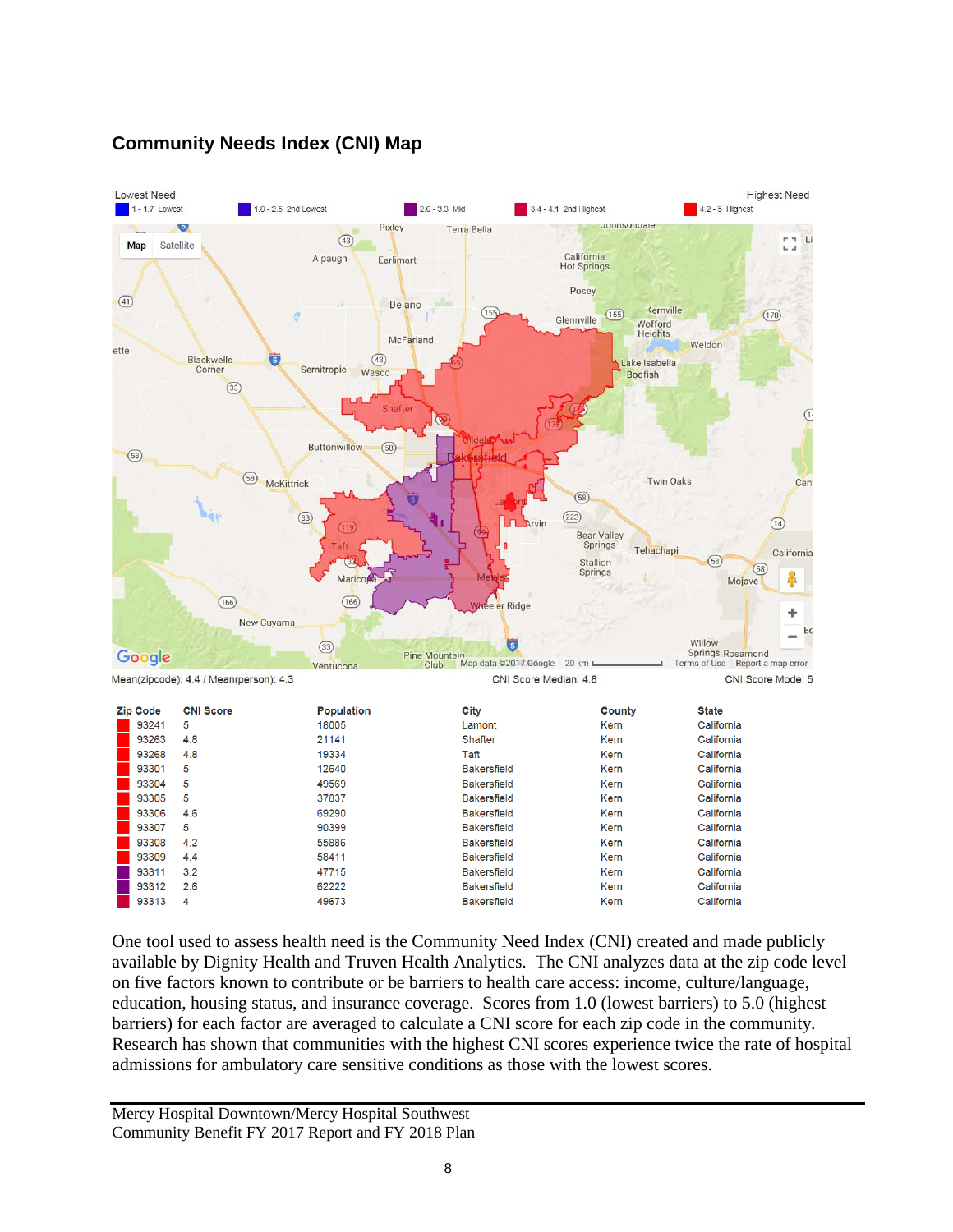### **COMMUNITY BENEFIT PLANNING PROCESS**

Mercy Hospital Downtown and Mercy Hospital Southwest engage in multiple activities to conduct the community benefit and community health improvement planning process. These include, but are not limited to: conducting a Community Health Needs Assessment (CHNA) with community input at least every three years; using five core principles to guide planning and program decisions; measuring and tracking program indicators; and engaging the Community Benefit Committee and other stakeholders in the development of the annual community benefit plan and triennial Implementation Strategy.

#### **Community Health Needs Assessment Process**

The most recently completed CHNA was adopted by the Mercy Hospitals' Community Board in April, 2016. The Community Health Needs Assessment process was overseen by the Kern County Community Benefit Collaborative. The Collaborative is comprised of Delano Regional Medical Center, Dignity Health (Mercy and Memorial Hospitals), Kaiser Permanente, and Adventist Health. Secondary data was collected from a variety of local, county, and state sources to present community demographics; social, economic and environmental factors; health access; maternal and infant health; leading causes of death; chronic disease; health behaviors; sexually transmitted infections; and mental health and substance abuse. Analysis of secondary data included an examination and reporting of health disparities for some health indicators. The report includes benchmark comparison data that measures Mercy data findings with Healthy People 2020 objectives. For the CHNA, primary data was obtained through a community survey, interviews with key community stakeholders, public health, service providers, members of medically underserved, low-income, and minority populations in the community and individuals or organizations serving or representing the interests of such populations. Through the interview and survey process, community stakeholders and residents identified community resources potentially available to address the significant health needs. A list of these resources can be found on page 84 of the CHNA.

Mercy Hospitals make the CHNA and its companion Implementation Strategy widely available to the public and welcomes comments on them. The CHNA report is available to the public on the hospitals' website and a paper copy is available for inspection upon request at the Mercy Hospital Downtown Administrative Office. Written comments on this report can be submitted to the Mercy Downtown Administration Office at 2215 Truxtun Avenue, Bakersfield, California, 93301 or on the website at [https://www.dignityhealth.org/central-california/locations/mercy-bakersfield/about-us/community](https://www.dignityhealth.org/central-california/locations/mercy-bakersfield/about-us/community-benefit-report-health-needs-assessment)[benefit-report-health-needs-assessment.](https://www.dignityhealth.org/central-california/locations/mercy-bakersfield/about-us/community-benefit-report-health-needs-assessment) Public comment was requested on the previous CHNA and Implementation Strategy. All written comments were reviewed and, where appropriate, are included in the CHNA.

#### **CHNA Significant Health Needs**

The analysis of secondary data yielded a preliminary list of significant health needs, which then informed primary data collection. The primary data collection process helped to validate secondary data findings, identify additional community issues, solicit information on disparities among subpopulations, and ascertain community assets to address needs.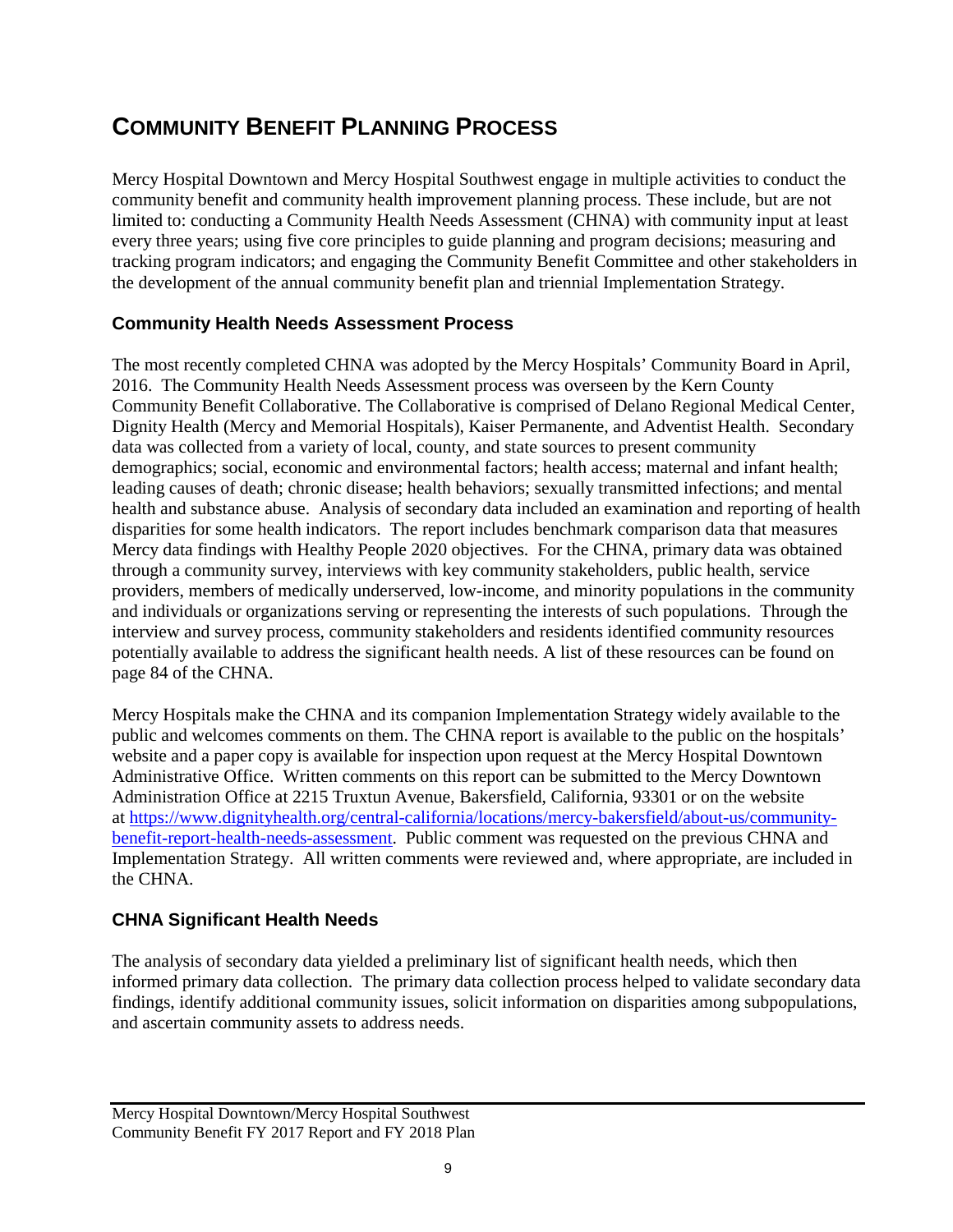The following criteria were used to identify significant health needs:

- 1. The size of the problem (relative portion of population affected by the problem)
- 2. The seriousness of the problem (impact at individual, family, and community levels)

To determine size and seriousness of the problem, health indicators identified in the secondary data were measured against benchmark data, specifically California rates and Healthy People 2020 objectives, where available. Health indicators that performed poorly against one or more of these benchmarks were considered to have met the size or seriousness criteria. Additionally, primary data sources (interview and survey participants) were asked to identify and validate community and health issues; information gathered from these sources helped determine significant health needs.

#### **All Significant Health Needs**

The following significant health needs were determined:

- Access to care Health insurance coverage is considered a key component to accessing health care including regular primary care, specialty care and other health services that contributes to one's health status. In Kern County, 89.4% of residents are insured; however, there remain many barriers to accessing care. (*Source: California Health Interview Survey, 2017.)*
- Asthma In Kern County 13.2% of adults and 13.3% of children have been diagnosed with asthma. (*Source: California Health Interview Survey, 2014.)* Asthma is a chronic disease and without proper disease management those that suffer with asthma have higher hospitalization and ER usage.
- Cancer death rates for respiratory cancer are significantly higher in Kern County than in the state. (*Source: California Cancer Registry, Cancer Surveillance Section, California Department of Public Health, 2013-2015.)*
- Cardiovascular disease Conditions may include heart disease, stroke, high blood cholesterol and high blood pressure. For adults in Kern County, 7% have been diagnosed with heart disease and 31.7% of adults have been diagnosed with high blood pressure. (*Source: California Health Interview Survey, 2014.)*
- Dental health Lack of access to dental health care can contribute to poor health status. 29.8% of children in Kern County have not had a dental visit within the past year. (*Source: California Health Interview Survey, 2014.)*
- Diabetes Diabetes is a costly chronic condition that can lead to disability, loss of productivity and premature death. In Kern County, 10% of adults have been diagnosed with diabetes. Adults in Kern County have high rates of hospitalization for complications of diabetes. (*Source: California Health Interview Survey, 2017.)*
- Environmental health (air quality and water safety) The county experiences high amounts of air and water pollution from agricultural activities. (*Source: U.S. Environmental Protection Agency, Toxics Release Inventory Program, 2014.)* Coccidioidmycosis or Valley Fever is an illness caused by a fungus found in the soil. Kern County has high rates of Valley Fever. (*Source: California Department of Public Health, Center for Infectious Disease, Yearly Summaries of Selected General Communicable Diseases in California, 2011 – 2014.)*
- Lung disease Chronic Lower Respiratory Disease is the third highest cause of death in Kern County and exceeds the state death rate. (*Source: California Department of Public Health, 2013.)* One contributing factor to lung disease is smoking. In the county, 10.1% of adults and 12.5% of teens smoke cigarettes. (*Source: California Health Interview Survey, 2014.)*
- Maternal and infant health Kern County has high rates of teen births (40.7 per 1,000 live births) and infant deaths (6.4 per 1,000 live births). (*Source: California Department of Public Health, 2015.)*
- Mental health In Kern County, 14.5% of adults experienced serious psychological distress in the past year. Community stakeholders identified an ongoing stigma associated with having mental health issues. (*Source: California Health Interview Survey, 2014.)*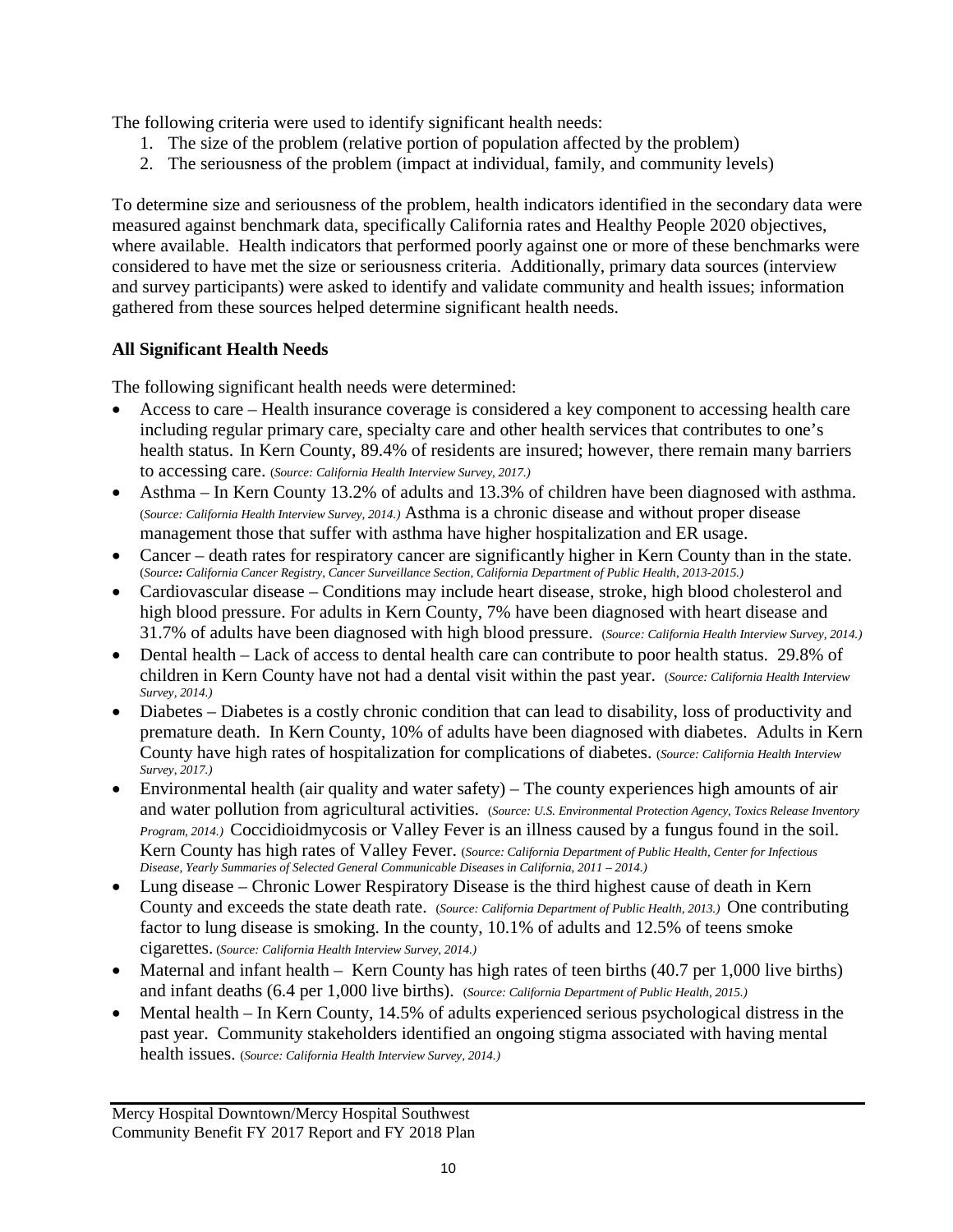- Overweight and obesity Being overweight is a precursor to many chronic diseases. In Kern County, 76.4% of the adult population reported being overweight or obese, higher than the state (62.6%). (*Source: California Health Interview Survey, 2017.)*
- Sexually Transmitted Infections Rates of chlamydia and gonorrhea are higher in the county than found in the state. (*Source: California Department of Public Health, 2015.)*
- Substance abuse (alcohol, drug, tobacco use) Binge drinking among adults and teens in Kern County exceed the state rate. 13.7% of adults smoke cigarettes. (*Source: California Health Interview Survey, 2015.)*

#### **Significant Health Needs the Hospitals will Address**

The Kern County Community Benefit Collaborative hosted a community forum on January 19, 2016 in Bakersfield to prioritize the significant health needs. The forum engaged 38 community leaders in public health, government agencies, schools, and nonprofit organizations that serve the medically underserved, low-income, and minority populations in the community. A review of the significant health needs was presented at the community forum.

The forum attendees were engaged in a process to prioritize the health needs using the Relative Worth method. The Relative Worth method is a ranking strategy where each participant received a fixed number of points they assigned to health needs based on the size of the problem (relative portion of population afflicted by the problem); or seriousness of the problem (impact at individual, family, and community levels).

The community input yielded this prioritized list of significant health needs:

- 1. Overweight and obesity
- 2. Mental health
- 3. Access to care
- 4. Diabetes
- 5. Cardiovascular disease
- 6. Substance abuse
- 7. Asthma
- 8. Maternal and infant health
- 9. Cancer
- 10. HIV/AIDS/STD
- 11. Oral health
- 12. Environmental health

After the community forum prioritized the health needs, the Director of the Department of Special Needs and Community Outreach convened a half-day meeting with the Department's program leaders. The staff used the following criteria to determine the significant health needs that Mercy Hospitals will address in the Implementation Strategy:

- Organizational Capacity: Is there capacity to address the issue?
- Existing Infrastructure: Are there programs, systems, staff and support resources in place to address the issue?
- Established Relationships: Are there established relationships with community partners to address the issue?
- Ongoing Investment: Are there existing resources that are committed to the issue? Staff time and financial resources for this issue are counted as part of our community benefit effort.
- Focus Area: Have competencies and expertise been acknowledged to address the issue? Does the issue fit with the organizational mission?

Mercy Hospital Downtown/Mercy Hospital Southwest Community Benefit FY 2017 Report and FY 2018 Plan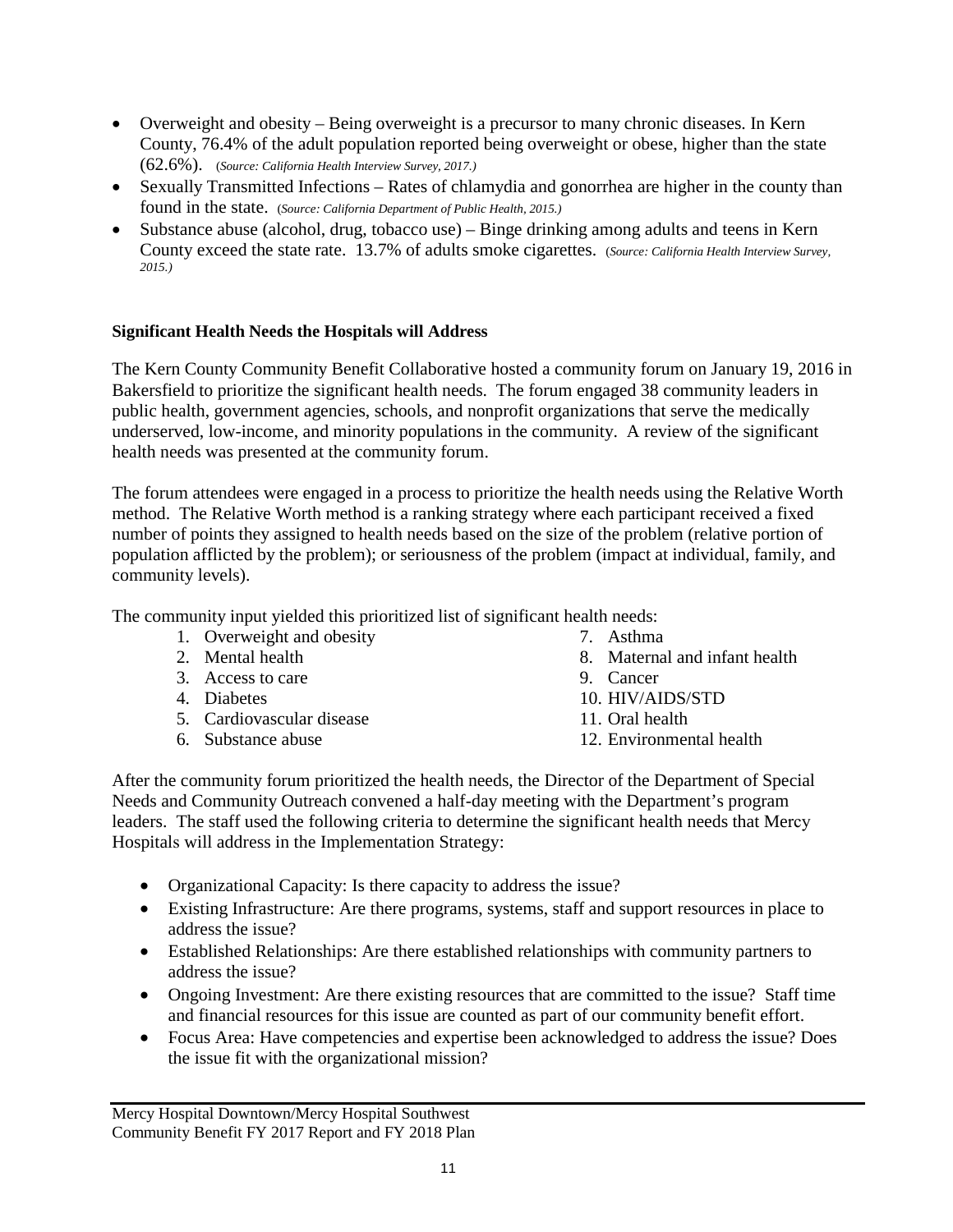After a thorough process that applied these criteria to the identified significant health needs, Mercy Hospitals selected the following needs to address:

- Overweight and obesity
- Access to health care
- Chronic diseases
	- o Asthma/lung disease
	- o Cancer
	- o Cardiovascular disease
	- o Diabetes
- Basic needs services

#### **Significant Health Needs the Hospitals will Not Address**

Taking existing hospital and community resources into consideration, Mercy Hospitals will not directly address the remaining health needs identified in the CHNA including: dental health, environmental health, maternal and infant health, mental health, sexually transmitted infections and substance abuse. Mercy Hospitals cannot address all the health needs present in the community; therefore, it will concentrate on those health needs that can most effectively be addressed given the organization's areas of focus and expertise.

#### **Creating the Community Benefit Plan**

As a matter of Dignity Health policy, the hospital's community health and community benefit programs are guided by five core principles. All of our initiatives relate to one or more of these principles:

- Focus on Disproportionate Unmet Health-Related Needs
- Emphasize Prevention
- Contribute to a Seamless Continuum of Care
- Build Community Capacity
- Demonstrate Collaboration

A general approach was taken when planning and developing initiatives to address priority health issues. The 2016 CHNA guided Mercy Hospitals' community benefit initiatives for FY17. The 2016 CHNA will be used between now and the 2019 CHNA to actively plan programs. Department of Special Needs and Community Outreach leadership staff engaged the Community Benefit Committee to help shape initiatives and provide internal perspective on issues. Programs will be evaluated throughout the year utilizing input from our Community Benefit Committee, partners, newly published data and our own program outcome data. This approach will allow us to respond to identified needs by revising program strategies and adding enhancements on a regular basis.

The CHNA and relationships with community service organizations help us identify vulnerable populations with disproportionate unmet health needs (DUHN) that have a high prevalence or severity for a particular health concern that we can address with a program or activity.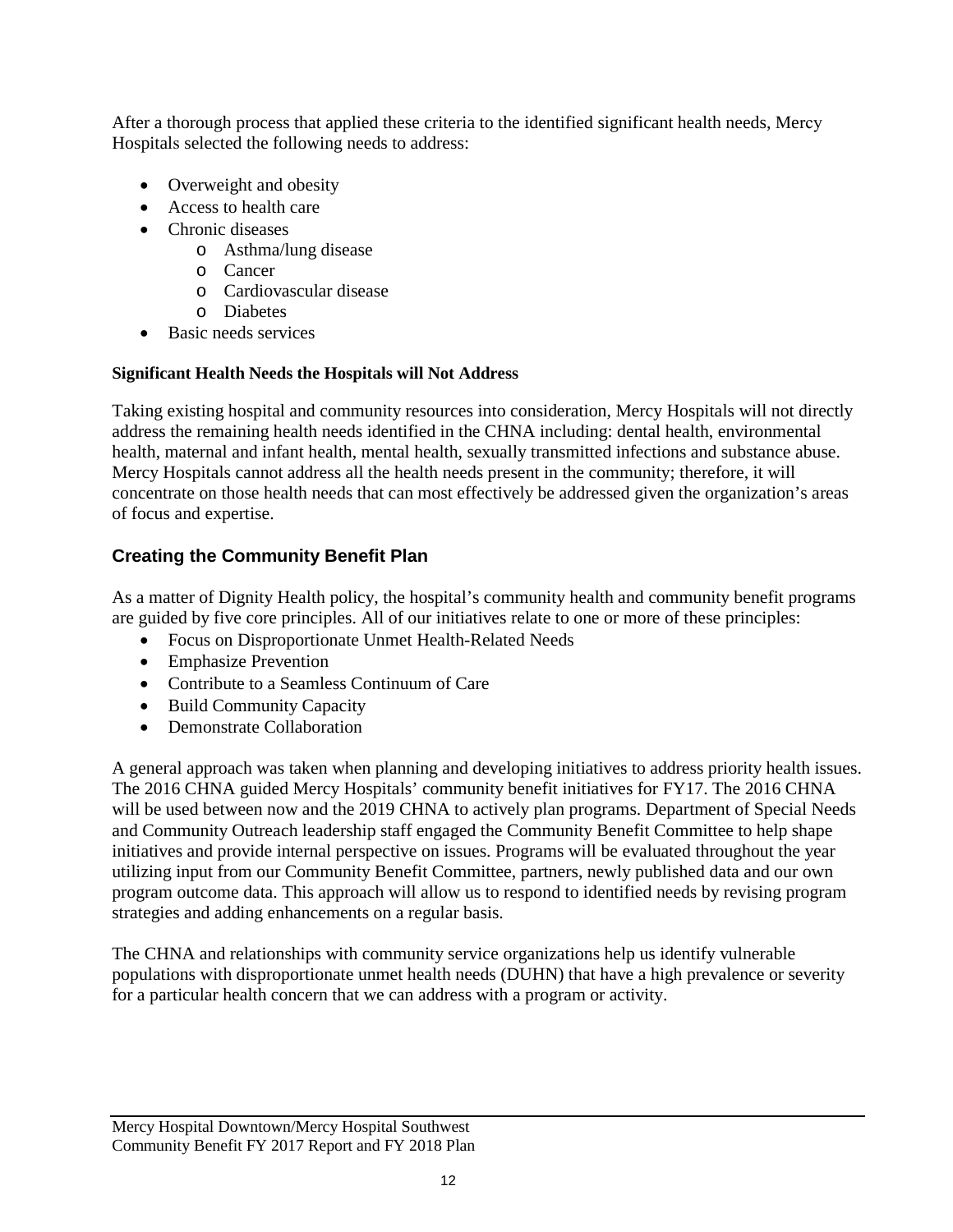### **2017 REPORT AND 2018 PLAN**

This section presents strategies, programs and initiatives that Mercy Hospitals deliver, fund or collaborate with others to address significant community health needs. It includes both a report on actions taken in FY17 and planned activities for FY18, with statements on anticipated impacts, planned collaboration, and patient financial assistance to address access. Program Digests provide detail on select program goals, measurable objectives, expenses and other information.

The strategy and plan specifies planned activities consistent with the hospitals' mission and capabilities. The hospitals may amend the plan as circumstances warrant. For instance, changes in significant community health needs or in community assets and resources directed to those needs may merit refocusing the hospitals' limited resources to best serve the community.

#### **Strategy and Program Plan Summary**

The following programs and initiatives address the significant health needs that Mercy Hospitals have chosen to address.

| <b>Health Need: Access to Health Care</b>                                                                                                                                                                                                                                                                                                                                                                  |                                                                                                                                                                                                                                                                                                                     |                              |                               |
|------------------------------------------------------------------------------------------------------------------------------------------------------------------------------------------------------------------------------------------------------------------------------------------------------------------------------------------------------------------------------------------------------------|---------------------------------------------------------------------------------------------------------------------------------------------------------------------------------------------------------------------------------------------------------------------------------------------------------------------|------------------------------|-------------------------------|
| <b>Strategy or Activity</b>                                                                                                                                                                                                                                                                                                                                                                                | <b>Summary Description</b>                                                                                                                                                                                                                                                                                          | <b>Active</b><br><b>FY17</b> | <b>Planned</b><br><b>FY18</b> |
| <b>Breast Health</b><br>Program                                                                                                                                                                                                                                                                                                                                                                            | Provides qualifying individuals who are poor and<br>$\bullet$<br>uninsured with a mammogram free of charge for<br>preventive health care and when necessary, a breast<br>ultrasound or a breast needle biopsy.                                                                                                      | $\boxtimes$                  | $\boxtimes$                   |
| <b>Community Health</b><br>Initiative                                                                                                                                                                                                                                                                                                                                                                      | Increases access to health insurance and health care<br>$\bullet$<br>for hard to reach individuals in Kern County.<br>Provides training for application assistance, and<br>$\bullet$<br>educates families on the importance of preventive<br>care.                                                                  | $\boxtimes$                  | ⊠                             |
| Homemaker Care<br>Program                                                                                                                                                                                                                                                                                                                                                                                  | Provides needed access to care for frail elderly and<br>$\bullet$<br>disabled adults by helping them live independently<br>for as long as possible.<br>Provides in home services, linkages to health care<br>$\bullet$<br>resources and social services that improve the quality<br>of life for vulnerable clients. | ⊠                            | ⊠                             |
| Prescription<br>Purchases for<br>Indigents                                                                                                                                                                                                                                                                                                                                                                 | Purchases necessary medications in emergency<br>$\bullet$<br>situations for people who must have the medicines for<br>their health but have no money to buy them.                                                                                                                                                   | $\boxtimes$                  | ⊠                             |
| <b>Financial Assistance</b>                                                                                                                                                                                                                                                                                                                                                                                | Provides financial assistance through both free and<br>$\bullet$<br>discounted care for health care services, consistent<br>with the hospitals' financial assistance policy.                                                                                                                                        | $\boxtimes$                  | ⊠                             |
| Anticipated Impact: The initiatives addressing access to care are anticipated to result in: early<br>identification and treatment of health issues, gains in public or private health care coverage, increased<br>knowledge about how to access and navigate the health care system, and linkages to health care<br>resources and social services that improve the quality of life for vulnerable clients. |                                                                                                                                                                                                                                                                                                                     |                              |                               |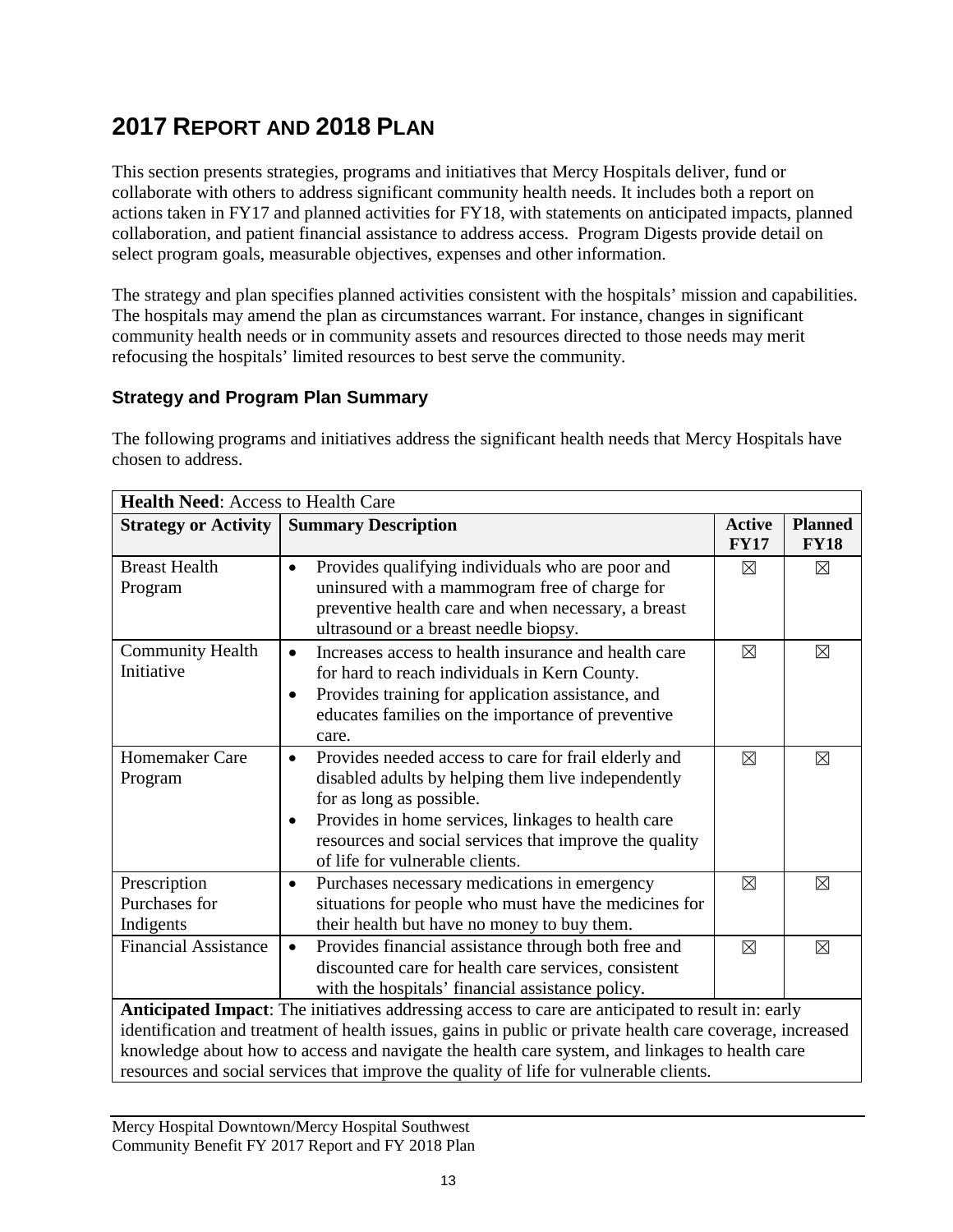| <b>Health Need: Chronic Diseases</b>                                                                |                                                                      |                              |                               |
|-----------------------------------------------------------------------------------------------------|----------------------------------------------------------------------|------------------------------|-------------------------------|
| <b>Strategy or Activity</b>                                                                         | <b>Summary Description</b>                                           | <b>Active</b><br><b>FY17</b> | <b>Planned</b><br><b>FY18</b> |
| Community                                                                                           | Provides community health education and in-home<br>$\bullet$         | ⊠                            | $\boxtimes$                   |
| <b>Wellness Program</b>                                                                             | health education on a variety of prevention and<br>treatment topics. |                              |                               |
|                                                                                                     | Health screenings for cholesterol, blood pressure,<br>٠              |                              |                               |
|                                                                                                     | blood sugar, and skin cancer are provided at                         |                              |                               |
|                                                                                                     | community sites, health fairs and community events.                  |                              |                               |
| Chronic                                                                                             | Provides patients who have chronic diseases with the<br>$\bullet$    | $\boxtimes$                  | $\boxtimes$                   |
| Disease/Diabetes                                                                                    | knowledge, tools and motivation needed to become                     |                              |                               |
| Self-Management                                                                                     | proactive in their health.                                           |                              |                               |
| Program                                                                                             | Each program seminar consists of six weekly classes<br>$\bullet$     |                              |                               |
|                                                                                                     | covering a variety of topics including nutrition,                    |                              |                               |
|                                                                                                     | exercise, use of medications, and evaluating new                     |                              |                               |
|                                                                                                     | treatments.                                                          |                              |                               |
| <b>Smoking Cessation</b>                                                                            | Facilitates Freedom From Smoking®, an eight<br>٠                     | $\boxtimes$                  | $\boxtimes$                   |
| Program                                                                                             | session seminar, to help encourage participants to                   |                              |                               |
|                                                                                                     | work on the process and problems of quitting, both                   |                              |                               |
|                                                                                                     | individually and as part of a group.                                 |                              |                               |
| Anticipated Impact: The initiatives addressing chronic diseases are anticipated to result in: early |                                                                      |                              |                               |
| identification of chronic health issues, avoiding hospital admissions for two of the most prevalent |                                                                      |                              |                               |
| ambulatory care sensitive conditions in our community (Diabetes and Congestive Heart Failure), and  |                                                                      |                              |                               |
| motivating individuals to quit smoking and improve the length and quality of their life.            |                                                                      |                              |                               |

| <b>Health Need: Overweight and Obesity</b>                                                                                                                                                                                                                        |                                                                                                                                                                                                                                                                     |                              |                               |
|-------------------------------------------------------------------------------------------------------------------------------------------------------------------------------------------------------------------------------------------------------------------|---------------------------------------------------------------------------------------------------------------------------------------------------------------------------------------------------------------------------------------------------------------------|------------------------------|-------------------------------|
| <b>Strategy or Activity</b>                                                                                                                                                                                                                                       | <b>Summary Description</b>                                                                                                                                                                                                                                          | <b>Active</b><br><b>FY17</b> | <b>Planned</b><br><b>FY18</b> |
| In-Home Health<br>Education                                                                                                                                                                                                                                       | Provides personalized in-home health education and<br>$\bullet$<br>monitoring on topics including nutrition, diabetes and<br>hypertension.                                                                                                                          | $\boxtimes$                  | $\boxtimes$                   |
| <b>Health Education</b><br>and Screenings                                                                                                                                                                                                                         | Provides health education on a variety of prevention<br>$\bullet$<br>and treatment topics. Health screenings for blood<br>pressure, blood sugar, and BMI are provided at a<br>number of community sites, health fairs and<br>community events.                      | $\boxtimes$                  | $\boxtimes$                   |
| Healthy Kids in<br><b>Healthy Homes</b>                                                                                                                                                                                                                           | Addresses the issue of childhood obesity through 8<br>$\bullet$<br>seminar sessions for children. The program provides<br>information on the topics of nutrition, exercise, and<br>lifestyle. The program takes place at various schools<br>throughout Kern County. | $\boxtimes$                  | ⊠                             |
| Anticipated Impact: The initiatives addressing overweight and obesity are anticipated to result in:                                                                                                                                                               |                                                                                                                                                                                                                                                                     |                              |                               |
| early identification of health issues related to obesity, increased knowledge on the factors that contribute<br>to obesity and the health risks associated with obesity, increased knowledge on how to prevent obesity<br>through nutrition and physical fitness. |                                                                                                                                                                                                                                                                     |                              |                               |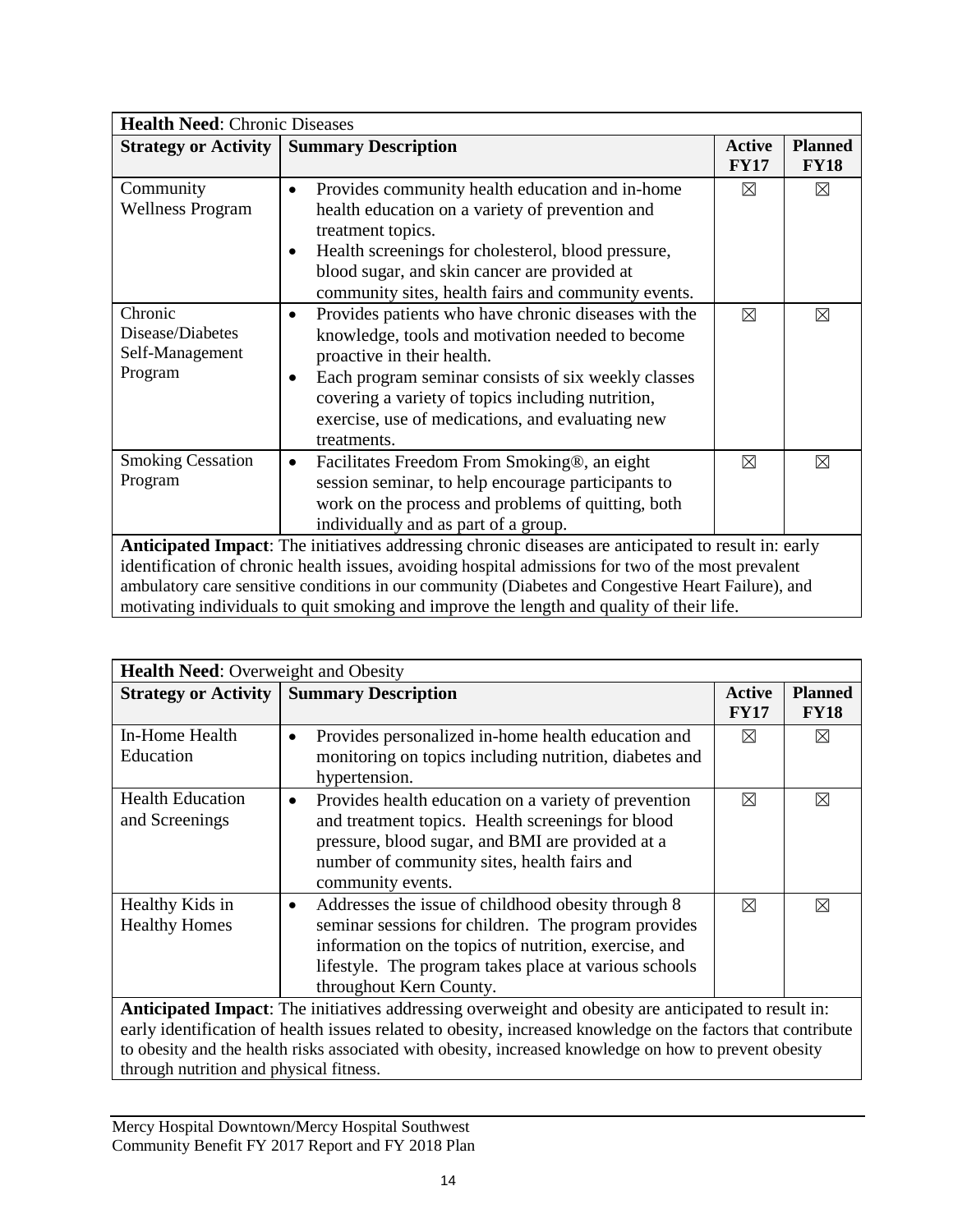| <b>Health Need: Basic Needs Services</b>       |                                                                                                                                                                                                                                                                                                                                                                                                                                                                          |                       |                               |
|------------------------------------------------|--------------------------------------------------------------------------------------------------------------------------------------------------------------------------------------------------------------------------------------------------------------------------------------------------------------------------------------------------------------------------------------------------------------------------------------------------------------------------|-----------------------|-------------------------------|
|                                                | <b>Strategy or Activity   Summary Description</b>                                                                                                                                                                                                                                                                                                                                                                                                                        | Active<br><b>FY17</b> | <b>Planned</b><br><b>FY18</b> |
| <b>Learning and</b><br><b>Outreach Centers</b> | Provides basic need services to residents living in<br>$\bullet$<br>economically depressed neighborhoods of southeast<br>Bakersfield.<br>In collaboration with other community service<br>٠<br>agencies, the centers provide referral services, food,<br>clothing, and education to the most vulnerable and<br>needy residents of the community.<br>After school programs at the centers provide tutoring<br>$\bullet$<br>support five days a week to underserved youth. | $\boxtimes$           | $\boxtimes$                   |
| Art and<br><b>Spirituality Center</b>          | Provides opportunities for artistic expression,<br>$\bullet$<br>meditation, relaxation, and creativity to promote<br>health and well-being, aiding in physical, mental, and<br>emotional recovery, including relieving anxiety and<br>decreasing the perception of pain.                                                                                                                                                                                                 | ⊠                     | ⊠                             |
| live a better quality of life.                 | Anticipated Impact: The initiatives addressing basic needs services are anticipated to result in:<br>increased access to health and social services to help residents of Kern County stay healthy and begin to                                                                                                                                                                                                                                                           |                       |                               |

#### **Anticipated Impact**

The anticipated impacts of Mercy Hospitals' activities on significant health needs are summarized above, and for select program initiatives are stated in the Program Digests on the following pages. Overall, the hospitals anticipate that actions taken to address significant health needs will: improve health knowledge, behaviors, and status; increase access to needed and beneficial care; and help create conditions that support good health. The hospitals are committed to measuring and evaluating key initiatives. The local Community Benefit Committee, hospital executive leadership, Community Board, as well as Dignity Health System Office receive and review program updates. The hospitals create and make public an annual Community Benefit Report and Plan, and evaluate impact and set priorities for its community health program in triennial Community Health Needs Assessments.

#### **Planned Collaboration**

The Department of Special Needs and Community Outreach regularly collaborates with more than 100 community organizations and agencies to address the health needs of the community. Working collaboratively with community partners, the hospitals provide leadership, advocacy, stewardship of resources, assistance with local capacity building, and participation in community-wide health planning. Employees of the Department of Special Needs and Community Outreach are members of a variety of collaborative committees throughout Kern County including the Kern County Promotoras Network, Kern Comprehensive Cancer Awareness Partnership and Kern County Needs Assessment Committee. Our participation as a collaborative partner provides an opportunity to share information, resources and ideas, solve problems, identify options, and evaluate the success of our efforts.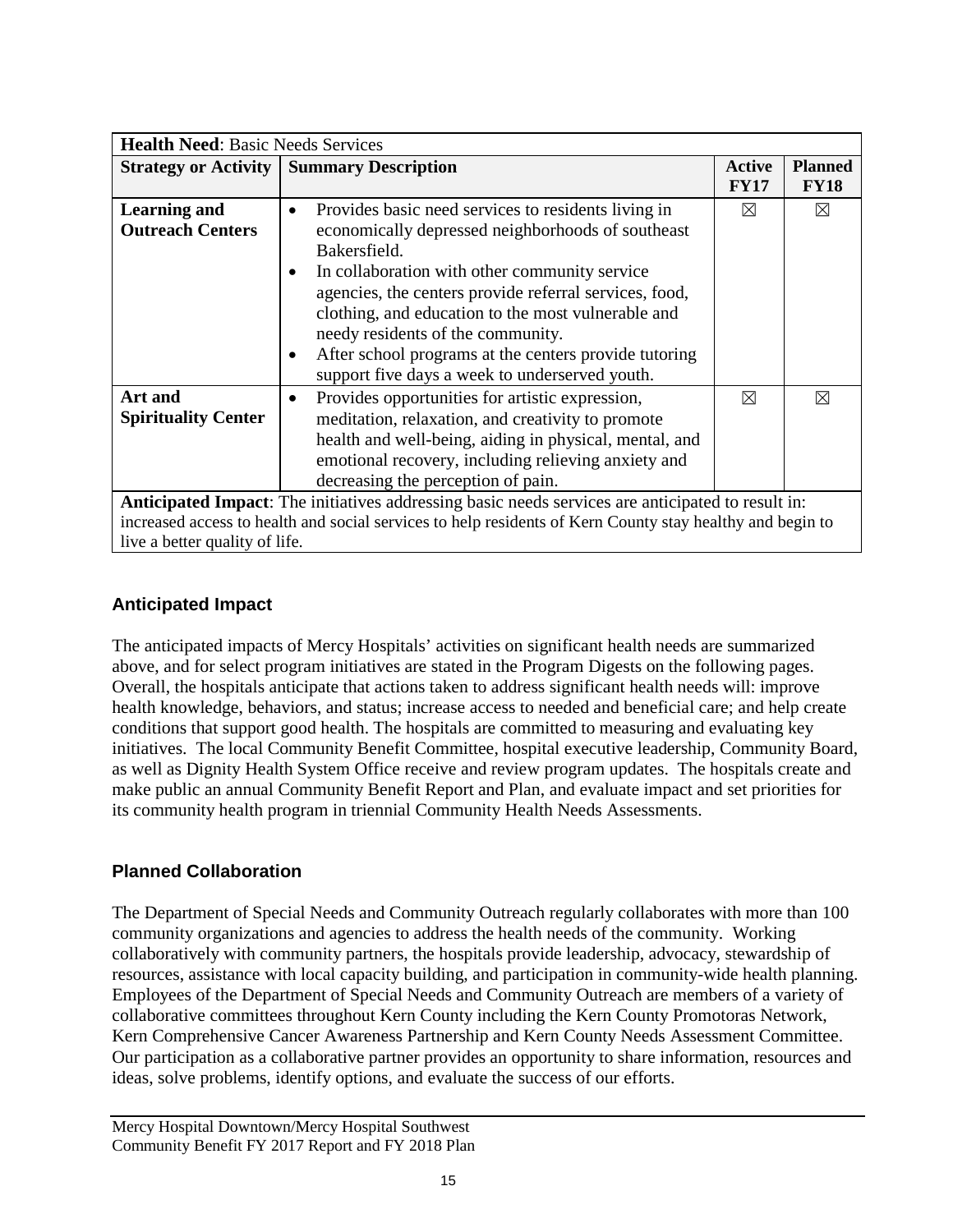#### **Financial Assistance for Medically Necessary Care**

Mercy Hospitals deliver compassionate, high quality, affordable health care and advocates for members of our community who are poor and disenfranchised. In furtherance of this mission, the hospitals provide financial assistance to eligible patients who do not have the capacity to pay for medically necessary health care services, and who otherwise may not be able to receive these services. A plain language summary of the hospitals' Financial Assistance Policy is in Appendix C. The amount of financial assistance provided in FY17 is listed in the Economic Value of Community Benefit section of this report on page 30.

The hospitals notify and inform patients and members of the community about the Financial Assistance Policy in ways reasonably calculated to reach people who are most likely to require patient financial assistance. These include:

- providing a paper copy of the plain language summary of the Policy to patients as part of the intake or discharge process;
- providing patients a conspicuous written notice about the Policy at the time of billing;
- posting notices and providing brochures about the financial assistance program in hospital locations visible to the public, including the emergency department and urgent care areas, admissions office and patient financial services office;
- making the Financial Assistance Policy, Financial Assistance Application, and plain language summary of the Policy widely available on the hospital's web site;
- making paper copies of these documents available upon request and without charge, both by mail and in public locations of the hospital; and
- providing these written and online materials in appropriate languages.

Individuals with financial capacity to purchase health insurance shall be encouraged to do so as a means of assuring access to health care services. Additionally, through grants from First 5 Kern, California Coverage Health Initiatives, Kern County Public Health Services Department and The California Endowment, Mercy and Memorial Hospitals coordinate the County's Community Health Initiative. It uses monthly meetings, websites, a strong network of partner agencies, and other methods to enroll and renew adults and children in health insurance through the Affordable Care Act. They minimize or eliminate barriers to enrollment. The Community Health Initiative of Kern County conducts outreach to inform and enroll hard to reach individuals into health insurance, and to build awareness and support in the community at large. The Community Health Initiative also works to develop new ways that residents might access health care outside of an insurance program so that all Kern County residents might have a medical home.

#### **Program Digests**

The following pages include program digests describing key programs and initiatives that address one or more significant health needs in the most recent CHNA report. The digests include program descriptions, intervention actions, health needs that are being addressed, planned collaboration, and program goals with measurable objectives.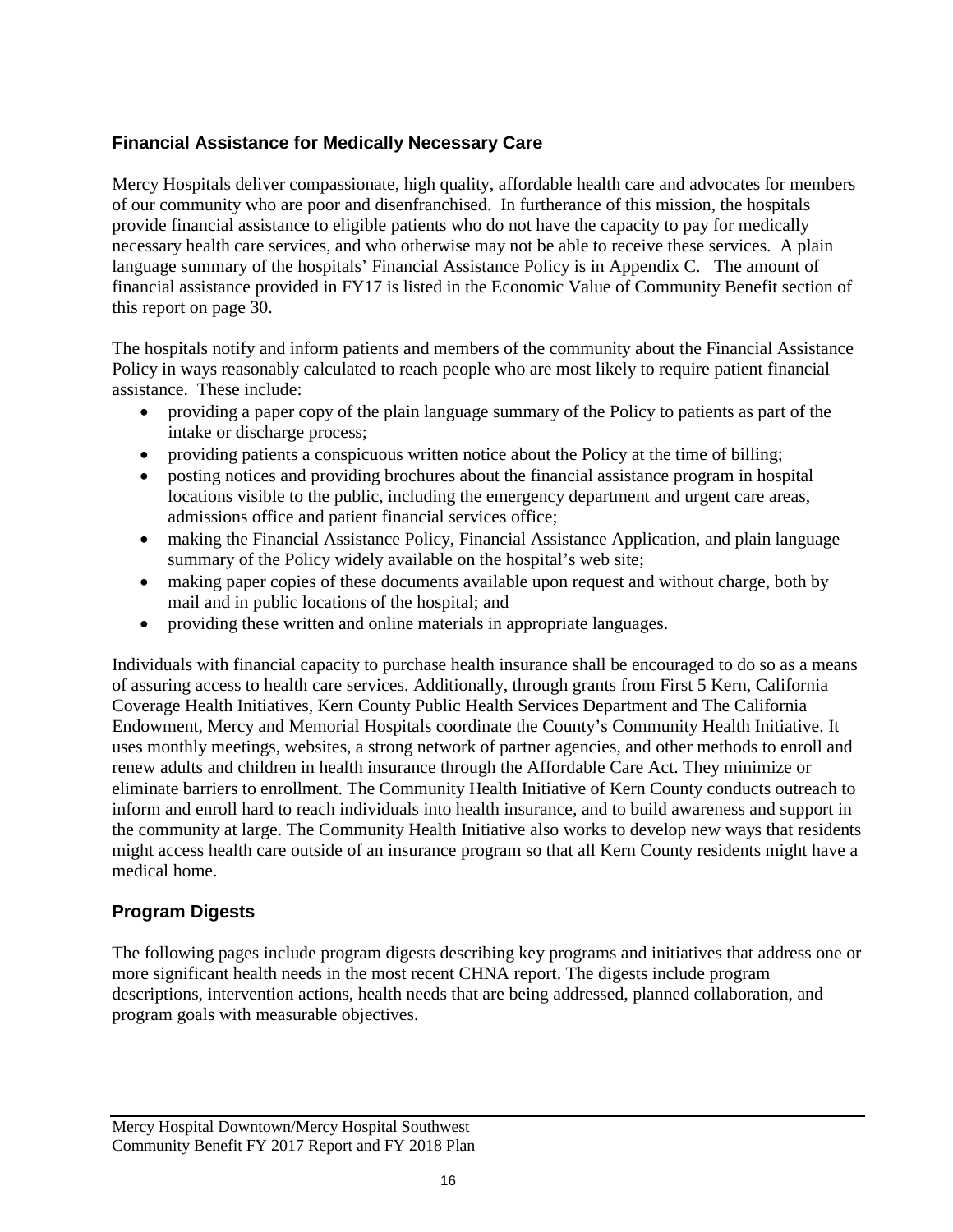|                                 | <b>Community Wellness Program</b>                                                          |
|---------------------------------|--------------------------------------------------------------------------------------------|
| <b>Significant Health Needs</b> | Overweight and Obesity<br>✓                                                                |
| <b>Addressed</b>                | Access to Care<br>✓                                                                        |
|                                 | <b>Diabetes</b><br>✓                                                                       |
|                                 | Cardiovascular Disease<br>✓                                                                |
|                                 | Asthma<br>✓                                                                                |
|                                 | Cancer<br>✓                                                                                |
|                                 | <b>Basic Needs Services</b><br>$\Box$                                                      |
| <b>Program Emphasis</b>         | Focus on Disproportionate Unmet Health-Related Needs<br>✓                                  |
|                                 | <b>Emphasize Prevention</b><br>✓                                                           |
|                                 | Contribute to a Seamless Continuum of Care<br>✓                                            |
|                                 | <b>Build Community Capacity</b><br>✓                                                       |
|                                 | Demonstrate Collaboration<br>✓                                                             |
| <b>Program Description</b>      | The Community Wellness Program is focused on preventive health care by                     |
|                                 | providing on-site screenings and health and wellness education classes on                  |
|                                 | relevant topics for residents throughout Kern County. The Community                        |
|                                 | Wellness Program encompasses programs that address prevention, screening for               |
|                                 | cancer, cardiovascular disease, asthma, diabetes, overweight and obesity, and              |
|                                 | smoking cessation.                                                                         |
| <b>Community Benefit</b>        | A1-a Community Health Education - Lectures/Workshops                                       |
| Category                        | A1-c Community Health Education - Individual health education for                          |
|                                 | uninsured/under insured                                                                    |
|                                 | A2-d Community Based Clinical Services - Immunizations/Screenings                          |
|                                 | FY 2017 Report                                                                             |
| Program Goal /                  | The Community Wellness Program will increase access to preventive health                   |
| <b>Anticipated Impact</b>       | screenings and education for residents of Kern County.                                     |
| <b>Measurable Objective(s)</b>  | The objectives for FY 2017 were:                                                           |
| with Indicator(s)               | Provide 33,000 blood pressure, cholesterol, glucose, and BMI screenings                    |
|                                 | throughout Kern County. Eighty percent of clients who attend seven or                      |
|                                 | more screenings will see improved health screening results.                                |
|                                 | Provide 900 flu immunizations for residents of Kern County.<br>$\bullet$                   |
|                                 | Provide 10,500 clients with health education through in-home visits and<br>$\bullet$       |
|                                 | classes/seminars including Healthy Living-Chronic Disease and Diabetes<br>Self-Management. |
|                                 | A representative random sample of clients educated will be selected, to                    |
|                                 | determine effectiveness of in-home and classroom health education. Ninety-                 |
|                                 | five percent will report increased knowledge on the importance of living a                 |
|                                 | healthy lifestyle.                                                                         |
|                                 | Eighty-five percent of children who attend six of the eight classes in<br>$\bullet$        |
|                                 | Healthy Kids in Healthy Homes will demonstrate improved physical fitness.                  |
|                                 | Enroll 20 clients in the Asthma Program pilot project. Seventy percent of<br>٠             |
|                                 | the clients will demonstrate a reduction in rescue inhaler usages.                         |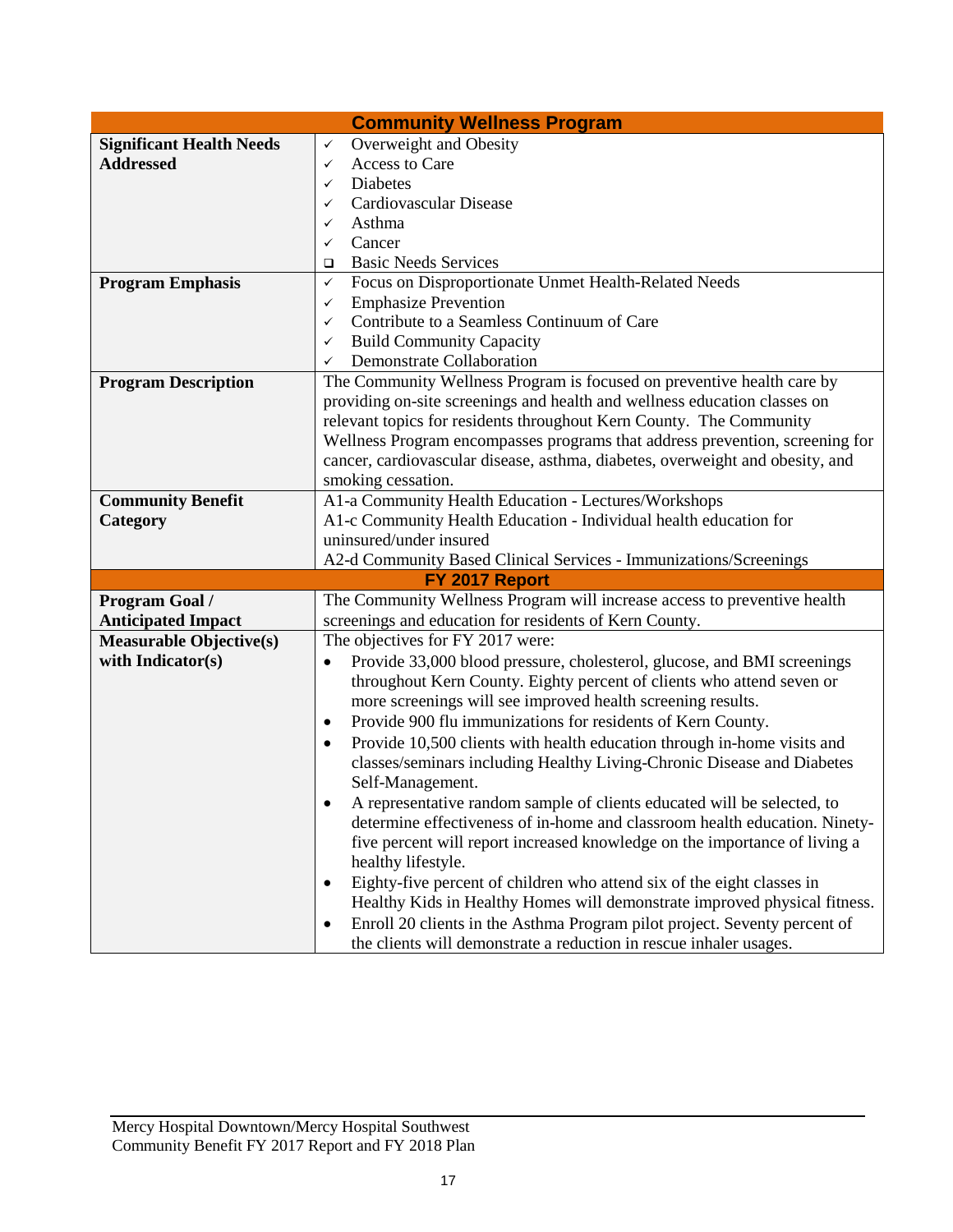| <b>Intervention Actions</b>                                | Intervention actions:                                                                                                                         |
|------------------------------------------------------------|-----------------------------------------------------------------------------------------------------------------------------------------------|
| for Achieving Goal                                         | Provide 175 Community Health Education classes that focus on the<br>$\bullet$                                                                 |
|                                                            | following community priorities - Obesity, Diabetes, Asthma, and                                                                               |
|                                                            | Cardiovascular Disease.                                                                                                                       |
|                                                            | Add 5 new locations for Community Health Education classes.<br>$\bullet$                                                                      |
|                                                            | Further develop collaborative relationships with community based providers<br>$\bullet$                                                       |
|                                                            | to provide health education throughout Kern County.                                                                                           |
|                                                            | Identify and implement health education opportunities for specialty<br>$\bullet$                                                              |
|                                                            | populations.                                                                                                                                  |
|                                                            | Provide 26 cooking classes through the Kitchen Classroom.                                                                                     |
|                                                            | Provide nutrition education to participants in the National Youth Sports                                                                      |
|                                                            | Program.                                                                                                                                      |
|                                                            | In coordination with community partners, host events at the Community<br>$\bullet$                                                            |
| <b>Planned Collaboration</b>                               | Wellness Center.<br>Our program will continue to collaborate with several local community                                                     |
|                                                            | organizations to achieve its goals, including community health centers and                                                                    |
|                                                            | other private and public stakeholders. Some of the program's major partners                                                                   |
|                                                            | include: churches, school districts, health care providers, health plans, and                                                                 |
|                                                            | family resource centers.                                                                                                                      |
| <b>Program Performance /</b>                               | During FY 17, the Community Wellness Program accomplished the following:                                                                      |
| <b>Outcome</b>                                             | Provided 34,052 blood pressure, cholesterol, glucose, and BMI screenings<br>$\bullet$                                                         |
|                                                            | throughout Kern County. Eighty-two percent of clients who attend seven or                                                                     |
|                                                            | more screenings saw improved health screening results.                                                                                        |
|                                                            | Provided 1,300 flu immunizations for residents of Kern County.<br>$\bullet$                                                                   |
|                                                            | Provided 2,293 clients with health education through in-home visits and<br>$\bullet$                                                          |
|                                                            | classes/seminars including Healthy Living-Chronic Disease and Diabetes                                                                        |
|                                                            | Self-Management.                                                                                                                              |
|                                                            | A representative random sample of clients educated was selected to<br>$\bullet$                                                               |
|                                                            | determine effectiveness of in-home and classroom health education. Eighty-                                                                    |
|                                                            | seven percent reported increased knowledge on the importance of living a                                                                      |
|                                                            | healthy lifestyle.                                                                                                                            |
|                                                            | Seventy-one percent of children who attended six of the eight classes in<br>$\bullet$                                                         |
|                                                            | Healthy Kids in Healthy Homes demonstrated improved physical fitness.                                                                         |
|                                                            | Enrolled 20 clients in the Asthma Program pilot project. Seventy-six<br>$\bullet$                                                             |
|                                                            | percent of the clients demonstrated a reduction in rescue inhaler usages.<br>The total FY 2017 expense for the Community Wellness Program was |
| <b>Hospital's Contribution /</b><br><b>Program Expense</b> | \$900,935. Of this amount, \$97,259 was grant dollars, \$42,787 was fee-for-                                                                  |
|                                                            | service and \$760,889 was contributed by Mercy and Memorial Hospitals. Other                                                                  |
|                                                            | hospital contributions include program supervision, facility expenses, strategic                                                              |
|                                                            | planning, evaluation, fundraising support, educational materials, liability                                                                   |
|                                                            | insurance for the program and program's clinic van, bookkeeping, and human                                                                    |
|                                                            | resource support for the program.                                                                                                             |
|                                                            | <b>FY 2018 Plan</b>                                                                                                                           |
| <b>Program Goal /</b>                                      | The Community Wellness Program will increase access to preventive health                                                                      |
| <b>Anticipated Impact</b>                                  | screenings and education for residents of Kern County.                                                                                        |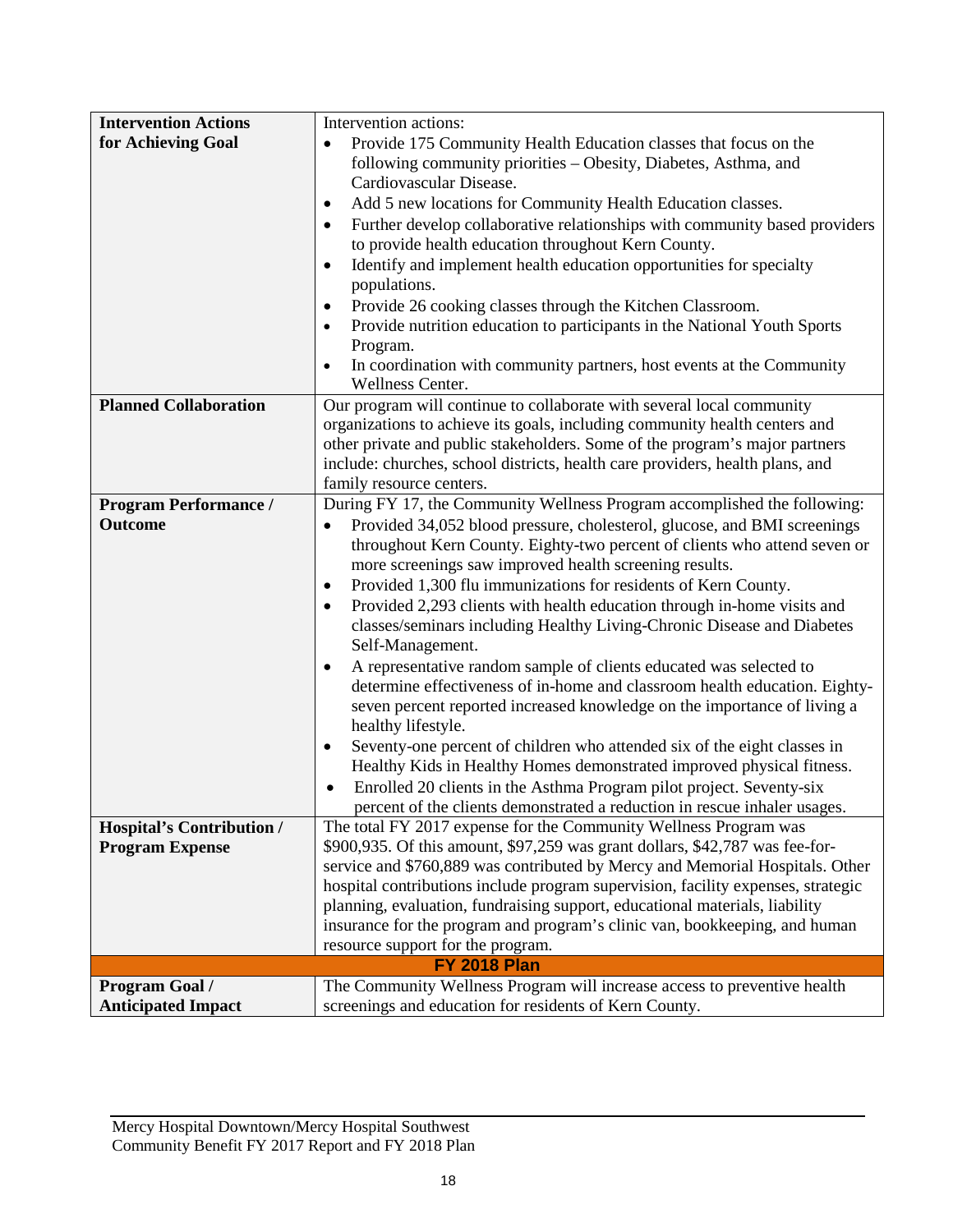| <b>Measurable Objective(s)</b><br>with Indicator(s) | Provide 35,000 blood pressure, cholesterol, glucose, and BMI screenings<br>$\bullet$<br>throughout Kern County. Seventy-five percent of clients who attend seven<br>or more screenings will see improved health screening results.<br>Provide 1,000 flu immunizations for residents of Kern County.<br>$\bullet$<br>Add two monthly Community Screening Clinics in a new rural county<br>$\bullet$<br>location.<br>Seventy-five percent of children who attend six of the eight classes in<br>$\bullet$<br>Healthy Kids in Healthy Homes will demonstrate improved physical fitness.<br>Eighty percent of participants will have a better understanding of how to<br>$\bullet$<br>live a healthy lifestyle after attending a health education class, workshop or |
|-----------------------------------------------------|------------------------------------------------------------------------------------------------------------------------------------------------------------------------------------------------------------------------------------------------------------------------------------------------------------------------------------------------------------------------------------------------------------------------------------------------------------------------------------------------------------------------------------------------------------------------------------------------------------------------------------------------------------------------------------------------------------------------------------------------------------------|
|                                                     | program.<br>Offer 4 Freedom From Smoking® Clinics.<br>$\bullet$<br>Plan one Cancer Education and Screening event.<br>$\bullet$                                                                                                                                                                                                                                                                                                                                                                                                                                                                                                                                                                                                                                   |
| <b>Intervention Actions</b>                         | Intervention actions:                                                                                                                                                                                                                                                                                                                                                                                                                                                                                                                                                                                                                                                                                                                                            |
| for Achieving Goal                                  | Ongoing collection of health screening results in a database.<br>$\bullet$                                                                                                                                                                                                                                                                                                                                                                                                                                                                                                                                                                                                                                                                                       |
|                                                     | Provide 150 Community Health Education classes that focus on the<br>$\bullet$<br>following priorities - Obesity, Diabetes, Asthma, and Cardiovascular<br>Disease.                                                                                                                                                                                                                                                                                                                                                                                                                                                                                                                                                                                                |
|                                                     | Provide community health education classes at 5 new locations.<br>$\bullet$                                                                                                                                                                                                                                                                                                                                                                                                                                                                                                                                                                                                                                                                                      |
|                                                     | Provide 15 cooking classes through the kitchen classroom.<br>$\bullet$                                                                                                                                                                                                                                                                                                                                                                                                                                                                                                                                                                                                                                                                                           |
|                                                     | Further develop collaborative relationships with community-based<br>$\bullet$<br>organizations to provide health education throughout Kern County.                                                                                                                                                                                                                                                                                                                                                                                                                                                                                                                                                                                                               |
|                                                     | Develop educational opportunities at the Community Wellness Center in the<br>$\bullet$<br>form of classes and events.                                                                                                                                                                                                                                                                                                                                                                                                                                                                                                                                                                                                                                            |
| <b>Planned Collaboration</b>                        | Our program will continue to collaborate with several local community                                                                                                                                                                                                                                                                                                                                                                                                                                                                                                                                                                                                                                                                                            |
|                                                     | organizations to achieve its goals, including community health centers and                                                                                                                                                                                                                                                                                                                                                                                                                                                                                                                                                                                                                                                                                       |
|                                                     | other private and public stakeholders. Some of the program's major partners<br>include: churches, school districts, health care providers, health plans, and                                                                                                                                                                                                                                                                                                                                                                                                                                                                                                                                                                                                     |
|                                                     | family resource centers.                                                                                                                                                                                                                                                                                                                                                                                                                                                                                                                                                                                                                                                                                                                                         |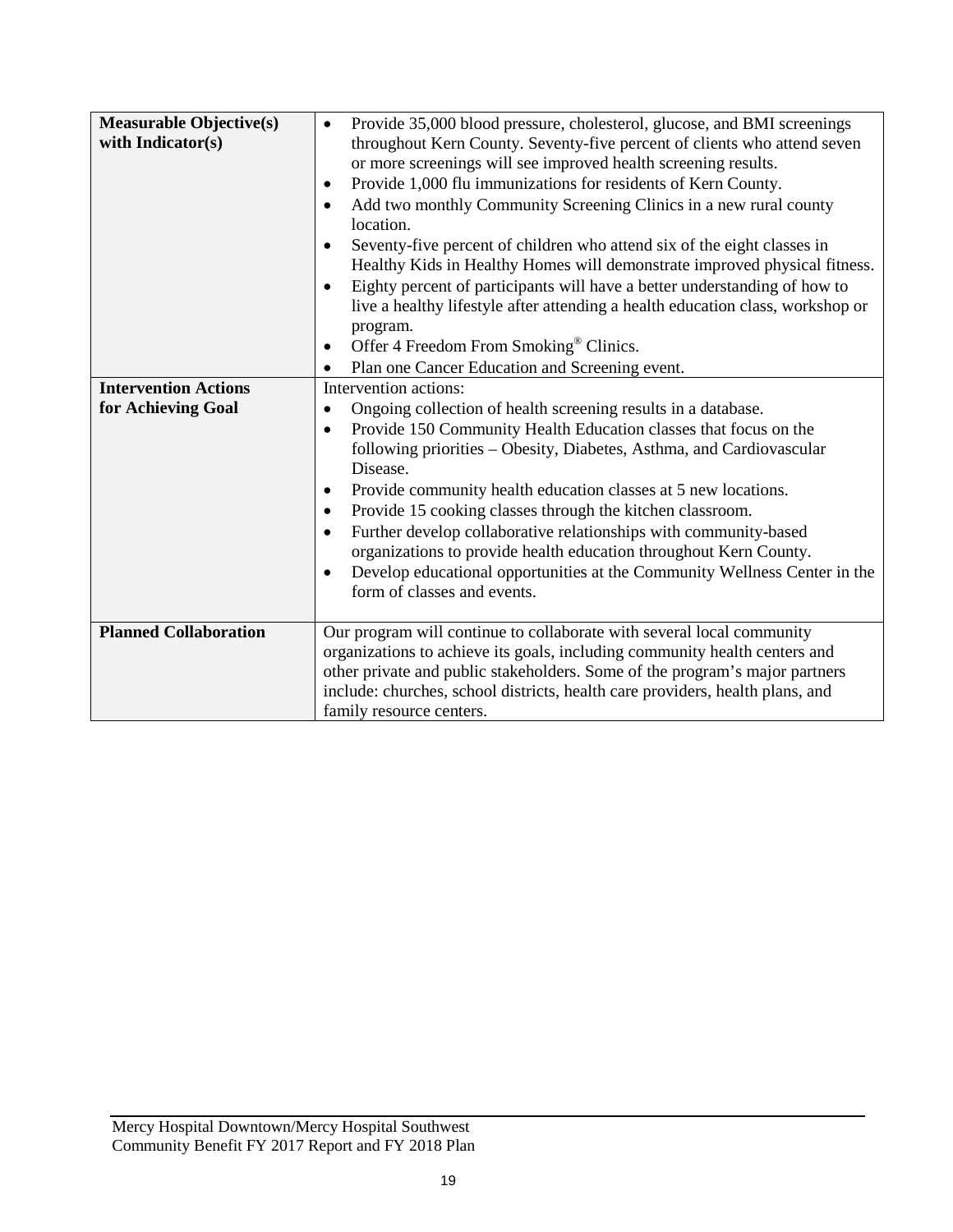|                                 | <b>Chronic Disease/Diabetes Self-Management Programs</b>                                   |
|---------------------------------|--------------------------------------------------------------------------------------------|
| <b>Significant Health Needs</b> | Overweight and Obesity<br>$\checkmark$                                                     |
| <b>Addressed</b>                | Access to Care<br>✓                                                                        |
|                                 | <b>Diabetes</b><br>✓                                                                       |
|                                 | Cardiovascular Disease<br>✓                                                                |
|                                 | Asthma<br>✓                                                                                |
|                                 | Cancer<br>✓                                                                                |
|                                 | <b>Basic Needs Services</b><br>❏                                                           |
| <b>Program Emphasis</b>         | Focus on Disproportionate Unmet Health-Related Needs<br>✓                                  |
|                                 | <b>Emphasize Prevention</b><br>✓                                                           |
|                                 | Contribute to a Seamless Continuum of Care<br>✓                                            |
|                                 | <b>Build Community Capacity</b><br>✓                                                       |
|                                 | Demonstrate Collaboration<br>✓                                                             |
| <b>Program Description</b>      | The Healthy Living Self-Management Programs (Chronic Disease and                           |
|                                 | Diabetes) are designed for persons who have diabetes and other chronic                     |
|                                 | illnesses, providing them with the knowledge, tools and motivation needed to               |
|                                 | become proactive in their health. Each program seminar consists of six weekly              |
|                                 | classes covering a variety of topics including nutrition, exercise, use of                 |
|                                 | medications, communication with doctors, stress management, and evaluating                 |
|                                 | new treatments.                                                                            |
| <b>Community Benefit</b>        | A1-a Community Health Education - Lectures/Workshops                                       |
| Category                        |                                                                                            |
|                                 | FY 2017 Report                                                                             |
| Program Goal /                  | By offering evidence-based chronic disease self-management (CDSM)                          |
| <b>Anticipated Impact</b>       | programs, Mercy and Memorial Hospitals will be effective in avoiding hospital              |
|                                 | admissions for two of the most prevalent ambulatory care sensitive conditions              |
|                                 | in our community (Diabetes and Congestive Heart Failure).                                  |
| <b>Measurable Objective(s)</b>  | The objectives for FY 2017 were:                                                           |
| with Indicator(s)               | Provide 25 Healthy Living-Chronic Disease and Healthy Living-Diabetes<br>$\bullet$         |
|                                 | seminars in those areas of Kern County with a Community Need Index                         |
|                                 | (CNI) score of 3 or higher to ensure that underserved persons throughout                   |
|                                 | the county have access to the seminars.                                                    |
|                                 | 85% of all participants with chronic diseases who complete Healthy Living-<br>٠            |
|                                 | Chronic Disease and Healthy Living-Diabetes seminars will decrease                         |
|                                 | admissions to the hospital or emergency department for the three months                    |
|                                 | following their participation in the program.                                              |
|                                 | Provide 5 new locations in Kern County for Healthy Living-Chronic<br>$\bullet$             |
|                                 | Disease and Healthy Living-Diabetes Seminars in order to expand our                        |
|                                 | services.                                                                                  |
| <b>Intervention Actions</b>     | Intervention actions were:                                                                 |
| for Achieving Goal              | Offer seminars that are six weeks in length that target persons with diabetes<br>$\bullet$ |
|                                 | and other chronic diseases.                                                                |
|                                 | Focus seminars on the uninsured and populations who qualify for publicly<br>٠              |
|                                 | funded health care plans.                                                                  |
|                                 | Engage clinical health professionals and health plan providers to guide<br>$\bullet$       |
|                                 | program improvement.                                                                       |
|                                 | Encourage and support continuing education for leader development to<br>$\bullet$          |
|                                 | ensure the Healthy Living Self-Management Programs provide quality                         |
|                                 | service.                                                                                   |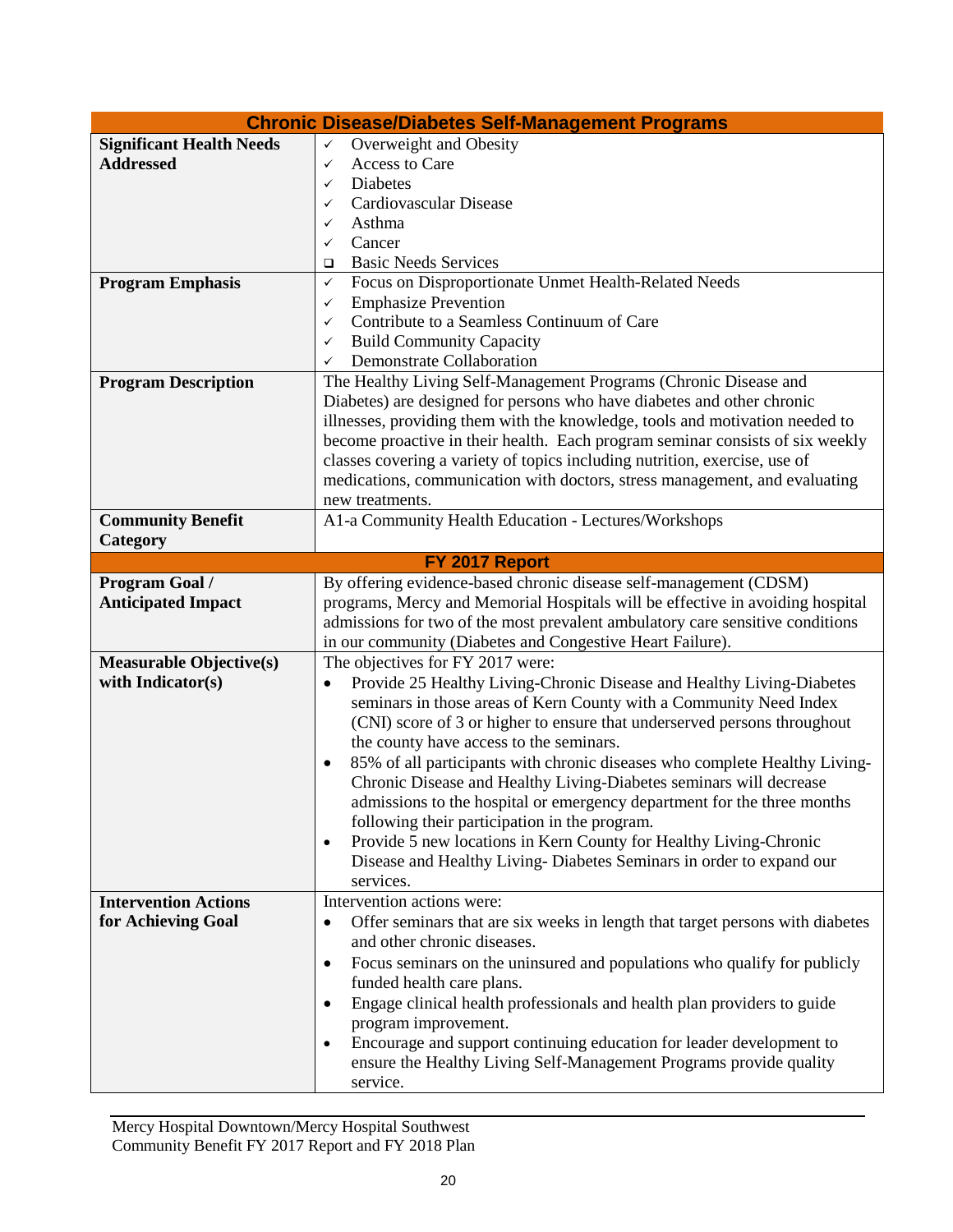| <b>Planned Collaboration</b><br><b>Program Performance /</b> | Our program will continue to collaborate with several local community<br>organizations to achieve its goals, including community health centers and<br>other private and public stakeholders. Some of the program's major partners<br>include: churches, school districts, health care providers, health plans, senior<br>centers, and family resource centers.<br>During FY 17, the Community Wellness Program accomplished the following:                                                                                                                                                                                                                                                                                                                                                        |
|--------------------------------------------------------------|----------------------------------------------------------------------------------------------------------------------------------------------------------------------------------------------------------------------------------------------------------------------------------------------------------------------------------------------------------------------------------------------------------------------------------------------------------------------------------------------------------------------------------------------------------------------------------------------------------------------------------------------------------------------------------------------------------------------------------------------------------------------------------------------------|
| <b>Outcome</b>                                               | Provided 28 Healthy Living-Chronic Disease and Healthy Living-Diabetes<br>$\bullet$<br>seminars in those areas of Kern County with a Community Need Index<br>(CNI) score of 3 or higher to ensure that underserved persons throughout<br>the county had access to the seminars.<br>98% of all participants with chronic diseases who completed Healthy<br>$\bullet$<br>Living-Chronic Disease and Healthy Living-Diabetes seminars decreased<br>admissions to the hospital or emergency department for the three months<br>following their participation in the program.<br>Provided 11 new locations in Kern County for Healthy Living-Chronic<br>$\bullet$<br>Disease and Healthy Living-Diabetes Seminars in order to expand our<br>services.                                                   |
| <b>Hospital's Contribution /</b><br><b>Program Expense</b>   | The total FY 2017 expense for the Healthy Living Self-Management Program<br>(Chronic Disease and Diabetes) was \$54,852. Of this amount, \$2,500 was fee-<br>for-service and \$52,352 was contributed by Mercy and Memorial Hospitals.<br>Other hospital contributions include program supervision, facility expenses,<br>strategic planning, evaluation, fundraising support, educational materials,<br>liability insurance, bookkeeping, and human resource support for the program.                                                                                                                                                                                                                                                                                                             |
|                                                              | <b>FY 2018 Plan</b>                                                                                                                                                                                                                                                                                                                                                                                                                                                                                                                                                                                                                                                                                                                                                                                |
| Program Goal /<br><b>Anticipated Impact</b>                  | By offering evidence-based chronic disease self-management (CDSM)<br>programs, Mercy and Memorial Hospitals will be effective in avoiding hospital<br>admissions for two of the most prevalent ambulatory care sensitive conditions<br>in our community (Diabetes and Congestive Heart Failure).                                                                                                                                                                                                                                                                                                                                                                                                                                                                                                   |
| <b>Measurable Objective(s)</b><br>with Indicator(s)          | Provide 25 Healthy Living-Chronic Disease and Healthy Living-Diabetes<br>$\bullet$<br>seminars in Kern County areas with a Community Needs Index (CNI) score<br>of 3 or above to ensure that underserved persons throughout the county will<br>have access to the Seminars.<br>85% of all participants with chronic diseases who complete Healthy Living-<br>$\bullet$<br>Chronic Disease and Healthy Living-Diabetes seminars will remain<br>healthier after their seminars, as measured by those who avoid admissions<br>to the hospital or emergency department for three months following their<br>participation in the program.<br>Provide 5 new locations in Kern County for Healthy Living-Chronic<br>٠<br>Disease and Healthy Living-Diabetes Seminars in order to expand our<br>services. |
| <b>Intervention Actions</b><br>for Achieving Goal            | Offer seminars that are six weeks in length that target persons with diabetes<br>$\bullet$<br>and other chronic diseases.<br>Focus seminars on the uninsured and populations who qualify for publicly<br>$\bullet$<br>funded health care plans.<br>Engage clinical health professionals and health plan providers to guide<br>$\bullet$<br>program improvement.<br>Encourage and support continuing education for leader development to<br>$\bullet$<br>ensure the Healthy Living Self-Management Programs provide quality<br>service.                                                                                                                                                                                                                                                             |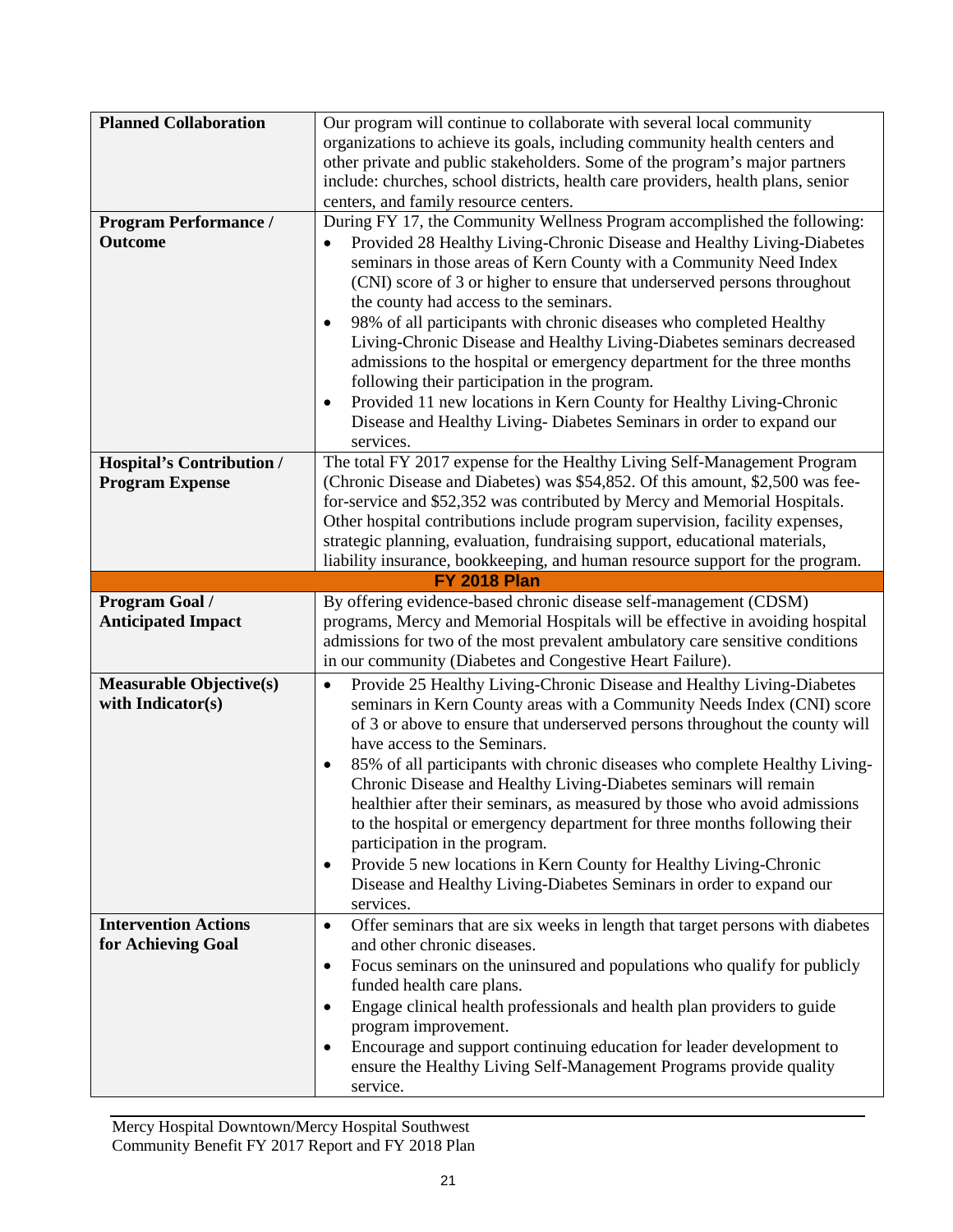| <b>Planned Collaboration</b> | Our program will continue to collaborate with several local community            |
|------------------------------|----------------------------------------------------------------------------------|
|                              | organizations to achieve its goals, including community health centers and       |
|                              | other private and public stakeholders. Some of the program's major partners      |
|                              | include: churches, school districts, health care providers, health plans, senior |
|                              | centers, and family resource centers.                                            |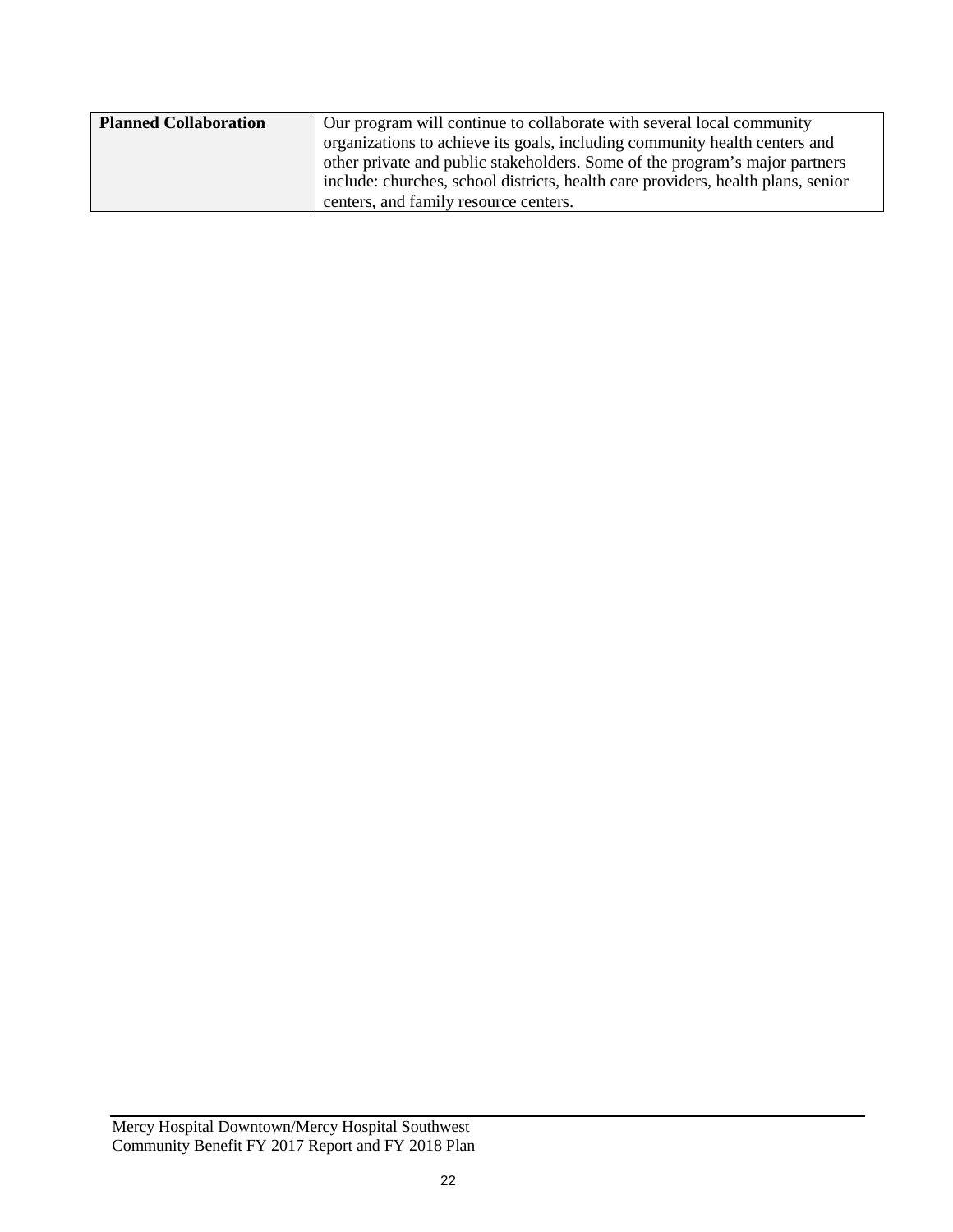|                                 | <b>Community Health Initiative</b>                                                      |
|---------------------------------|-----------------------------------------------------------------------------------------|
| <b>Significant Health Needs</b> | Overweight and Obesity<br>$\Box$                                                        |
| <b>Addressed</b>                | Access to Care<br>✓                                                                     |
|                                 | Diabetes<br>$\Box$                                                                      |
|                                 | Cardiovascular Disease<br>□                                                             |
|                                 | Asthma<br>□                                                                             |
|                                 | Cancer<br>$\Box$                                                                        |
| <b>Program Emphasis</b>         | Focus on Disproportionate Unmet Health-Related Needs<br>✓                               |
|                                 | <b>Emphasize Prevention</b><br>✓                                                        |
|                                 | Contribute to a Seamless Continuum of Care<br>✓                                         |
|                                 | <b>Build Community Capacity</b><br>✓                                                    |
|                                 | Demonstrate Collaboration<br>✓                                                          |
| <b>Program Description</b>      | The Community Health Initiative of Kern County works with more than                     |
|                                 | 50 public, private and non-profit organizations to enroll individuals in health         |
|                                 | insurance programs. The Community Health Initiative works to provide access             |
|                                 | to health care for those for whom no insurance program is available. The                |
|                                 | Community Health Initiative provides training for Certified Enrollment                  |
|                                 | Counselors (CECs) and referrals to partner agencies, and works at the local and         |
|                                 | state levels to help streamline the sometimes burdensome process of navigating          |
|                                 | through the public health system.                                                       |
| <b>Community Benefit</b>        | A3-d Health Care Support Services - Enrollment Assistance                               |
| Category                        |                                                                                         |
|                                 | FY 2017 Report                                                                          |
| Program Goal /                  | With a coalition of Kern County organizations, educate and enroll uninsured             |
| <b>Anticipated Impact</b>       | adults and children into a health insurance plan through innovative approaches.         |
| <b>Measurable Objective(s)</b>  | The objectives for FY 2017 were:                                                        |
| with Indicator(s)               | 6,500 individuals will learn about available health insurance coverage<br>$\bullet$     |
|                                 | options.                                                                                |
|                                 | 1,500 individuals will receive education about health insurance coverage<br>$\bullet$   |
|                                 | and the importance of preventive care.                                                  |
|                                 | 600 individuals will be enrolled in Medi-Cal or Covered California.<br>$\bullet$        |
|                                 | 100% of clients assisted with health insurance enrollment will receive<br>$\bullet$     |
|                                 | information to increase their understanding of their coverage and how to                |
|                                 | access care.                                                                            |
|                                 | 85% of individuals served will receive assistance in choosing a health plan.            |
|                                 | 50% of clients enrolled in a health insurance plan will schedule a primary<br>$\bullet$ |
|                                 | care visit within the first 6 months of enrollment.                                     |
|                                 | Provide 10 trainings to Certified Application Assisters (CACs) to maintain<br>$\bullet$ |
|                                 | a strong county-wide network of assisters.                                              |
|                                 | Participate in 120 health outreach activities throughout Kern County.<br>$\bullet$      |
|                                 | Offer 30 health education events/workshops in partnership with school                   |
|                                 | districts, community-based organizations and Promotoras.                                |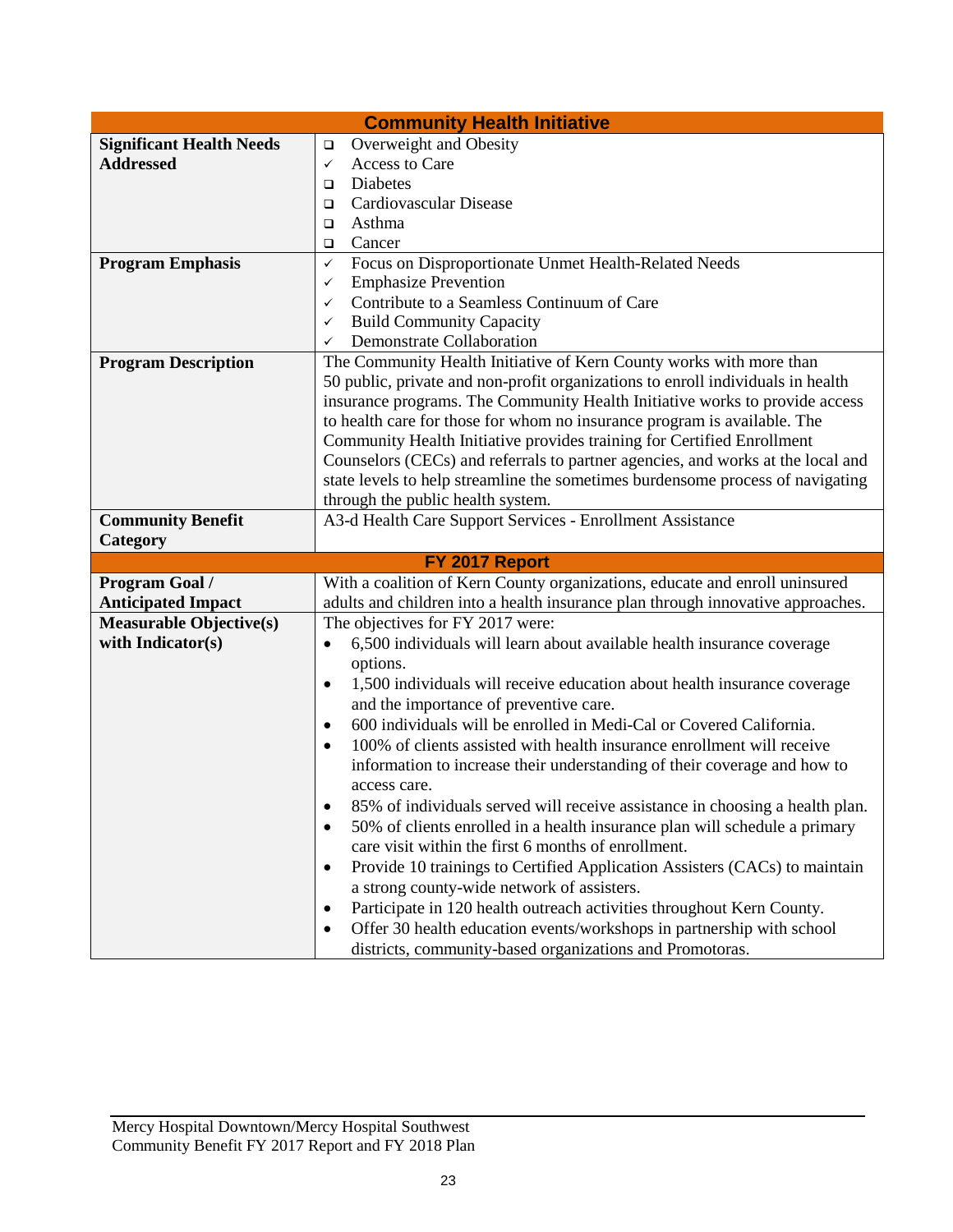| <b>Intervention Actions</b>      | Intervention actions were:                                                                                     |
|----------------------------------|----------------------------------------------------------------------------------------------------------------|
| for Achieving Goal               | Partner with school districts and community-based organizations to<br>$\bullet$                                |
|                                  | encourage client referrals for health insurance enrollment assistance and                                      |
|                                  | advocacy.                                                                                                      |
|                                  | Hold health insurance enrollment events in outlying areas of Kern County.<br>٠                                 |
|                                  | Meet monthly with agency representatives to coordinate county-wide<br>٠                                        |
|                                  | outreach, enrollment and education efforts.                                                                    |
|                                  | Review "Path to Good Health" booklet with every client who receives<br>$\bullet$                               |
|                                  | application assistance to help them understand programs and coverage.                                          |
|                                  | Make follow-up utilization calls to those individuals who are assisted with<br>health insurance enrollment.    |
|                                  | Coordinate the Outreach, Enrollment, Retention and Utilization Committee<br>$\bullet$                          |
|                                  | (OERUC).                                                                                                       |
|                                  | Coordinate quarterly Certified Application Counselor (CAC) network<br>$\bullet$<br>meetings.                   |
|                                  | Survey CACs for training needs and develop appropriate trainings.                                              |
|                                  |                                                                                                                |
| <b>Planned Collaboration</b>     | Our program works with several local organizations to reach the different                                      |
|                                  | populations residing in Kern County. Partners include: community health                                        |
|                                  | centers, public health, social services, school districts, community-based                                     |
|                                  | organizations and other private and public stakeholders.                                                       |
| <b>Program Performance /</b>     | During FY 17, the Community Health Initiative Program accomplished the                                         |
| <b>Outcome</b>                   | following:                                                                                                     |
|                                  | 12,966 individuals learned about available health insurance coverage<br>$\bullet$                              |
|                                  | options.                                                                                                       |
|                                  | 3,045 individuals received education about health insurance coverage and<br>the importance of preventive care. |
|                                  | 923 individuals were enrolled in Medi-Cal or Covered California.<br>$\bullet$                                  |
|                                  | 100% of clients assisted with health insurance enrollment received<br>$\bullet$                                |
|                                  | information to increase their understanding of their coverage and how to                                       |
|                                  | access care.                                                                                                   |
|                                  | 69% of individuals served received assistance in choosing a health plan.                                       |
|                                  | 29% of clients enrolled in a health insurance plan scheduled a primary care                                    |
|                                  | visit within the first 6 months of enrollment.                                                                 |
|                                  | Provided 11 trainings to Certified Application Assisters (CACs) to maintain                                    |
|                                  | a strong county-wide network of assisters.                                                                     |
|                                  | Participated in 224 health outreach activities throughout Kern County.<br>٠                                    |
|                                  | Offered 200 health education events/workshops in partnership with school<br>$\bullet$                          |
|                                  | districts, community-based organizations and Promotoras.                                                       |
| <b>Hospital's Contribution /</b> | The total FY 2017 expense for the Community Health Initiative was                                              |
| <b>Program Expense</b>           | \$327,685.00. Of this amount, \$324,646.00 was grant dollars and \$3,039.00 was                                |
|                                  | contributed by Mercy and Memorial Hospitals. Other hospital contributions                                      |
|                                  | include program supervision, strategic planning, evaluation, fundraising                                       |
|                                  | support, educational materials, liability insurance for the program, bookkeeping,                              |
|                                  | and human resource support for the program.                                                                    |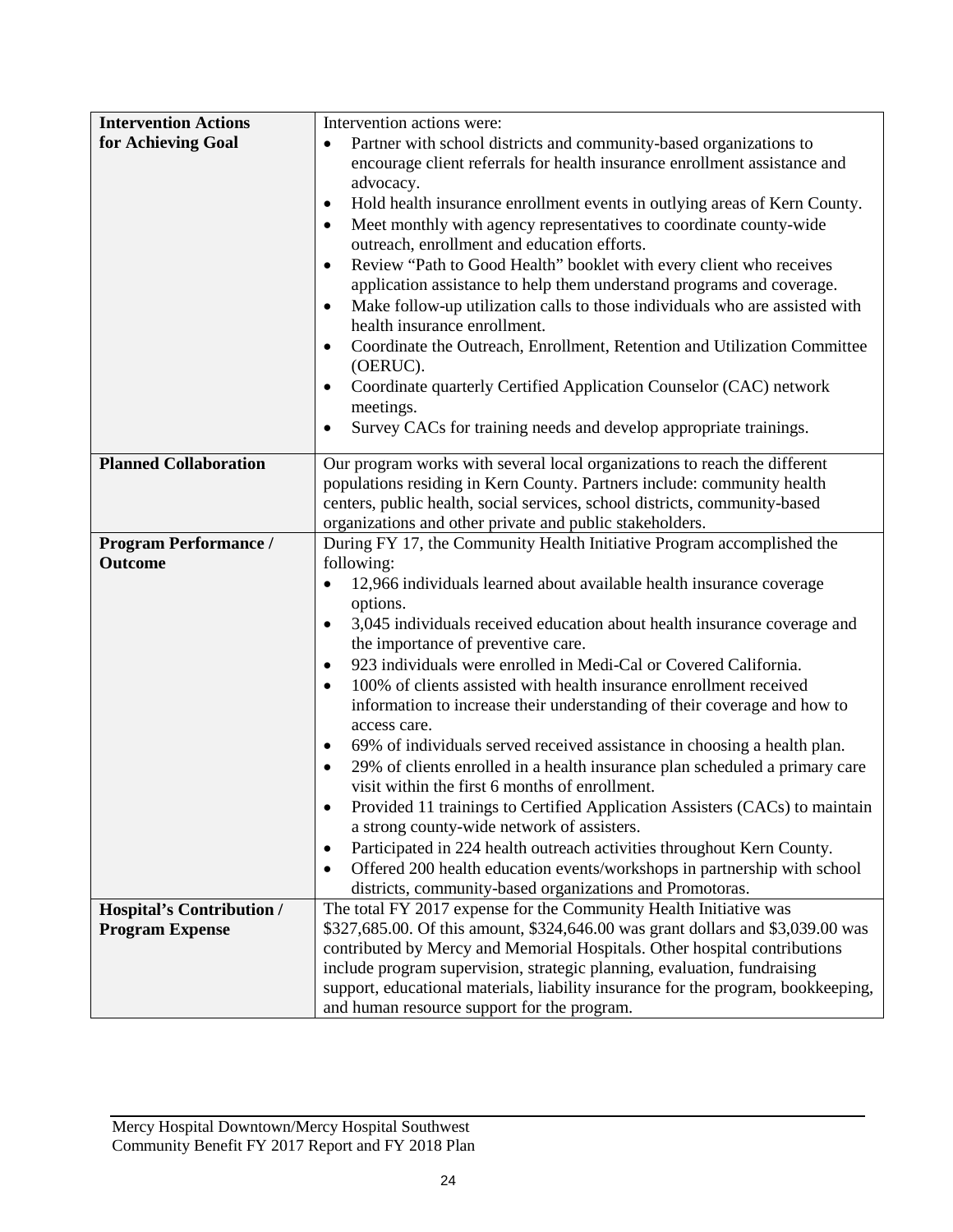|                                | <b>FY 2018 Plan</b>                                                                       |  |  |  |
|--------------------------------|-------------------------------------------------------------------------------------------|--|--|--|
| Program Goal /                 | Kern County residents will have access to health care, will be able to navigate           |  |  |  |
| <b>Anticipated Impact</b>      | health insurance coverage to access care, and will utilize preventive care.               |  |  |  |
| <b>Measurable Objective(s)</b> | The objectives for FY 2018 are:                                                           |  |  |  |
| with Indicator(s)              | 700 individuals will be enrolled or renewed in Medi-Cal or Covered<br>$\bullet$           |  |  |  |
|                                | California and receive information to increase their understanding of their               |  |  |  |
|                                | coverage and how to access care.                                                          |  |  |  |
|                                | 85% of individuals served will receive assistance in choosing a health plan.<br>$\bullet$ |  |  |  |
|                                | 50% of clients enrolled in a health insurance plan will schedule a primary<br>$\bullet$   |  |  |  |
|                                | care visit within the first 6 months of enrollment.                                       |  |  |  |
|                                | Provide 10 trainings to Certified Application Assisters (CACs) to maintain<br>$\bullet$   |  |  |  |
|                                | a strong county-wide network of assisters.                                                |  |  |  |
| <b>Intervention Actions</b>    | Intervention actions will be:                                                             |  |  |  |
| for Achieving Goal             | Partner with school districts and community-based organizations to<br>$\bullet$           |  |  |  |
|                                | encourage client referrals for health insurance enrollment assistance and                 |  |  |  |
|                                | advocacy.                                                                                 |  |  |  |
|                                | Work with Promotoras to provide outreach and education.<br>$\bullet$                      |  |  |  |
|                                | Hold health insurance enrollment events in outlying areas of Kern County.<br>$\bullet$    |  |  |  |
|                                | Meet monthly with agency representatives to coordinate county-wide<br>$\bullet$           |  |  |  |
|                                | outreach, enrollment and education efforts.                                               |  |  |  |
|                                | Review "Path to Good Health" booklet with every client who receives<br>$\bullet$          |  |  |  |
|                                | application assistance to help them understand programs and coverage.                     |  |  |  |
|                                | Make follow-up utilization calls to those individuals who are assisted with<br>$\bullet$  |  |  |  |
|                                | health insurance enrollment.                                                              |  |  |  |
|                                | Coordinate the Outreach, Enrollment, Retention and Utilization Committee<br>$\bullet$     |  |  |  |
|                                | (OERUC).                                                                                  |  |  |  |
|                                | Coordinate quarterly Certified Application Counselor (CAC) network<br>$\bullet$           |  |  |  |
|                                | meetings.                                                                                 |  |  |  |
|                                | Survey CACs for training needs and develop appropriate trainings.<br>$\bullet$            |  |  |  |
| <b>Planned Collaboration</b>   | Our program will continue to work with several of local organizations to reach            |  |  |  |
|                                | the different populations residing in Kern County. Partners will include:                 |  |  |  |
|                                | community health centers, public health, social services, school districts,               |  |  |  |
|                                | community-based organizations, churches, Promotoras and other private and                 |  |  |  |
|                                | public stakeholders.                                                                      |  |  |  |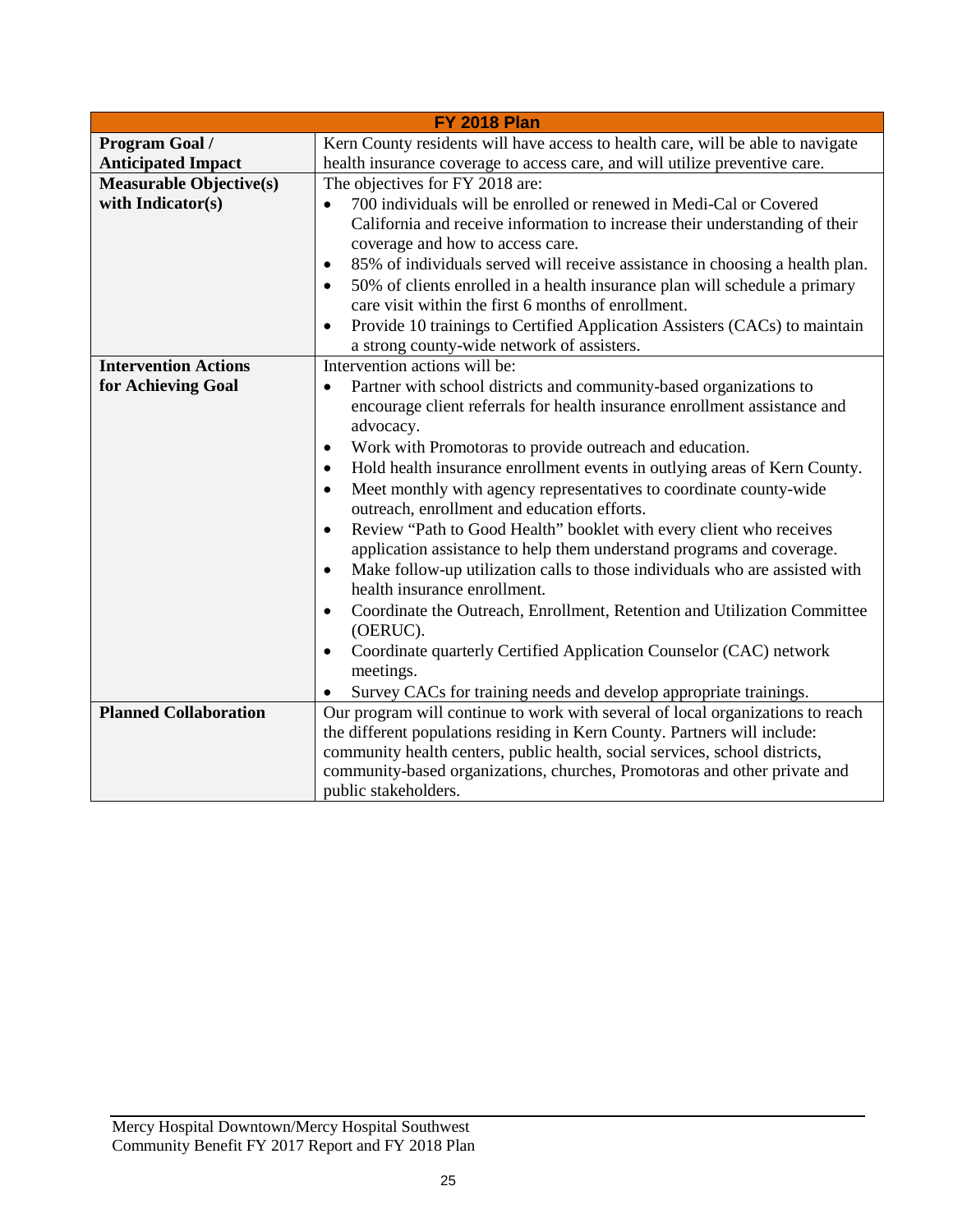| <b>Homemaker Care Program</b>   |                                                                                     |  |
|---------------------------------|-------------------------------------------------------------------------------------|--|
| <b>Significant Health Needs</b> | Overweight and Obesity<br>$\Box$                                                    |  |
| <b>Addressed</b>                | Access to Care<br>$\checkmark$                                                      |  |
|                                 | Diabetes<br>$\Box$                                                                  |  |
|                                 | Cardiovascular Disease<br>$\Box$                                                    |  |
|                                 | Asthma<br>$\Box$                                                                    |  |
|                                 | Cancer<br>$\Box$                                                                    |  |
|                                 | <b>Basic Needs Services</b><br>$\Box$                                               |  |
| <b>Program Emphasis</b>         | Focus on Disproportionate Unmet Health-Related Needs<br>$\checkmark$                |  |
|                                 | <b>Emphasize Prevention</b><br>✓                                                    |  |
|                                 | Contribute to a Seamless Continuum of Care<br>✓                                     |  |
|                                 | <b>Build Community Capacity</b><br>✓                                                |  |
|                                 | <b>Demonstrate Collaboration</b><br>✓                                               |  |
| <b>Program Description</b>      | The Homemaker Care Program provides a three-week comprehensive                      |  |
|                                 | employment readiness skills training focusing on individuals transitioning from     |  |
|                                 | unemployment into the workforce. Participants are trained to offer competent        |  |
|                                 | and reliable services to the ever growing senior population.                        |  |
|                                 |                                                                                     |  |
|                                 | The Homemaker Care Program provides in-home supportive services to seniors          |  |
|                                 | ages 65 and older, as well as adults with disabilities. Case management of the      |  |
|                                 | seniors is conducted in the form of wellness checks and home visits to assess       |  |
|                                 | client safety, nutrition, and program satisfaction.                                 |  |
| <b>Community Benefit</b>        | E3-d In-kind Assistance - Basic services for individuals                            |  |
| Category                        | F5-c Leadership Dev/Training for Community Members - Career development             |  |
|                                 |                                                                                     |  |
|                                 | FY 2017 Report                                                                      |  |
| Program Goal /                  | Provide employment readiness training for individuals transitioning from            |  |
| <b>Anticipated Impact</b>       | unemployment into the workforce, and provide in-home support services to            |  |
|                                 | low-income seniors and disabled adults allowing them to remain in their homes.      |  |
| <b>Measurable Objective(s)</b>  | Improve the quality of life for 100% of clients.                                    |  |
| with Indicator(s)               | Maintain or increase client satisfaction rates to 90% for excellence in             |  |
|                                 | dignity and quality of service received.                                            |  |
|                                 | Conduct four, two-week training sessions with a target of 32 graduates.<br>٠        |  |
|                                 | Assist 100% of graduates to create a professional, useful and impactful             |  |
|                                 | resume.                                                                             |  |
|                                 | Improve skill, knowledge and confidence levels for 100% of graduates.<br>$\bullet$  |  |
| <b>Intervention Actions</b>     | Collaborate with senior-related and health care related companies,<br>$\bullet$     |  |
| for Achieving Goal              | organizations and public agencies to increase our ability to advocate for           |  |
|                                 | our clients and help all seniors advocate for themselves.                           |  |
|                                 | Provide services to increase access to care for vulnerable seniors and<br>$\bullet$ |  |
|                                 | disabled clients.                                                                   |  |
|                                 | Link underserved clients to needed health care and social service<br>$\bullet$      |  |
|                                 | resources.                                                                          |  |
|                                 | Pursue grant funds for a Virtual Dementia Tour training package to                  |  |
|                                 | enhance both our training program and client experience.                            |  |
|                                 | Collaborate with other organizations to identify candidates for the                 |  |
|                                 | program.                                                                            |  |
|                                 |                                                                                     |  |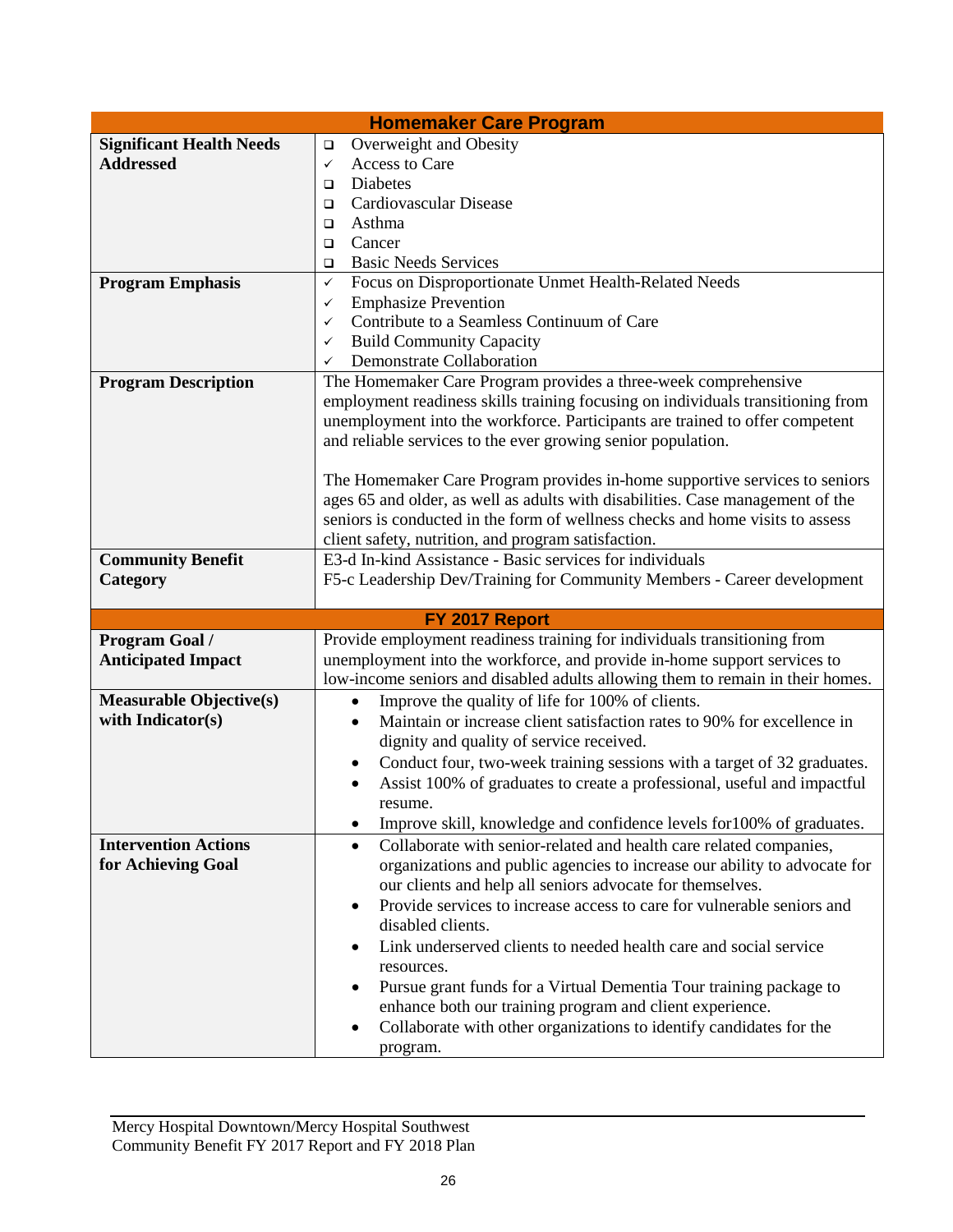| <b>Planned Collaboration</b>     | Collaboration with many community-based organizations is essential to our              |  |  |
|----------------------------------|----------------------------------------------------------------------------------------|--|--|
|                                  | ultimate success. Our programs will continue to work with: Alzheimer's                 |  |  |
|                                  | Disease Association of Kern County, Garden Pathways, Kern Senior Network,              |  |  |
|                                  | UC Cal Fresh, and Centre for Neuro Skills.                                             |  |  |
| <b>Program Performance /</b>     | During FY 17, the Homemaker Care Program accomplished the following:                   |  |  |
| <b>Outcome</b>                   | <b>SENIOR CARE:</b>                                                                    |  |  |
|                                  | Improved the quality of life for 100% of our clients.                                  |  |  |
|                                  | ٠                                                                                      |  |  |
|                                  | Increased client satisfaction rates for excellence in dignity and quality<br>$\bullet$ |  |  |
|                                  | of service from 89.8% to 92.6% at mid-year and further increased them                  |  |  |
|                                  | to 96.6% by Fiscal year-end.<br><b>TRAINING:</b>                                       |  |  |
|                                  |                                                                                        |  |  |
|                                  | Conducted four 2-week training sessions                                                |  |  |
|                                  | Graduated a total of 35 participants                                                   |  |  |
|                                  | Assisted all students to create a professional, useful and impactful<br>$\bullet$      |  |  |
|                                  | resume.                                                                                |  |  |
|                                  | Improved the skill, knowledge and confidence levels of all graduates.                  |  |  |
| <b>Hospital's Contribution /</b> | During FY 2017, expenses for the Homemaker Care Program were \$456,400.                |  |  |
| <b>Program Expense</b>           | Of this amount, \$43,313.50 was grant dollars, \$224,612.50 was fee for service,       |  |  |
|                                  | and \$188,474 was contributed by Mercy and Memorial Hospitals. Other                   |  |  |
|                                  | hospital contributions include program supervision, human resource support,            |  |  |
|                                  | office space, fundraising support, bookkeeping, strategic planning, and                |  |  |
|                                  | evaluation support for the program.                                                    |  |  |
|                                  | <b>FY 2018 Plan</b>                                                                    |  |  |
| Program Goal /                   | Provide employment readiness training for individuals transitioning from               |  |  |
| <b>Anticipated Impact</b>        | unemployment into the workforce, and provide in-home support services to               |  |  |
|                                  |                                                                                        |  |  |
|                                  | low-income seniors and disabled adults allowing them to remain in their homes.         |  |  |
| <b>Measurable Objective(s)</b>   | Improve the quality of life for 100% of clients.<br>$\bullet$                          |  |  |
| with Indicator(s)                | Maintain or increase client satisfaction rates at 90% for excellence in<br>$\bullet$   |  |  |
|                                  | dignity and quality of service received.                                               |  |  |
|                                  | Conduct four, three-week training sessions with a target of 32                         |  |  |
|                                  | graduates.                                                                             |  |  |
|                                  | Assist 100% of graduates to create a professional, useful and impactful<br>$\bullet$   |  |  |
|                                  | resume.                                                                                |  |  |
|                                  | Improve skill, knowledge and confidence levels for 100% of graduates.                  |  |  |
| <b>Intervention Actions</b>      | Collaborate with senior-related and health care related companies,                     |  |  |
| for Achieving Goal               | organizations and public agencies to increase our ability to advocate for              |  |  |
|                                  | our clients and help all seniors advocate for themselves.                              |  |  |
|                                  | Provide services to increase access to care for vulnerable seniors and<br>$\bullet$    |  |  |
|                                  | disabled clients.                                                                      |  |  |
|                                  | Link underserved clients to needed health care and social service                      |  |  |
|                                  | resources.                                                                             |  |  |
|                                  | Collaborate with other organizations to identify candidates for the                    |  |  |
|                                  | program.                                                                               |  |  |
| <b>Planned Collaboration</b>     | Collaboration with many community-based organizations is essential to our              |  |  |
|                                  | ultimate success. Our programs will continue to work with: Alzheimer's                 |  |  |
|                                  | Disease Association of Kern County, Garden Pathways, Kern Senior Network,              |  |  |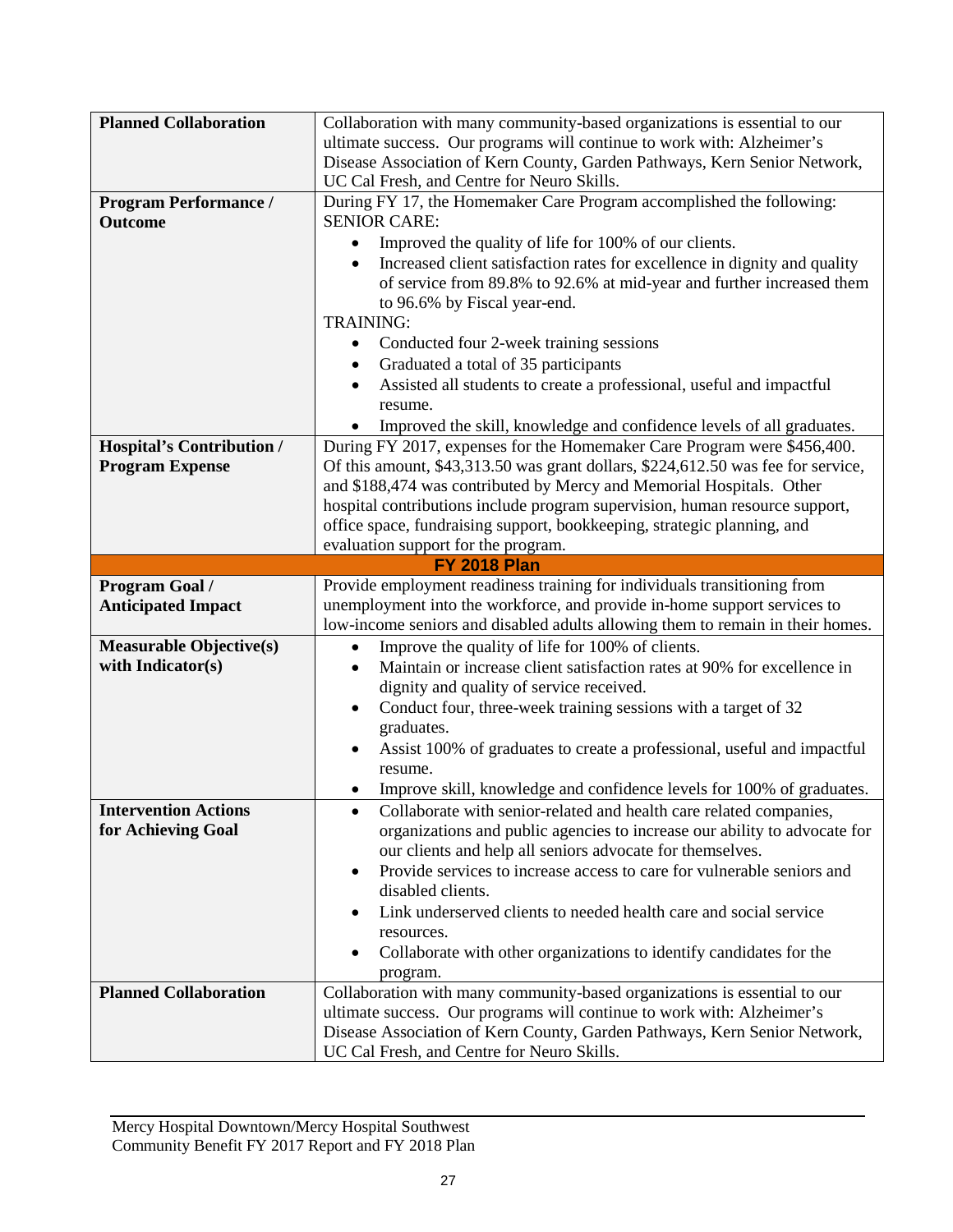| <b>Basic Needs Services</b>     |                                                                                        |  |
|---------------------------------|----------------------------------------------------------------------------------------|--|
| <b>Significant Health Needs</b> | Overweight and Obesity<br>$\Box$                                                       |  |
| <b>Addressed</b>                | Access to Care<br>$\Box$                                                               |  |
|                                 | Diabetes<br>$\Box$                                                                     |  |
|                                 | Cardiovascular Disease<br>$\Box$                                                       |  |
|                                 | Asthma<br>$\Box$                                                                       |  |
|                                 | Cancer<br>▫                                                                            |  |
|                                 | <b>Basic Needs Services</b><br>✓                                                       |  |
| <b>Program Emphasis</b>         | Focus on Disproportionate Unmet Health-Related Needs<br>✓                              |  |
|                                 | <b>Emphasize Prevention</b><br>✓                                                       |  |
|                                 | Contribute to a Seamless Continuum of Care<br>✓                                        |  |
|                                 | <b>Build Community Capacity</b><br>✓                                                   |  |
|                                 | Demonstrate Collaboration<br>$\checkmark$                                              |  |
| <b>Program Description</b>      | The Learning and Outreach Centers are located in economically depressed                |  |
|                                 | neighborhoods of southeast Bakersfield. These centers serve as strategic hubs of       |  |
|                                 | our community outreach efforts. In collaboration with other community service          |  |
|                                 | agencies, the centers provide referral services, food, clothing, shelter, education,   |  |
|                                 | and health screenings to the most vulnerable and needy residents of the                |  |
|                                 | community. The after school program provides tutoring support five days a              |  |
|                                 | week to underserved youth.                                                             |  |
|                                 |                                                                                        |  |
|                                 | The Art and Spirituality Center provides opportunities for artistic expression,        |  |
|                                 | meditation, relaxation, and creativity to improve quality of life and reduce           |  |
|                                 |                                                                                        |  |
|                                 | stress.                                                                                |  |
| <b>Community Benefit</b>        | A1-a Community Health Education - Lectures/Workshops                                   |  |
| Category                        | E3-a In-kind Donations - Food                                                          |  |
|                                 | E3-c In-kind Donations - Clothing/gifts                                                |  |
|                                 | E3-d In-kind Assistance - Basic services for individuals                               |  |
| FY 2017 Report                  |                                                                                        |  |
| Program Goal /                  | Increase access to health and social services to help residents of Kern County         |  |
| <b>Anticipated Impact</b>       | stay healthy.                                                                          |  |
| <b>Measurable Objective(s)</b>  | The objectives for FY 2017 were:                                                       |  |
| with Indicator(s)               | 30,000 individuals will be assisted with basic living necessities at the<br>$\bullet$  |  |
|                                 | Learning and Outreach Centers.                                                         |  |
|                                 | 75% of the students who participate in the Homework Club and After                     |  |
|                                 | School Club will achieve a grade point average of 2.5 or above.                        |  |
|                                 | 4,000 participants will take part in programs at the Art and Spirituality<br>$\bullet$ |  |
|                                 | Center.                                                                                |  |
|                                 | 90% of Art and Spirituality Center participants will:                                  |  |
|                                 | Experience a release of stress and anxiety after completing a<br>$\circ$               |  |
|                                 | workshop.                                                                              |  |
|                                 | Feel that the environment of the Center is comfortable and allows<br>$\circ$           |  |
|                                 | them to relax.                                                                         |  |
| <b>Intervention Actions</b>     | Intervention actions were:                                                             |  |
| for Achieving Goal              | The Learning and Outreach Centers will provide basic need services to<br>$\bullet$     |  |
|                                 | vulnerable residents living in underserved neighborhoods of southeast                  |  |
|                                 | Bakersfield. In collaboration with other community service agencies, the               |  |
|                                 | centers will provide: referral services, food, clothing, shelter, and education.       |  |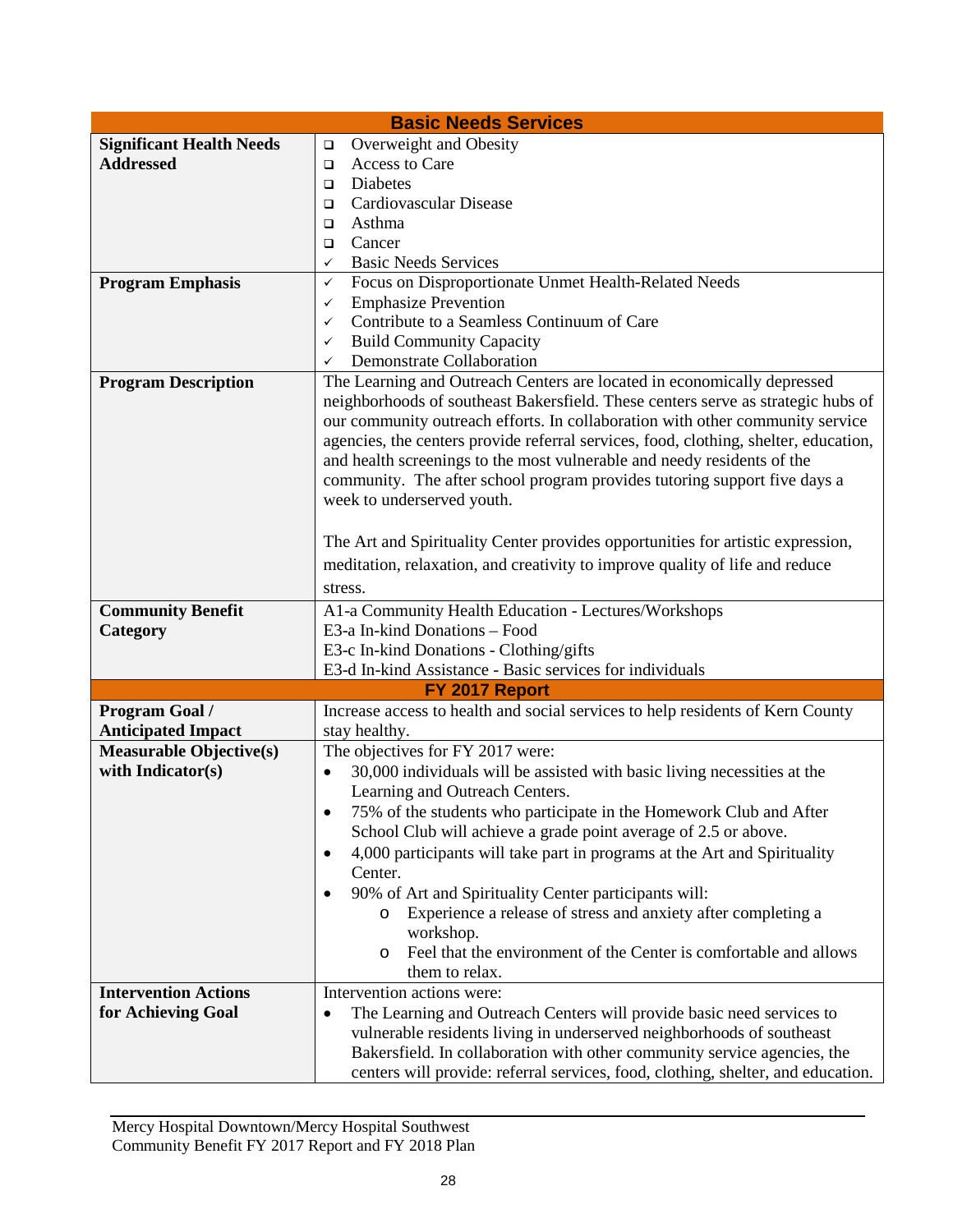|                                  | The Learning and Outreach Centers will offer after school programs that<br>$\bullet$ |  |  |  |
|----------------------------------|--------------------------------------------------------------------------------------|--|--|--|
|                                  | provide tutoring support to underserved youth. Services are provided in              |  |  |  |
|                                  | English and Spanish.                                                                 |  |  |  |
|                                  | The Art and Spirituality Center will offer programs in the following<br>٠            |  |  |  |
|                                  | classifications:                                                                     |  |  |  |
|                                  | Contemplative and reflective<br>O                                                    |  |  |  |
|                                  | Drawing and painting<br>O                                                            |  |  |  |
|                                  | Handmade creations<br>O                                                              |  |  |  |
|                                  | Music and movement<br>$\circ$                                                        |  |  |  |
|                                  | Writing and poetry<br>O                                                              |  |  |  |
| <b>Planned Collaboration</b>     | Collaboration with many community-based organizations is essential to our            |  |  |  |
|                                  | ultimate success. Among the major collaborators, are: Clinica Sierra Vista,          |  |  |  |
|                                  | Tevis Jr. High School, Bakersfield City School District, Golden Empire               |  |  |  |
|                                  | Gleaners, St. Philip Apostle Church, Greenfield Family Resource Center,              |  |  |  |
|                                  | Community Action Partnership of Kern, Flood Ministries, Love Inc., The Hope          |  |  |  |
|                                  | Center, Bethany Homeless Shelter, Bakersfield Rescue Mission, Hoffman                |  |  |  |
|                                  | Hospice, Valley Achievement Center, Bakersfield Association for Retarded             |  |  |  |
|                                  | Citizens, Recovery Innovations Freise Hope House, Action Family Counseling,          |  |  |  |
|                                  |                                                                                      |  |  |  |
|                                  | Housing Authority of Kern County.                                                    |  |  |  |
| <b>Program Performance /</b>     | During FY 17, the Learning and Outreach Centers and the Art and Spirituality         |  |  |  |
| <b>Outcome</b>                   | Center accomplished the following:                                                   |  |  |  |
|                                  | 44,339 individuals were assisted with basic living necessities at the<br>$\bullet$   |  |  |  |
|                                  | Learning and Outreach Centers.                                                       |  |  |  |
|                                  | 76% of the students who participated in the Homework Club and After<br>$\bullet$     |  |  |  |
|                                  | School Club achieved a grade point average of 2.5 or above.                          |  |  |  |
|                                  | 4,689 participants took part in programs at the Art and Spirituality Center.         |  |  |  |
|                                  | 99 % of Art and Spirituality Center participants:                                    |  |  |  |
|                                  | Experienced a release of stress and anxiety after completing a<br>O                  |  |  |  |
|                                  | workshop.                                                                            |  |  |  |
|                                  | Felt that the environment of the Center was comfortable and<br>$\circ$               |  |  |  |
|                                  | allowed them to relax.                                                               |  |  |  |
| <b>Hospital's Contribution /</b> | The total FY 2017 expense for the Learning and Outreach Centers and the Art          |  |  |  |
| <b>Program Expense</b>           | and Spirituality Center was \$455,613. Of this amount, \$73,760 was grant            |  |  |  |
|                                  | dollars, \$3,230 was fee for service, and \$378,623 was contributed by Mercy and     |  |  |  |
|                                  | Memorial Hospitals. Other hospital contributions include program supervision,        |  |  |  |
|                                  | strategic planning, evaluation, fundraising support, educational materials,          |  |  |  |
|                                  | liability insurance for the program and program's clinic van, bookkeeping, and       |  |  |  |
|                                  | human resource support for the program.                                              |  |  |  |
|                                  | <b>FY 2018 Plan</b>                                                                  |  |  |  |
| Program Goal /                   | Increase access to health and social services to help residents of Kern County       |  |  |  |
| <b>Anticipated Impact</b>        | stay healthy.                                                                        |  |  |  |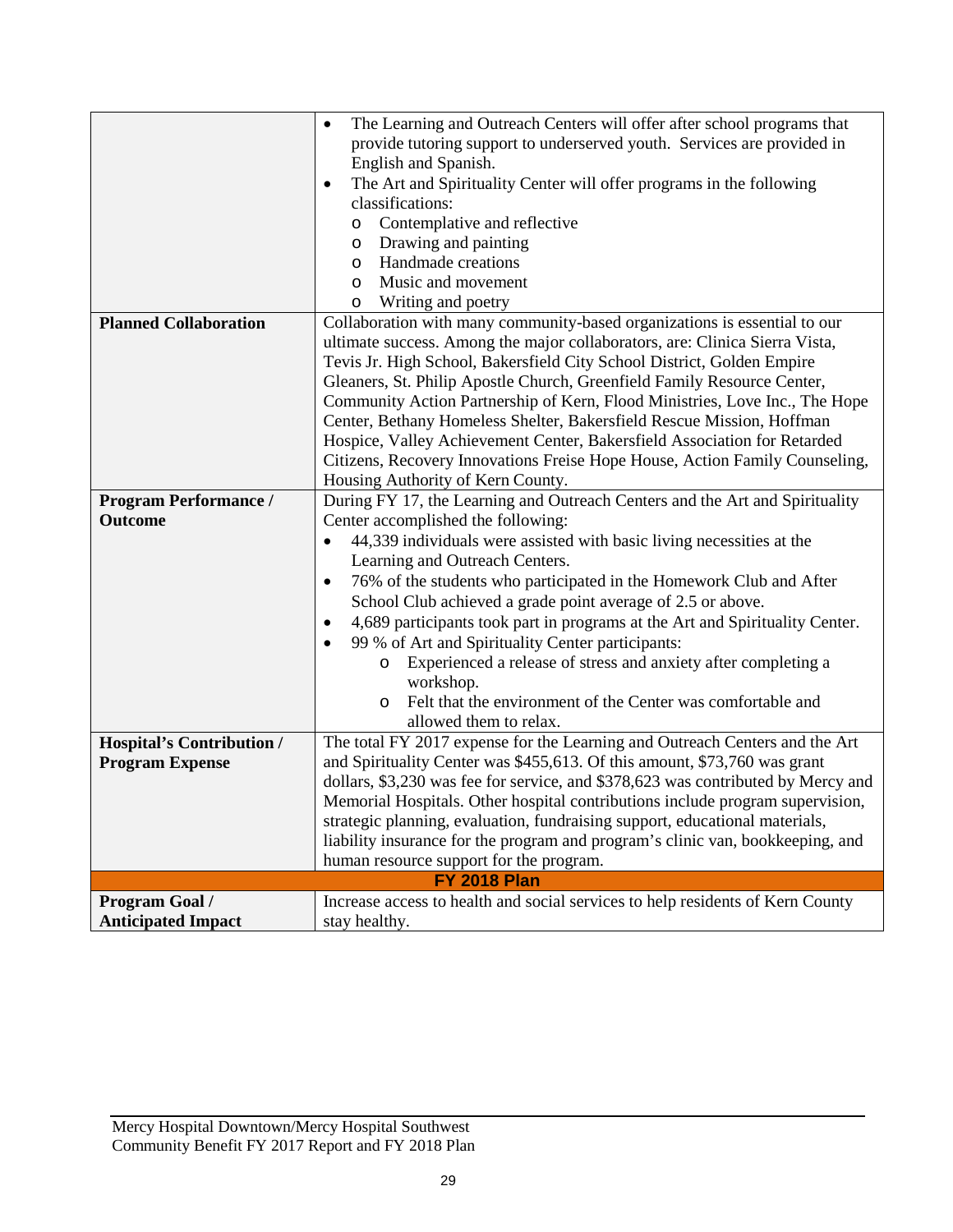| Measurable Objective(s)      | The objectives for FY 2018 are:<br>$\bullet$                                                                                                          |  |  |
|------------------------------|-------------------------------------------------------------------------------------------------------------------------------------------------------|--|--|
| with Indicator(s)            | 40,000 individuals will be assisted with basic living necessities at the<br>$\bullet$                                                                 |  |  |
|                              | Learning and Outreach Centers.                                                                                                                        |  |  |
|                              | 76% of the students who participate in the Homework Club and After<br>$\bullet$                                                                       |  |  |
|                              | School Club will achieve a grade point average of 2.0 or above.                                                                                       |  |  |
|                              | 4,500 participants will take part in programs at the Art and Spirituality<br>$\bullet$                                                                |  |  |
|                              | Center.                                                                                                                                               |  |  |
|                              | 92% of Art and Spirituality Center participants will:<br>$\bullet$                                                                                    |  |  |
|                              | o Experience a release of stress and anxiety after completing a workshop.                                                                             |  |  |
|                              | o Feel that the environment was comfortable and allowed them to relax.                                                                                |  |  |
| <b>Intervention Actions</b>  | The Learning and Outreach Centers will provide basic need services to<br>$\bullet$                                                                    |  |  |
| for Achieving Goal           | vulnerable residents living in underserved neighborhoods of southeast                                                                                 |  |  |
|                              | Bakersfield. In collaboration with other community service agencies, the                                                                              |  |  |
|                              | centers will provide: referral services, food, clothing, shelter, and education.                                                                      |  |  |
|                              | The Learning and Outreach Centers will offer after school programs that<br>$\bullet$                                                                  |  |  |
|                              | provide tutoring support to underserved youth. Services are provided in                                                                               |  |  |
|                              | English and Spanish.                                                                                                                                  |  |  |
|                              | The Art and Spirituality Center will offer programs in the following<br>$\bullet$                                                                     |  |  |
|                              | classifications:                                                                                                                                      |  |  |
|                              | Contemplative and reflective<br>O                                                                                                                     |  |  |
|                              | Drawing and painting<br>$\circ$                                                                                                                       |  |  |
|                              | Handmade creations<br>$\circ$                                                                                                                         |  |  |
|                              | Music and movement<br>$\circ$                                                                                                                         |  |  |
|                              | Writing and poetry<br>$\circ$                                                                                                                         |  |  |
| <b>Planned Collaboration</b> | Collaboration with many community-based organizations is essential to our                                                                             |  |  |
|                              | ultimate success. Among the major collaborators, are: Clinica Sierra Vista,<br>Tevis Jr. High School, Bakersfield City School District, Golden Empire |  |  |
|                              | Gleaners, St. Philip Apostle Church, Greenfield Family Resource Center,                                                                               |  |  |
|                              | Community Action Partnership of Kern, Flood Ministries, Love Inc., The Hope                                                                           |  |  |
|                              | Center, Bethany Homeless Shelter, Bakersfield Rescue Mission, Hoffman                                                                                 |  |  |
|                              | Hospice, Valley Achievement Center, Bakersfield Association for Retarded                                                                              |  |  |
|                              | Citizens, Recovery Innovations Freise Hope House, Action Family Counseling,                                                                           |  |  |
|                              | Housing Authority of Kern County, Center for Blind and Visually Impaired.                                                                             |  |  |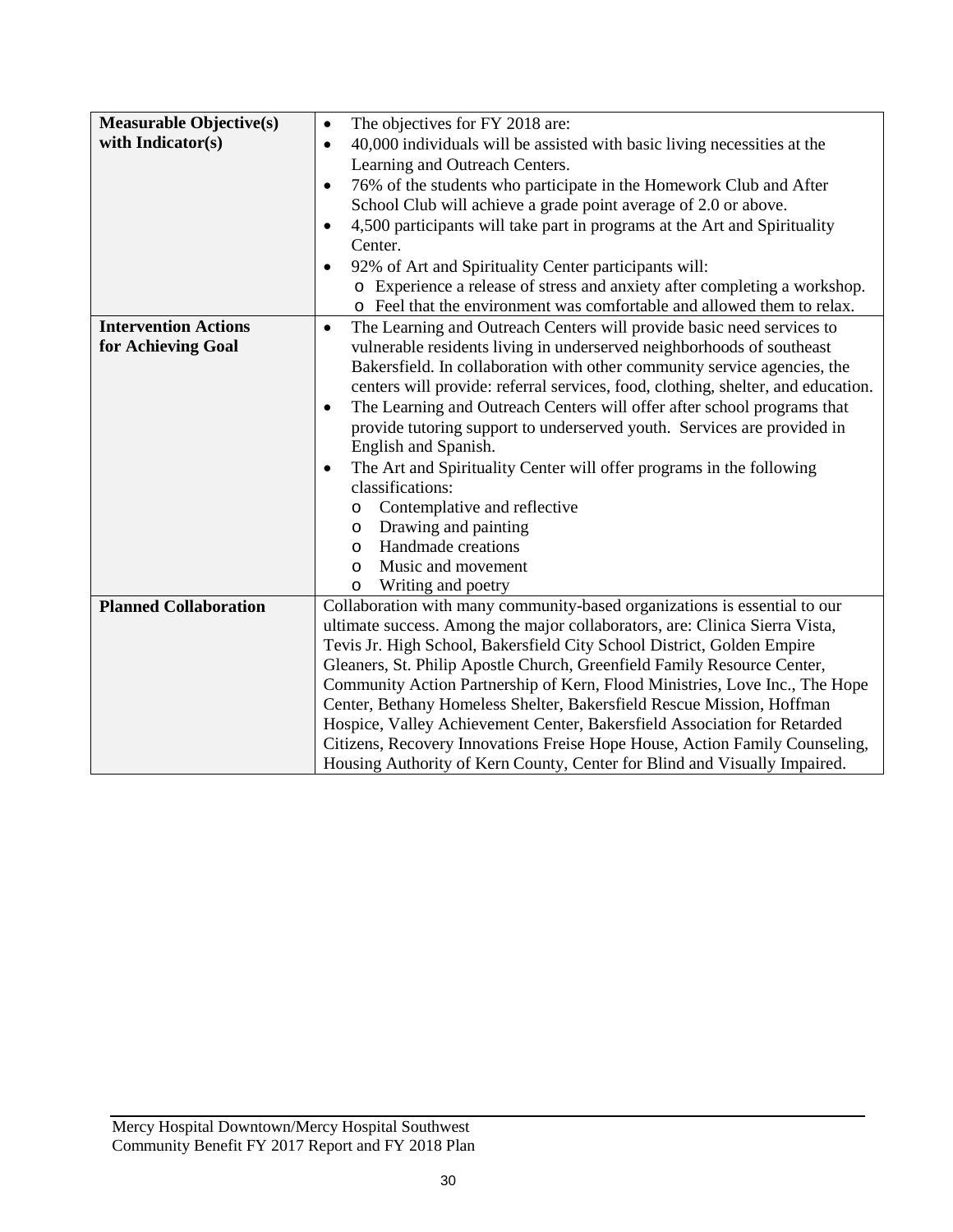### **ECONOMIC VALUE OF COMMUNITY BENEFIT**

#### **9/28/2017**

**322 Mercy Hospitals of Bakersfield**

**Complete Summary - Classified Including Non Community Benefit (Medicare)**

**For period from 7/1/2016 through 6/30/2017**

|                                           |              |                |                |                | $%$ of          |
|-------------------------------------------|--------------|----------------|----------------|----------------|-----------------|
|                                           |              | Total          | Offsetting     | <b>Net</b>     | Organization    |
|                                           | Persons      | <b>Expense</b> | Revenue        | <b>Benefit</b> | <b>Expenses</b> |
| <b>Benefits for Living in Poverty</b>     |              |                |                |                |                 |
| <b>Financial Assistance</b>               | 2,606        | 1,929,990      | 0              | 1,929,990      | 0.6             |
| Medicaid                                  | 65,574       | 102,266,713    | 62,650,863     | 39,615,850     | 13.0            |
| <b>Community Services</b>                 |              |                |                |                |                 |
| A - Community Health Improvement Services | 18,390       | 928,130        | 203,567        | 724,563        | 0.2             |
| E - Cash and In-Kind Contributions        | 21,645       | 1,058,505      | 27,062         | 1,031,443      | 0.3             |
| F - Community Building Activities         | 232          | 108,618        | 45,556         | 63,062         | 0.0             |
| G - Community Benefit Operations          | $\mathbf{0}$ | 1,086,907      | 30,949         | 1,055,958      | 0.3             |
| <b>Totals for Community Services</b>      | 40,267       | 3,182,160      | 307,134        | 2,875,026      | 0.9             |
| <b>Totals for Living in Poverty</b>       | 108,447      | 107,378,863    | 62,957,997     | 44,420,866     | 14.6            |
| <b>Benefits for Broader Community</b>     |              |                |                |                |                 |
| <b>Community Services</b>                 |              |                |                |                |                 |
| A - Community Health Improvement Services | 6,877        | 174,048        | 6,208          | 167,840        | 0.1             |
| B - Health Professions Education          | 12           | 41,140         | 0              | 41,140         | 0.0             |
| E - Cash and In-Kind Contributions        | $\mathbf{0}$ | 119,593        | $\overline{0}$ | 119,593        | 0.0             |
| F - Community Building Activities         | 725          | 24,221         | $\overline{0}$ | 24,221         | 0.0             |
| <b>Totals for Community Services</b>      | 7,614        | 359,002        | 6,208          | 352,794        | 0.1             |
| <b>Totals for Broader Community</b>       | 7,614        | 359,002        | 6,208          | 352,794        | 0.1             |
| <b>Totals - Community Benefit</b>         | 116,061      | 107,737,865    | 62,964,205     | 44,773,660     | 14.7            |
| Medicare                                  | 22,178       | 79,077,856     | 58,263,428     | 20,814,428     | 6.8             |
| <b>Totals with Medicare</b>               | 138,239      | 186,815,721    | 121,227,633    | 65,588,088     | 21.6            |

The economic value of community benefit for patient financial assistance is calculated using a cost-tocharge ratio, and for Medicaid and other categories of community benefit using a cost accounting methodology.

Mercy Hospital Downtown/Mercy Hospital Southwest Community Benefit FY 2017 Report and FY 2018 Plan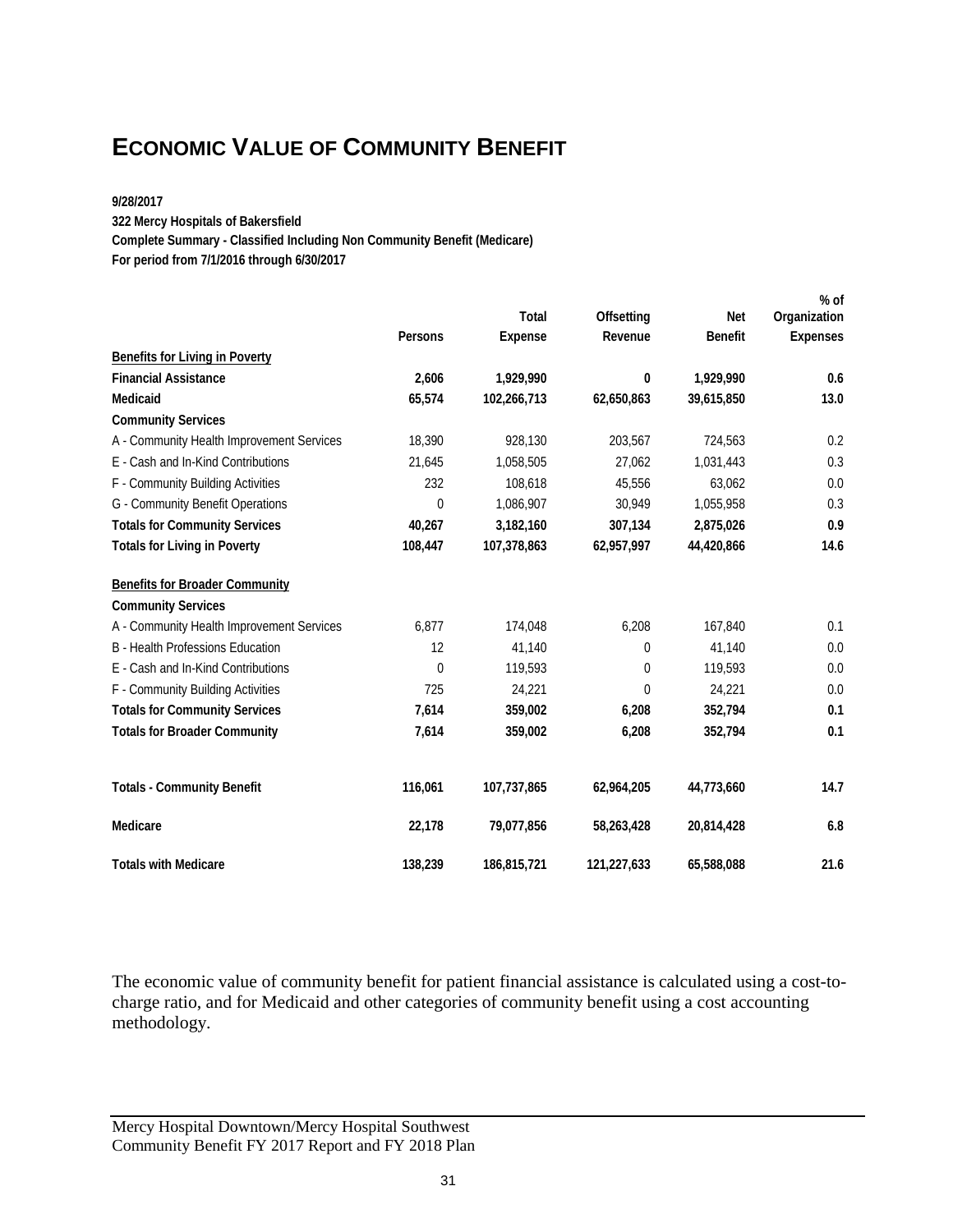### **APPENDIX A: COMMUNITY BOARD AND COMMITTEE ROSTERS**

#### **Dignity Health - Mercy Hospitals' Community Board Board Member Roster 2017-2018**

| Bush, Bill - Vice Chair      | Retired                                                   |
|------------------------------|-----------------------------------------------------------|
| Campbell, Pat                | Retired                                                   |
| Clayton, Morgan - Chair      | President, Tel-Tec Security                               |
| Creedon, Sr. Patricia        | Executive Director, Religious of the Sacred Heart Oakwood |
| Dozier, Emanuel, MD          | Physician                                                 |
| Freeman, Bruce               | President, Castle & Cooke                                 |
| Hannink, Bradley - Secretary | Managing Partner, Hannink, Tanuwjaya & Martinez           |
| Helvie, Steve, MD            | Physician                                                 |
| Iyer, Kamalnath, MD          | Physician                                                 |
| McBride, Sr. Margaret Mary   | Sister of Mercy                                           |
| Noriega, Robert              | Attorney Partner, Noriega & Oldaker                       |
| Peters, Bruce                | President, Mercy Hospitals                                |
| Serrano, Sandra              | Retired                                                   |
| Tamsi, Jay                   | President, Kern County Hispanic Chamber of Commerce       |
| Upadhyaya, Jigisha, MD       | Physician                                                 |
| VanBoening, Jon              | President, Bakersfield Memorial Hospital                  |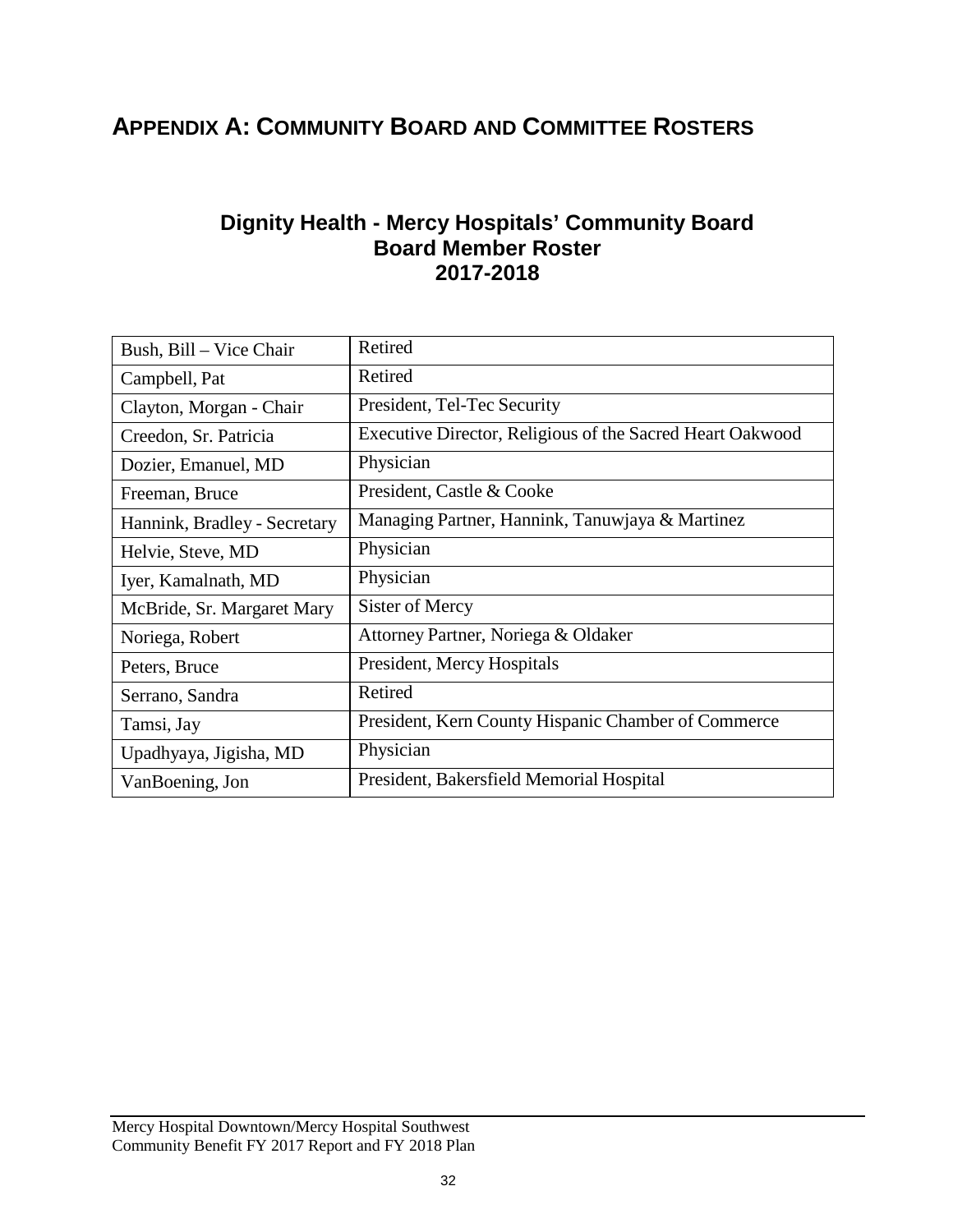### **Mercy and Memorial Hospitals Department of Special Needs and Community Outreach**

### **Community Benefit Committee Membership**

**Georgina Bicknell,** Nursing Director, Pediatrics & Grossman Burn Center, Bakersfield Memorial Hospital **Justin Cave, Executive Director, Advanced Center for Eyecare Morgan Clayton**, President, Tel-Tec Security **Felicia Corona,** Community Benefit CBISA Coordinator, Mercy & Memorial Hospitals **Tom Corson**, Executive Director, Kern County Network for Children **Rita Flory**, Community Benefit Coordinator, Mercy & Memorial Hospitals **Mikie Hay**, Director of Community Affairs, Jim Burke Ford **Della Hodson**, President, United Way Kern County **Pam Holiwell,** Assistant Director, Kern County Department of Human Services **Debbie Hull**, Regional Director, Special Needs and Community Outreach, Mercy & Memorial Hospitals **Louie Iturriria**, Director, Marketing and Public Relations, Kern Health Systems **Gloria Morales**, Services Coordinator, Mercy Services Corp. **Sr. Judy Morasci**, Vice President, Mission Integration, Mercy Hospitals of Bakersfield **Genie Navarro**, Property Manager, Mercy Services Corp. **Michelle Pearl-Krizo**, Coordinator, Kern County Public Health Services Department **Norma Rojas-Mora**, Executive Director, Housing and Opportunity Foundation **Leonardo Ruiz,** Vice President, Univision Communications Inc. **Sandra Serrano**, Community Member **Michele Shain**, Senior Director, Neuro and Cariac Services, Bakersfield Memorial Hospital **Joan Van Alstyne**, Director, Patient Experience, Mercy Hospitals of Bakersfield **Stephanie Weber**, Vice President, Philanthropy, Mercy Hospitals of Bakersfield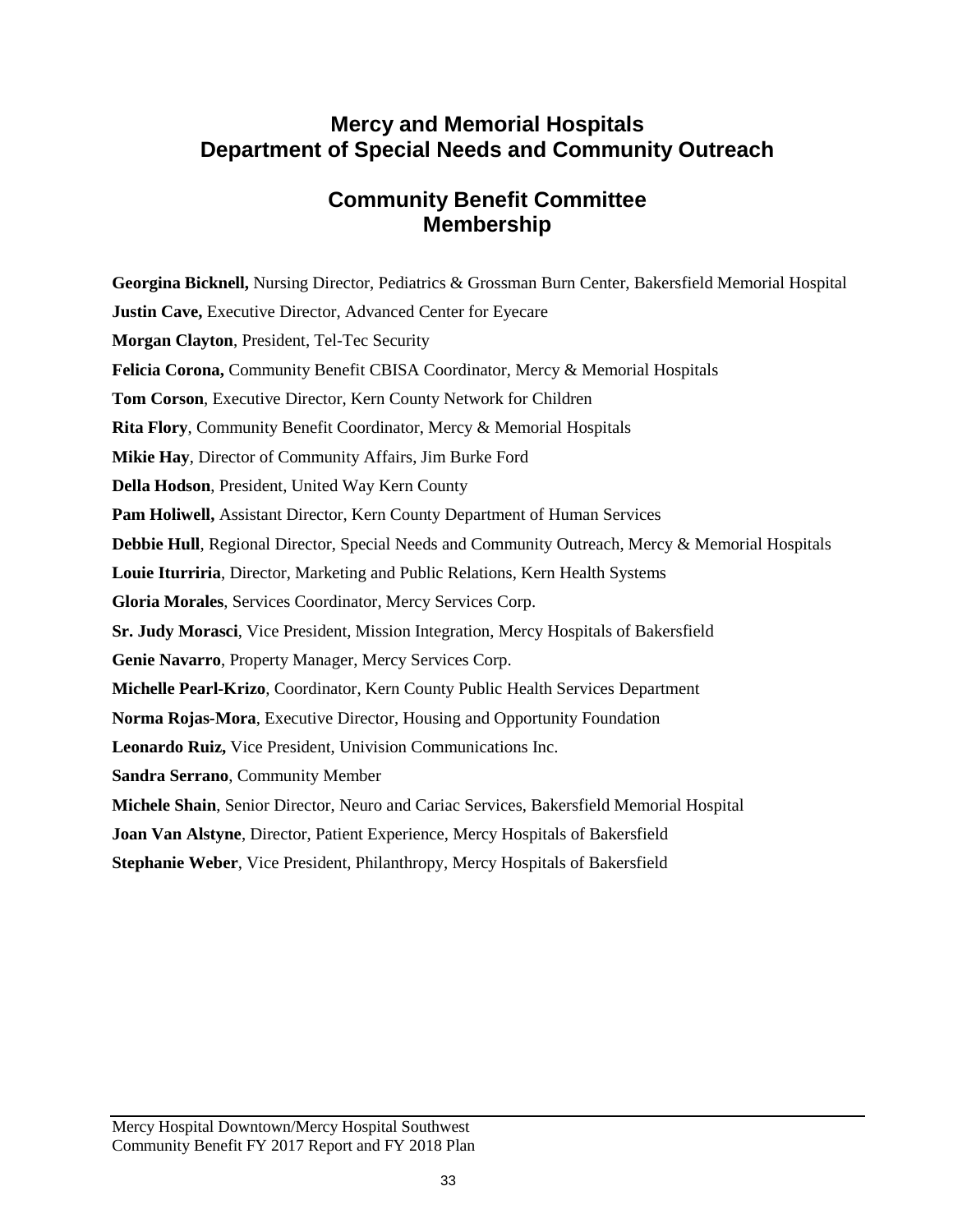### **APPENDIX B: OTHER PROGRAMS AND NON-QUANTIFIABLE BENEFITS**

The hospitals deliver a number of community programs and non-quantifiable benefits in addition to those described elsewhere in this report. Like those programs and initiatives, the ones below are a reflection of the hospitals' mission and our commitment to improving community health and well-being.

Partnering with others who share our vision and values is necessary to bring about real and lasting improvements in the health care system and the health of those we serve. Dignity Health's Community Grants Program is one way we are working collaboratively to increase access to quality care and improve the social determinants of health. Dignity Health grant funds are to be used to deliver services and improve the health and well-being of underserved populations in Kern County (e.g., economically poor, women and children, mentally or physically disabled, at-risk minority, or other disenfranchised populations).

In FY 2017, Mercy and Memorial Hospitals contributed more than \$319,343 in grant funds to community organizations that worked to increase access to health care, improve chronic disease management, and provide services for the poor.

Examples of programs receiving grant funds include:

- Westside Resource Center increased access to health care and family sustainability by providing prescription medications, transportation to medical services, lice treatment kits, car seats and safety supplies for infants, basic needs, and health and safety information for underserved children, and disenfranchised adults living in rural communities on the West Side of Kern County.
- Advanced Center for Eyecare provided eye exams and glasses for children in Kern County. Eye exams were provided in partnership with the Bakersfield City School District and the OneSight Vision Van. Children identified as needing follow up or more comprehensive exams were referred to the ACE facilities and provided specialized screening by the Ophthalmologists. Family members who were at risk of losing their vision or need preventive care were referred for counseling and services.
- Global Family's Daughter Project Girls Home provided crisis and intervention care for female youth who are homeless, runaway or in need of short-term shelter and care. The home served children who had been commercially sexually exploited, providing them with intensive traumainformed services.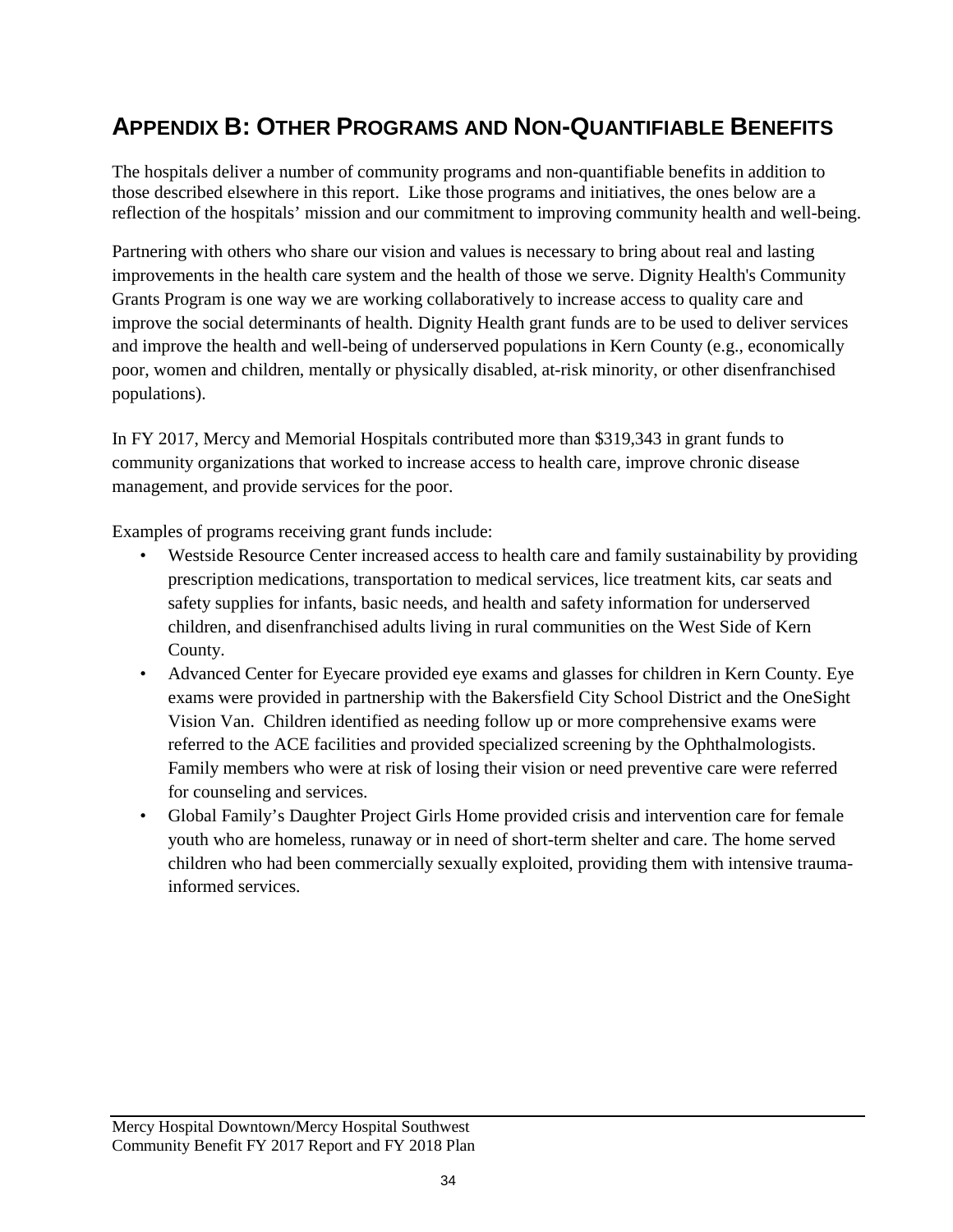#### **Making a Difference**

The community programs offered by Mercy and Memorial Hospitals have a very real impact on vulnerable community residents of Kern County. These examples illustrate our support for the community and the positive impact of our community benefit initiatives.

- **Art and Spirituality Center:** Jennifer Nolen tells us that her physical mobility has suffered greatly during the recent years and it has become more and more painful to complete normal, everyday tasks. She has been a long time participant of the Art and Spirituality Center and loves to share her wonderful experience "in this sacred space." She looks forward to workshops at the Art and Spirituality Center, as they help reduce her pain, which means she can reduce her prescribed medicines. Jennifer is thankful for the creative opportunities offered at the Art and Spirituality Center because participating improves her quality of life.
- **Chronic Disease Self-Management Program/Diabetes Self-Management Program:** A group of participants, ranging in ages from 18 to 89 showed great interest in learning the information that was shared during each session of our Chronic Disease Self-Management Seminar. In particular, the 89 year old woman was excited to discover the different exercises that she can complete at home to improve her strength and flexibility. On graduation day she exclaimed, "I learned more about nutrition and exercise during these six weeks than in my 89 years." She was very grateful to Dignity Health for offering this life changing program!
- **Community Wellness Program**: *Freedom From Smoking* uses proven activities and tools to help smokers understand their relationship with tobacco and how to say good-bye to smoking for good. A married couple who had been smokers for over 20 years enrolled in the spring clinic. They decided to quit smoking as a couple and were determined to finish the clinic together. It was important for them to improve their sense of taste and smell as well as have better-smelling breath and clothes. They followed and accepted the advice given and quit smoking on March 28, 2017. To celebrate their life as non-smokers, they decided to take a cross country trip in a Recreational Vehicle. They are scheduled to present at our fall clinic as exsmoker panelists, where they will share their experience in the program and their journey to a lifestyle free of smoking.
- **Community Health Initiative of Kern County (CHI):** Jesus has not worried about health coverage in the past since it was always a benefit provided by his employer. Unfortunately, he lost his job a few months ago along with health coverage for himself and his family. His wife has a chronic illness and depends on medications to manage her health. Jesus has only been able to purchase some of the needed medications since they are very expensive and he cannot afford all of them. He was listening to the radio one day when he heard about the Community Health Initiative Program. He contacted the program the very next day. He had no idea that his entire family could once again have health coverage through the Medi-Cal program. He can stop worrying about his family's well-being and health knowing that they are now covered.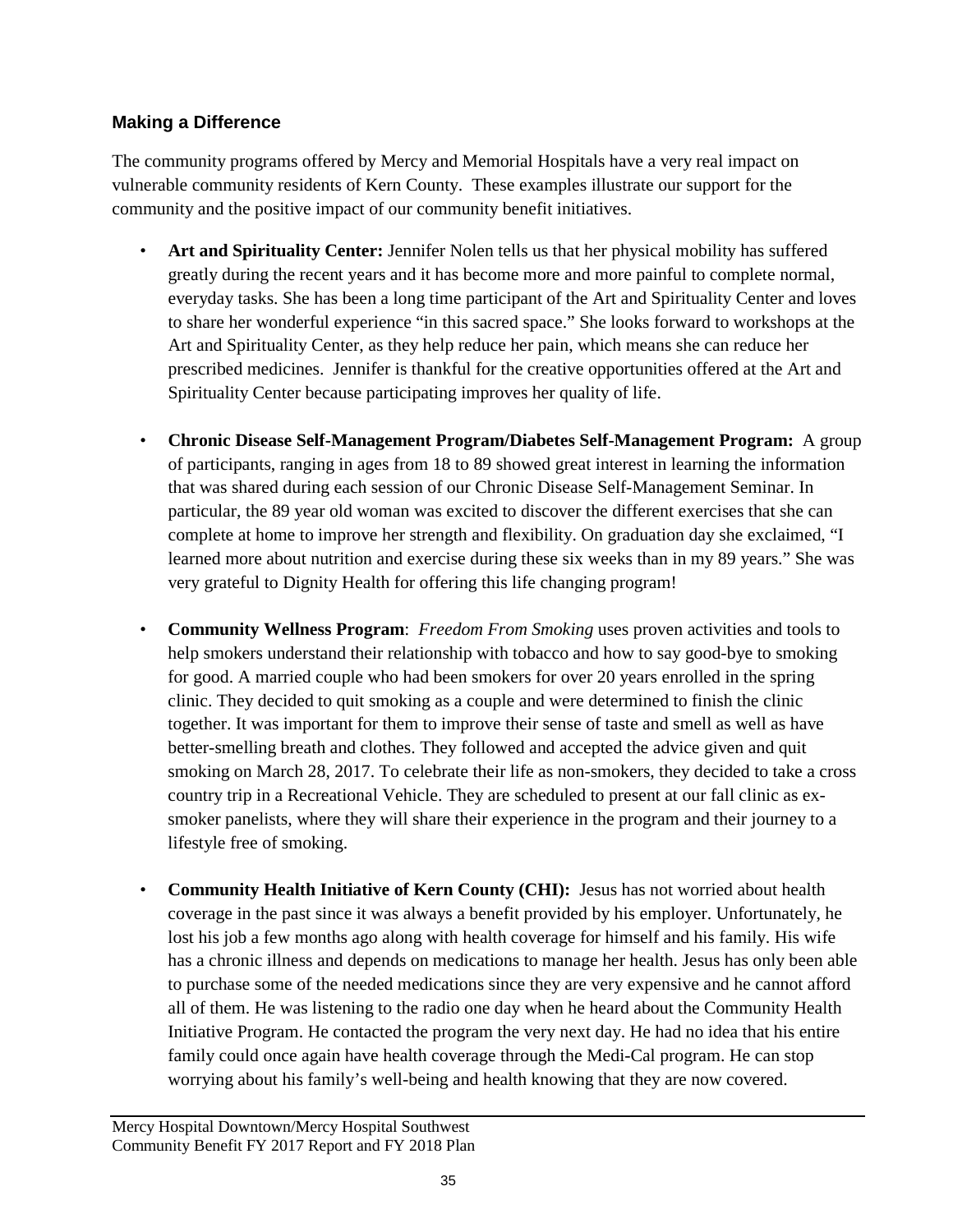- **Homemaker Care Program:** Dan was diagnosed with Parkinson's disease a few years back. As the disease progressed, it became more and more difficult for his wife, Linda, to care for him by herself. She contacted the Homemaker Care Program for assistance. Dan and Linda have been clients since January 2016 and they quickly chose their favorite attendant, Mildred Velez. Dan was quite a cook in years past; a favorite thing they both miss. However, "thanks to the Homemaker Care Program", Linda now gets to spend more quality time with Dan, instead of caring for him around-the-clock. Linda frequently praises her attendants and the Homemaker Care Program for helping her family.
- **Learning and Outreach Centers:** Homework Club 2<sup>nd</sup> grade student Kudrat Powar received four academic awards for her hard work and dedication at school. Kudrat is most proud of her math and English awards. At the beginning of the school year, Kudrat was having difficulties with both subjects. Fortunately, with the assistance of the Homework Club tutors and Kudrat's hard work and dedication, she has been able to overcome these academic obstacles. It is truly inspirational to watch the hard work of our students bring such positive results.